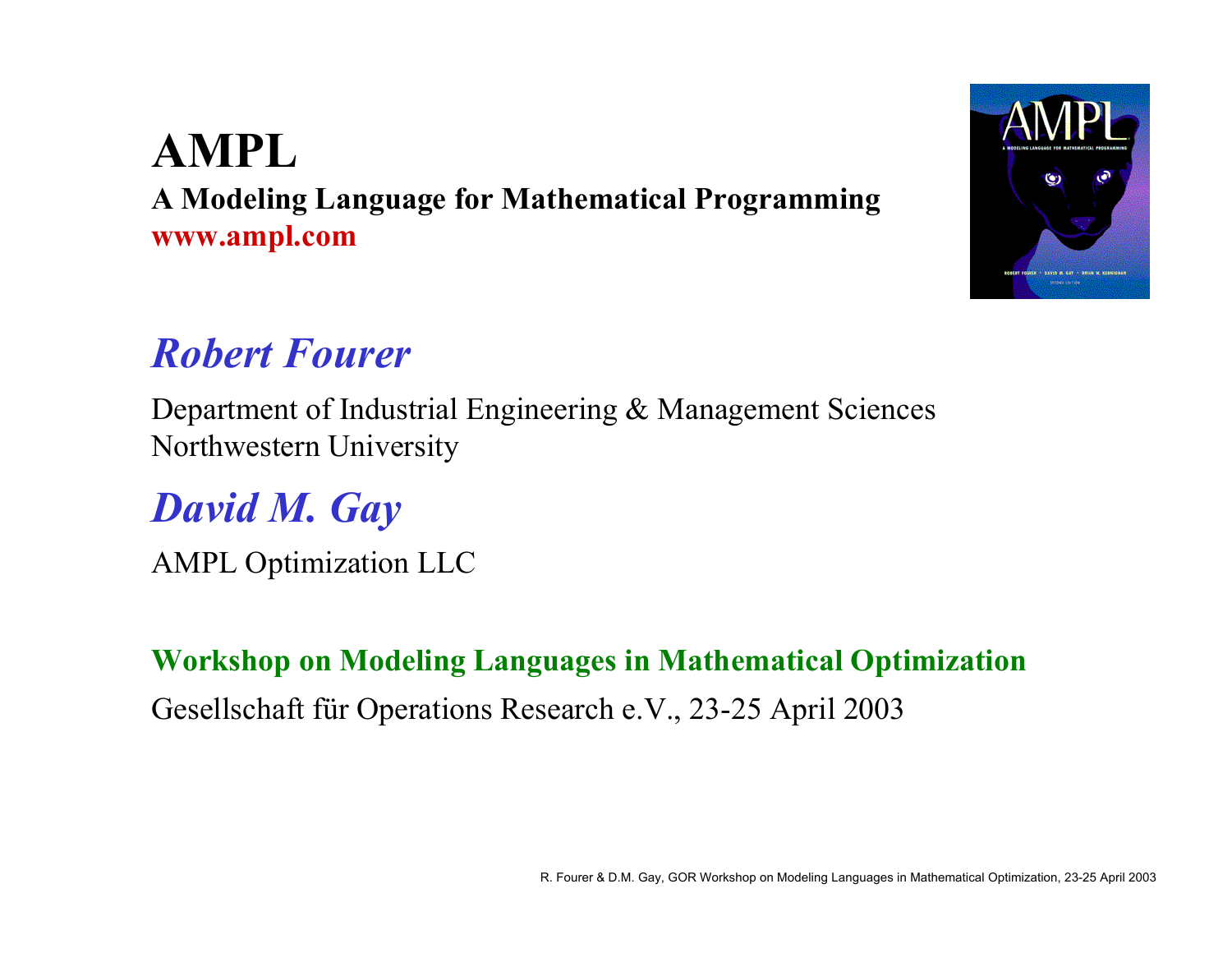# **The McDonald's Diet Problem**

#### *Foods:*

| QP | <b>Quarter Pounder</b> |
|----|------------------------|
|    |                        |

- FR Fries, small
- MD McLean Deluxe
- SM Sausage McMuffin
- BM Big Mac
- 1M 1% Lowfat Milk
- FF Filet-O-Fish
- OJ Orange Juice
- MC McGrilled Chicken

#### *Nutrients:*

| Prot | Protein       |
|------|---------------|
| Iron | Iron          |
| VitA | Vitamin A     |
| Cals | Calories      |
| VitC | Vitamin C     |
| Carb | Carbohydrates |
| Calc | Calcium       |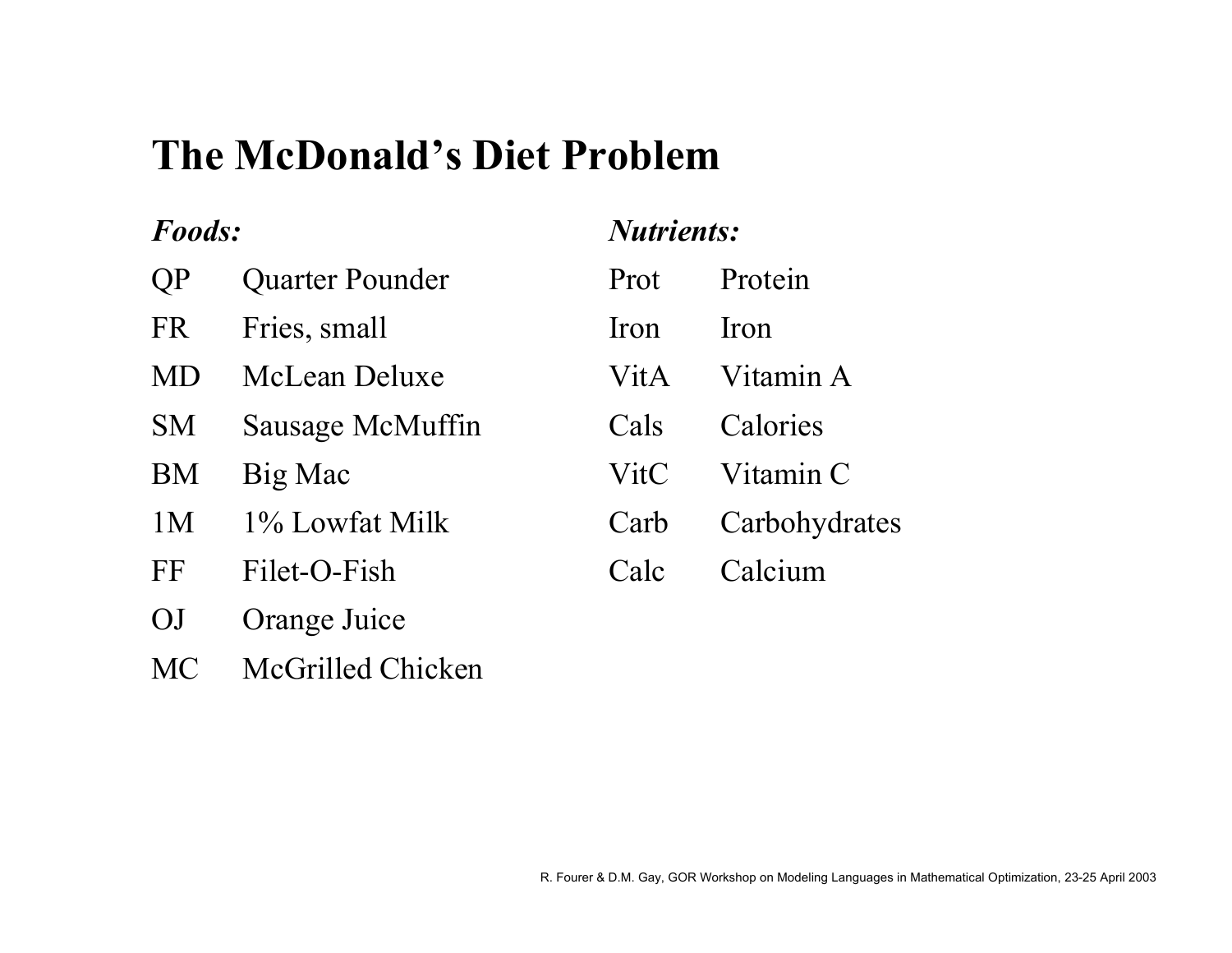## **McDonald's Diet Problem Data**

|                 | <b>OP</b>  |     |            |          | MD BM FF MC FR SM 1M |                |                |                | OJ.                         |              |
|-----------------|------------|-----|------------|----------|----------------------|----------------|----------------|----------------|-----------------------------|--------------|
| Cost            | <b>1.8</b> | 2.2 | <b>1.8</b> |          | $1.4$ 2.3            | 0.8            | 1.3            | 0.6            | 0.7                         | <b>Need:</b> |
| <b>Protein</b>  | 28         | 24  | 25         | 14       | 31                   | $\mathcal{E}$  | 15             | 9              |                             | 55           |
| Vitamin A       | 15         | 15  | 6          | 2        | 8                    | $\theta$       | $\overline{4}$ | 10             | $\mathcal{D}_{\mathcal{L}}$ | <b>100</b>   |
| Vitamin C       | 6          | 10  | 2          | $\theta$ | 15                   | 15             | $\Omega$       | $\overline{4}$ | 120                         | <b>100</b>   |
| Calcium         | 30         | 20  | 25         | 15       | 15                   | $\theta$       | 20             | 30             | 2                           | <b>100</b>   |
| <b>Iron</b>     | 20         | 20  | 20         | 10       | 8                    | $\overline{2}$ | 15             | $\Omega$       | $\mathcal{D}$               | <b>100</b>   |
| <b>Calories</b> | 510        | 370 | 500        | 370      | 400                  | 220            | 345            | 110            | 80                          | 2000         |
| Carbo           | 34         | 35  | 42         | 38       | 42                   | 26             | 27             | 12             | 20                          | 350          |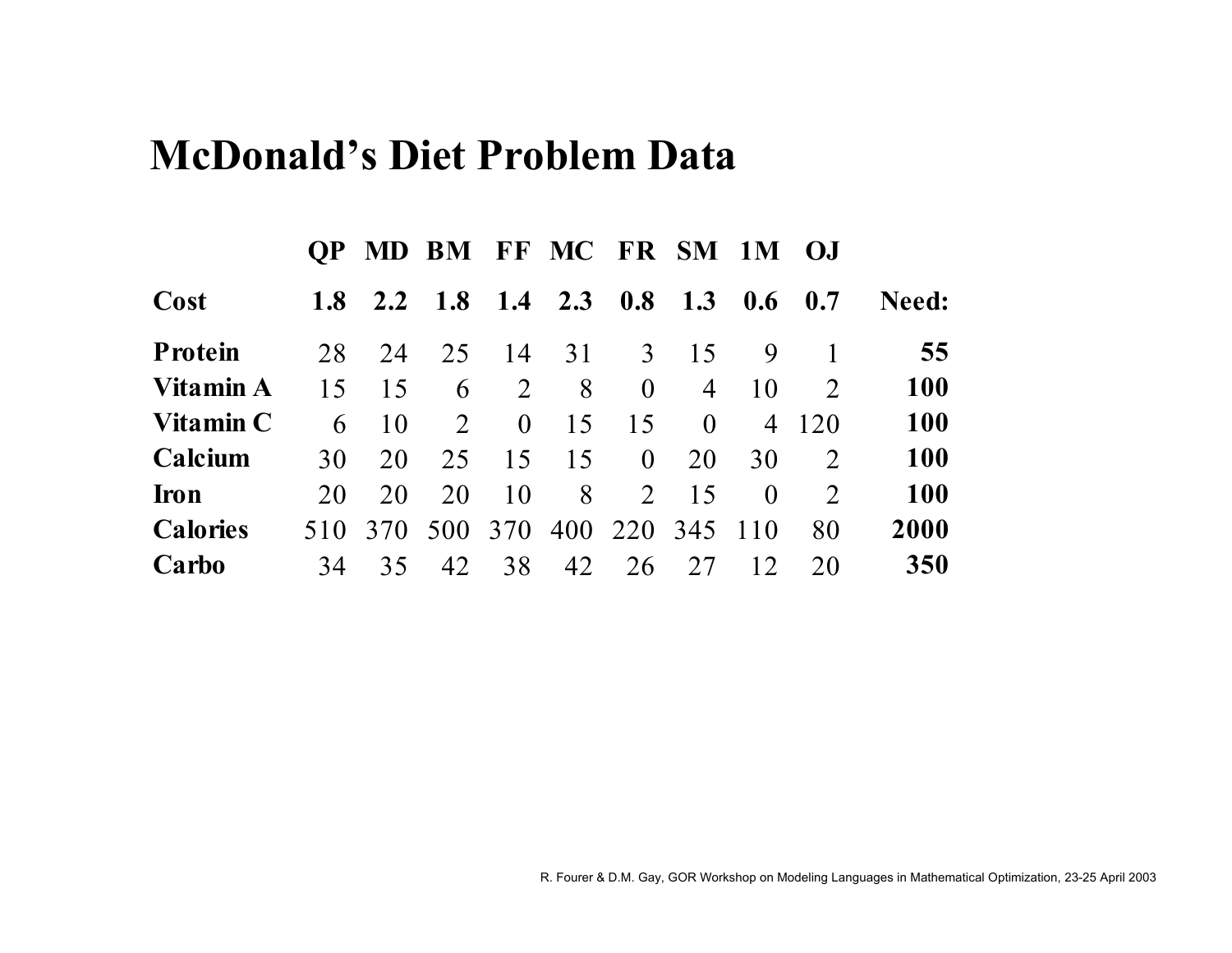# **Formulation: Too General**

*Minimize cx Subject to*  $Ax = b$ *x ≥ 0*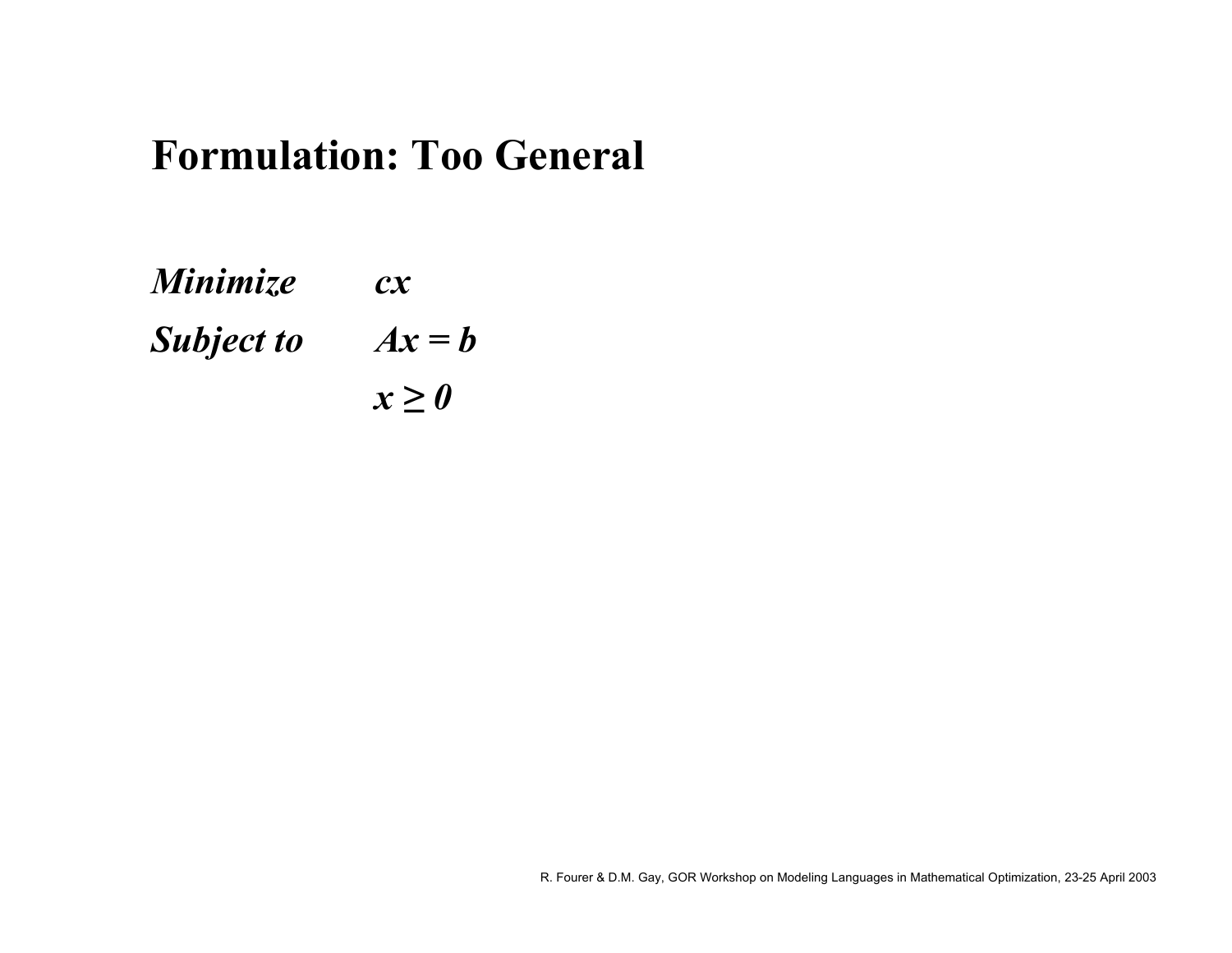## **Formulation: Too Specific**

| Minimize          |                    |               |                | 1.84 $x_{OP}$ + 2.19 $x_{MD}$ + 1.84 $x_{BM}$ + 1.44 $x_{FF}$ + 2.29 $x_{MC}$ + 0.77 $x_{FR}$ + 1.29 $x_{SM}$ + 0.60 $x_{1M}$ + 0.72 $x_{OJ}$ |                                      |                                         |                                          |              |                            |             |  |
|-------------------|--------------------|---------------|----------------|-----------------------------------------------------------------------------------------------------------------------------------------------|--------------------------------------|-----------------------------------------|------------------------------------------|--------------|----------------------------|-------------|--|
| <b>Subject to</b> | 28 $x_{OP}$        | $+24 xMD$     | $+25$ $x_{BM}$ |                                                                                                                                               | $+14 x_{FF}$ + 31 $x_{MC}$           |                                         | + 3 $x_{\text{FR}}$ + 15 $x_{\text{SM}}$ | $+9x_{1M}$   | $+1 x_{OJ}$                | $\geq 55$   |  |
|                   | 15 $x_{OP}$        | $+15 x_{MD}$  | $+6x_{BM}$     |                                                                                                                                               | $+2 x_{\text{FF}} + 8 x_{\text{MC}}$ | $+0 x_{FR}$                             | $+4x_{\rm SM}$                           | $+10 x_{1M}$ | $+2 x_{OJ}$                | $\geq 100$  |  |
|                   | $6x_{OP}$          | $+10 xMD$     | $+2 x_{BM}$    |                                                                                                                                               |                                      | $+0 x_{FF}$ + 15 $x_{MC}$ + 15 $x_{FR}$ | $+0 x_{\rm SM}$                          |              | $+4 x_{1M}$ + 120 $x_{0J}$ | $\geq 100$  |  |
|                   | $30 x_{OP}$        | $+20 xMD$     | $+25 x_{BM}$   |                                                                                                                                               | $+15 x_{FF}$ + 15 $x_{MC}$           |                                         | $+0 x_{\text{FR}}$ + 20 $x_{\text{SM}}$  | $+30 x_{1M}$ | $+2 x_{OJ}$                | $\geq 100$  |  |
|                   | $20 x_{\text{OP}}$ | $+20 xMD$     | $+20 x_{BM}$   | $+10 x_{FF}$                                                                                                                                  | $+ 8 x_{MC}$                         |                                         | + 2 $x_{\text{FR}}$ + 15 $x_{\text{SM}}$ | $+0 x_{1M}$  | $+2 x_{OJ}$                | $\geq 100$  |  |
|                   | $510 x_{OP}$       | $+370 x_{MD}$ |                | + 500 $x_{BM}$ + 370 $x_{FF}$ + 400 $x_{MC}$ + 220 $x_{FR}$ + 345 $x_{SM}$ + 110 $x_{1M}$                                                     |                                      |                                         |                                          |              | $+80 x_{OJ}$               | $\geq 2000$ |  |
|                   | 34 $x_{OP}$        | $+35 x_{MD}$  | $+42 x_{BM}$   | + 38 $x_{FF}$ + 42 $x_{MC}$ + 26 $x_{FR}$                                                                                                     |                                      |                                         | $+27 x_{SM}$                             | $+12 x_{1M}$ | $+20 x_{\text{OJ}}$        | $\geq$ 350  |  |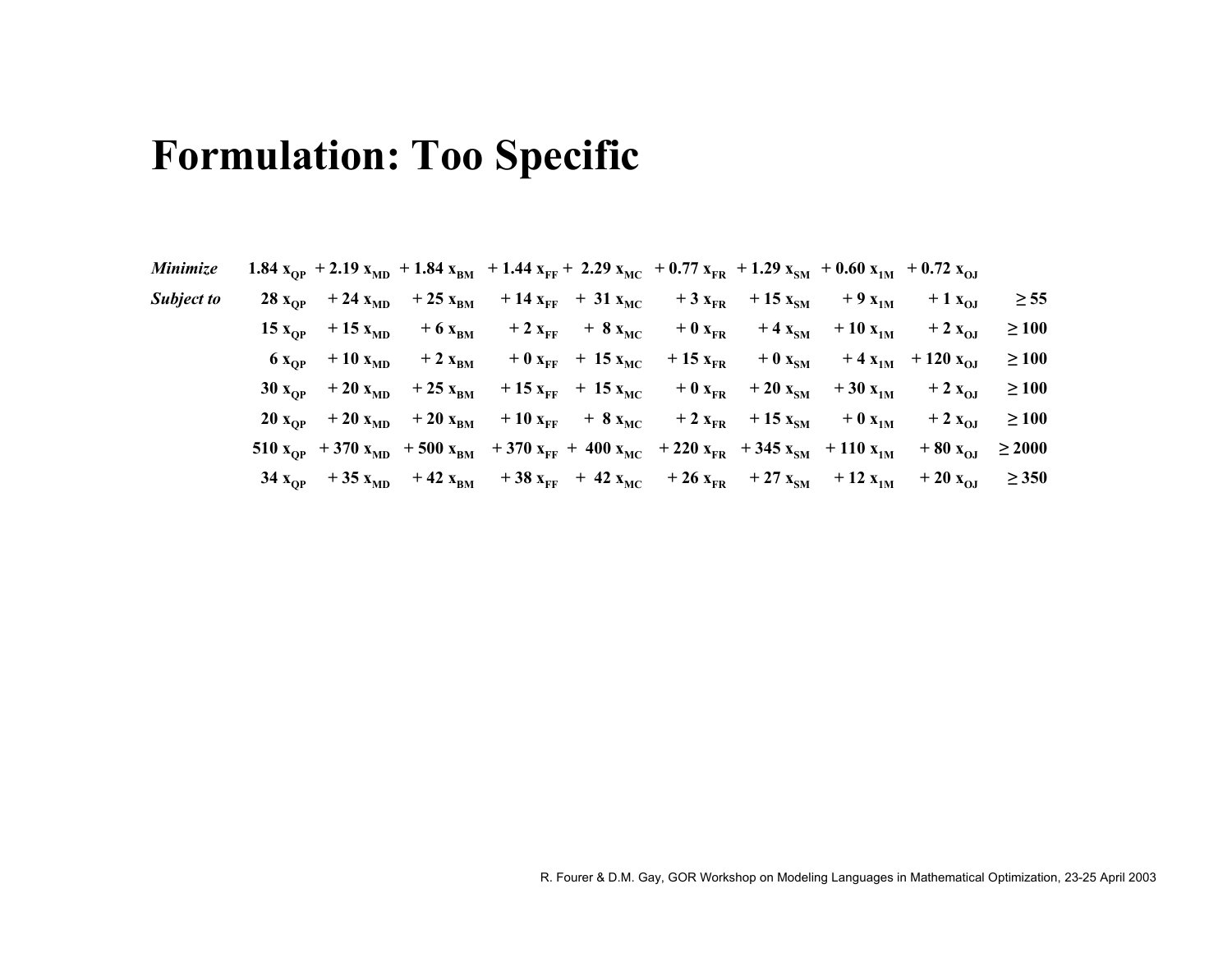# **Algebraic Model**

- *Given <sup>F</sup>*, a set of foods *N*, a set of nutrients
- *and* $a_{ij} \geq 0$ , the units of nutrient *i* in one serving of food *j*, for each  $i \in \mathcal{N}$  and  $j \in \mathcal{F}$

 $b_i$  > 0, the units of nutrient *i* required, for each  $i \in \mathcal{N}$ 

 $c_j$  > 0, the cost per serving of food *j*, for each  $j \in \mathcal{F}$ 

*Define*  $x_j \geq 0$ , the number of servings of food *j* to be purchased, for each  $j \in \mathcal{F}$ 

*Minimize* Σ*j* ∈ *F cj xj*

*Subject to*  $\Sigma_{j \in \mathcal{F}} a_{ij} x_j \geq b_i$ , for each  $i \in \mathcal{N}$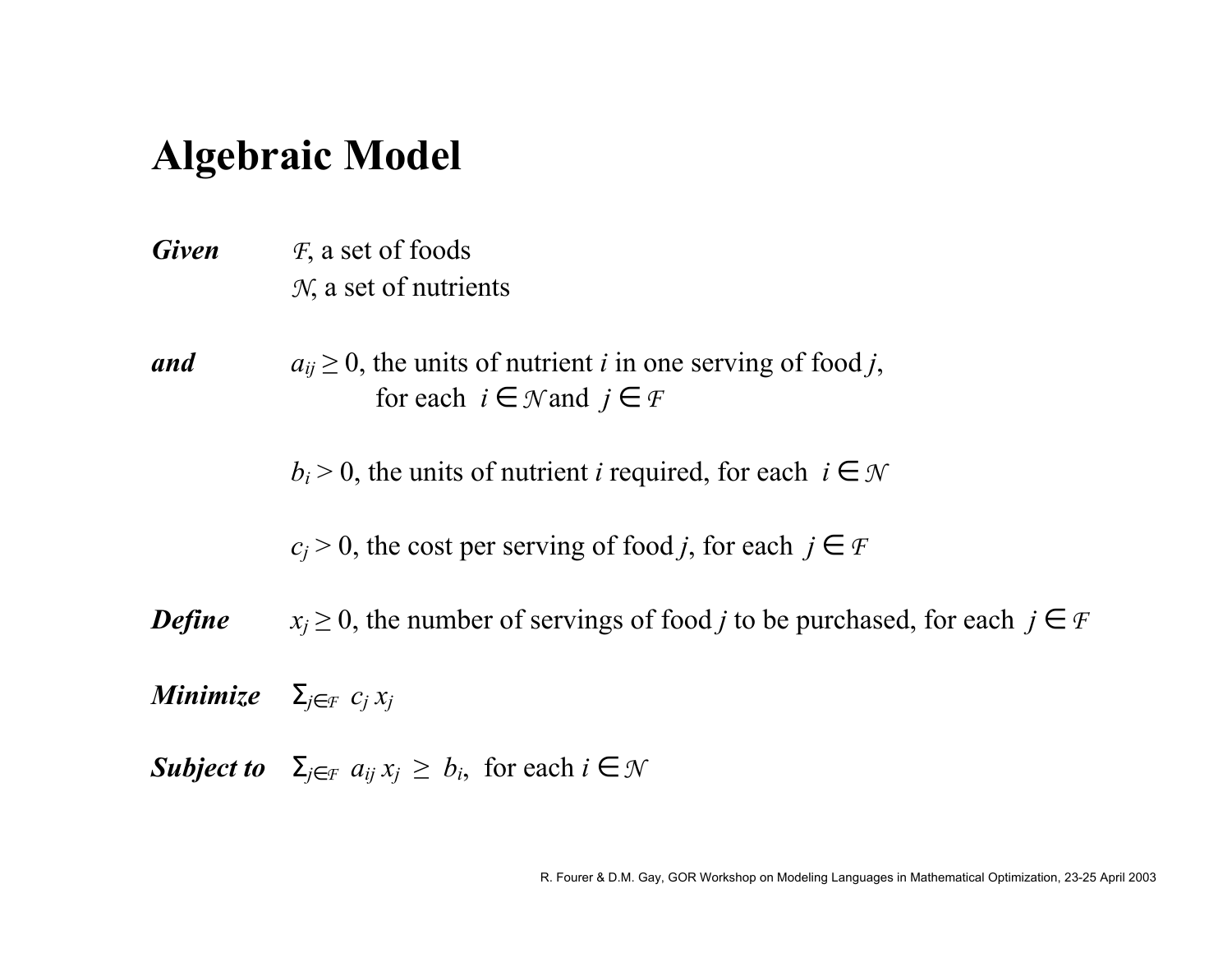# **Algebraic Model in AMPL**

```
set NUTR; # nutrients 
set FOOD; # foods 
param amt {NUTR,FOOD} >= 0; # amount of nutrient in each food 
param nutrLow {NUTR} >= 0; # lower bound on nutrients in diet
param cost {FOOD} >= 0; # cost of foods 
var Buy {FOOD} >= 0 integer; # amounts of foods to be purchased
minimize TotalCost: sum {j in FOOD} cost[j] * Buy[j]; 
subject to Need {i in NUTR}: 
   sum {j in FOOD} amt[i,j] * Buy[j] >= nutrLow[i];
```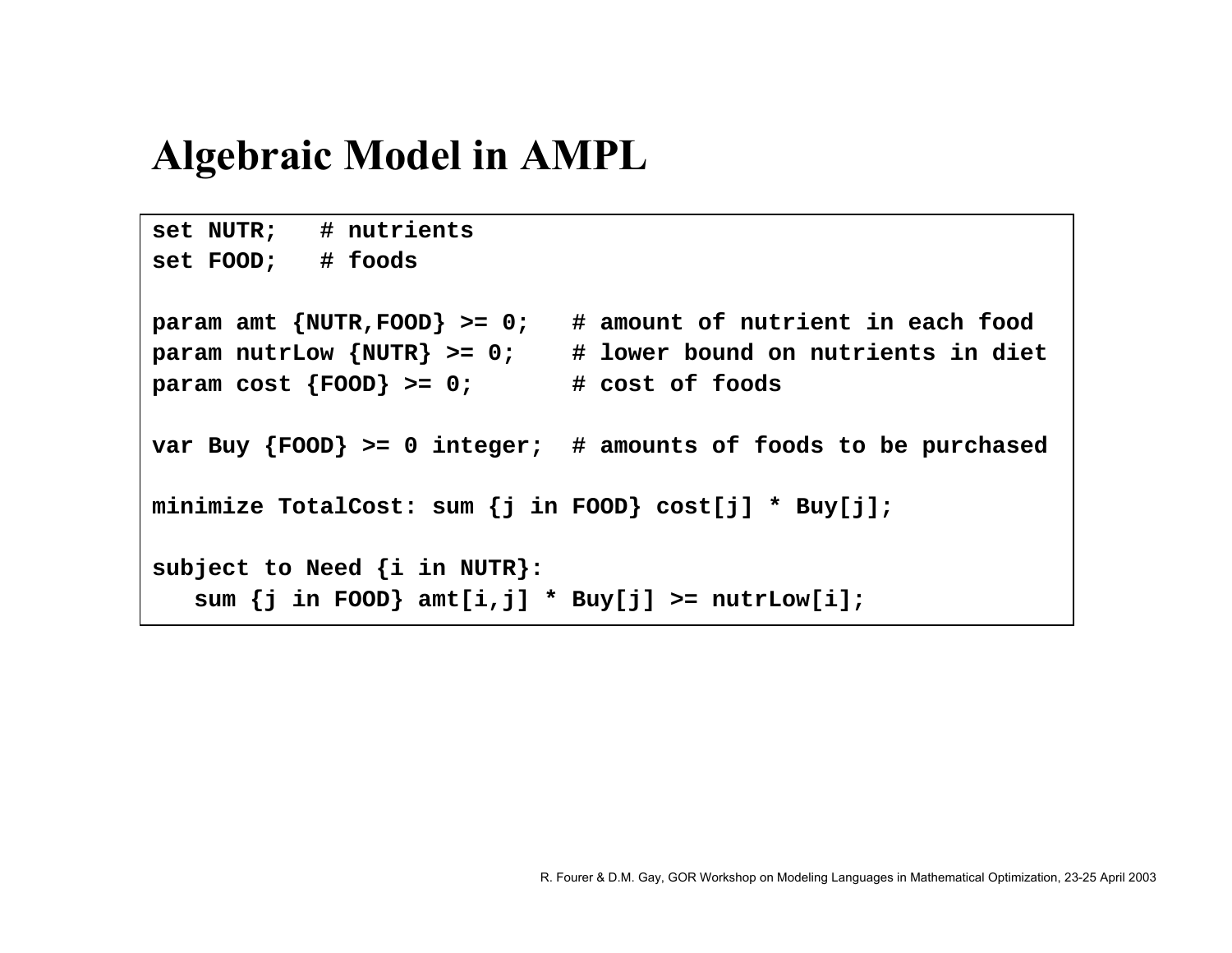# **Data for the AMPL Model**

| param: FOOD:<br>"Quarter Pounder"<br>"McLean Deluxe"<br>"Big Mac"<br>"Filet-O-Fish"<br>"McGrilled Chicken" 2.29 ; | $cost :=$<br>1.84<br>2.19<br>1.84<br>1.44 |                   | "Fries, small"<br>"Sausage McMuffin"<br>"1% Lowfat Milk"<br>"Orange Juice" |                 |                | .77<br>1.29<br>.60<br>.72         |                |   |
|-------------------------------------------------------------------------------------------------------------------|-------------------------------------------|-------------------|----------------------------------------------------------------------------|-----------------|----------------|-----------------------------------|----------------|---|
| param: NUTR: nutrLow :=                                                                                           |                                           |                   |                                                                            |                 |                |                                   |                |   |
| Prot 55<br>VitA 100                                                                                               | VitC 100                                  |                   |                                                                            |                 |                |                                   |                |   |
| Calc 100<br>Iron 100                                                                                              |                                           | Cals 2000         |                                                                            | Carb $350$ ;    |                |                                   |                |   |
|                                                                                                                   |                                           |                   |                                                                            |                 |                |                                   |                |   |
| param amt $(tr):$                                                                                                 | Cals                                      |                   | Carb Prot VitA VitC Calc                                                   |                 |                |                                   | Iron           |   |
| $\mathbf{r} =$                                                                                                    |                                           |                   |                                                                            |                 |                |                                   |                |   |
| "Quarter Pounder"                                                                                                 |                                           | 34                | 28                                                                         | 15              |                | 30 <sup>7</sup><br>$6 -$          | 20             |   |
| "McLean Deluxe"                                                                                                   | 370                                       | 35                | 24                                                                         | 15              | 10             | 20                                | 20             |   |
| "Big Mac"                                                                                                         | 500                                       | 42                | 25                                                                         | $6\overline{6}$ | $\overline{2}$ | 25                                | 20             |   |
| <b>"Filet-O-Fish"</b>                                                                                             | 370                                       | 38                | 14                                                                         | $\mathbf{2}$    |                | $\overline{0}$<br>15 <sub>1</sub> | 10             |   |
| "McGrilled Chicken"                                                                                               | 400 - 100                                 | 42                | 31                                                                         | 8               | 15             | 15                                | 8              |   |
| "Fries, small"                                                                                                    | 220                                       | 26                | $\overline{3}$                                                             | $\mathbf 0$     | 15             | $\mathbf 0$                       | $\overline{2}$ |   |
| "Sausage McMuffin"                                                                                                | 345                                       | 27                | 15                                                                         | $\overline{4}$  | $\mathbf 0$    | 20                                | 15             |   |
| "1% Lowfat Milk"                                                                                                  | 110                                       | $12 \overline{ }$ | 9                                                                          | 10              | 4              | 30                                | $\mathbf 0$    |   |
| "Orange Juice"                                                                                                    | 80                                        | 20                | $\mathbf{1}$                                                               | $\mathbf{2}$    | 120            | $\overline{2}$                    | $\mathbf{2}$   | , |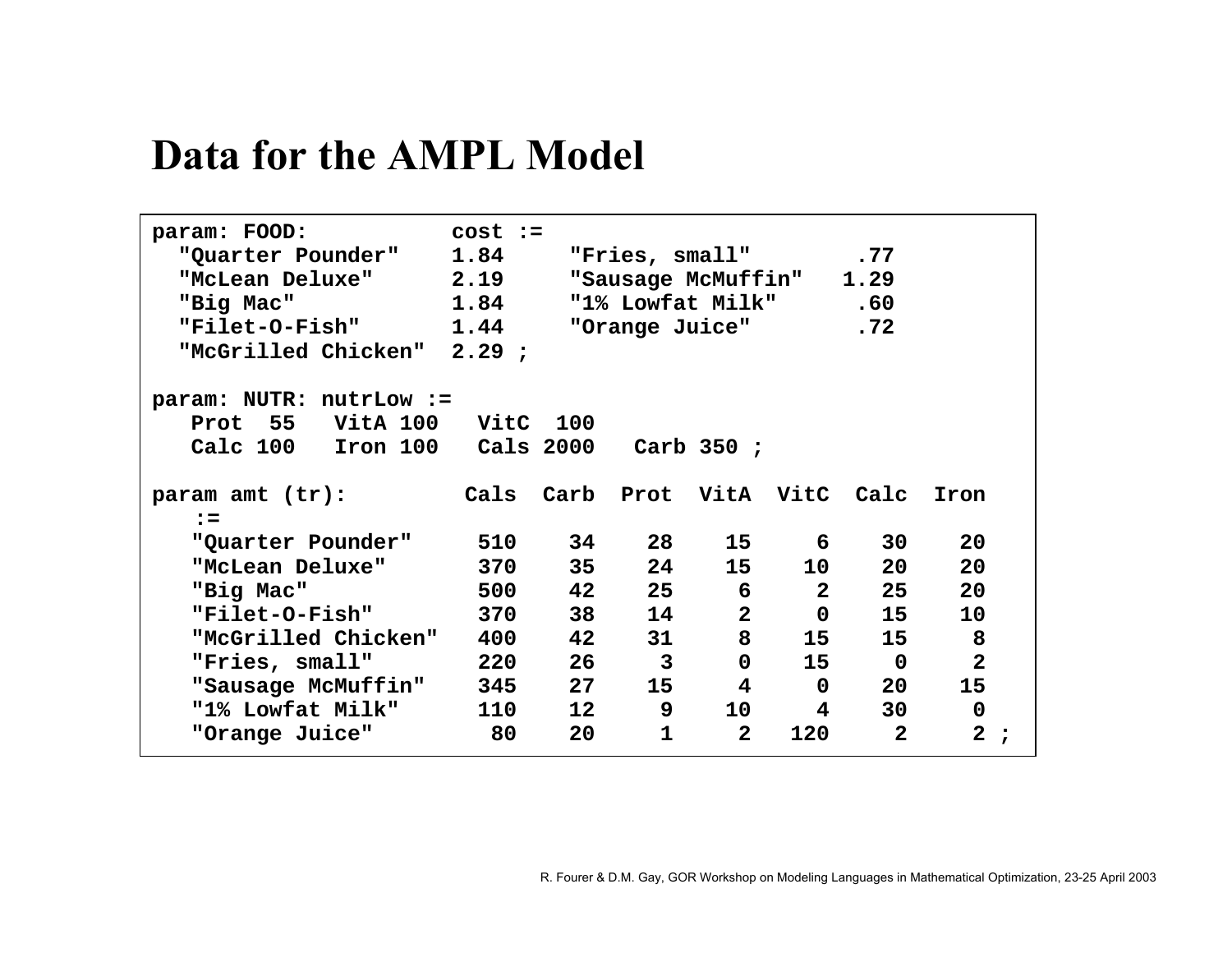# **Continuous-Variable Solution**

```
ampl: model mcdiet1.mod;
ampl: data mcdiet1.dat;
ampl: solve;
MINOS 5.5: ignoring integrality of 9 variables 
MINOS 5.5: optimal solution found. 
7 iterations, objective 14.8557377 
ampl: display Buy; 
Buy [*] := 
    1% Lowfat Milk 3.42213 
           Big Mac 0 
      Filet-O-Fish 0 
     Fries, small 6.14754 
McGrilled Chicken 0 
    McLean Deluxe 0 
      Orange Juice 0 
   Quarter Pounder 4.38525 
  Sausage McMuffin 0
```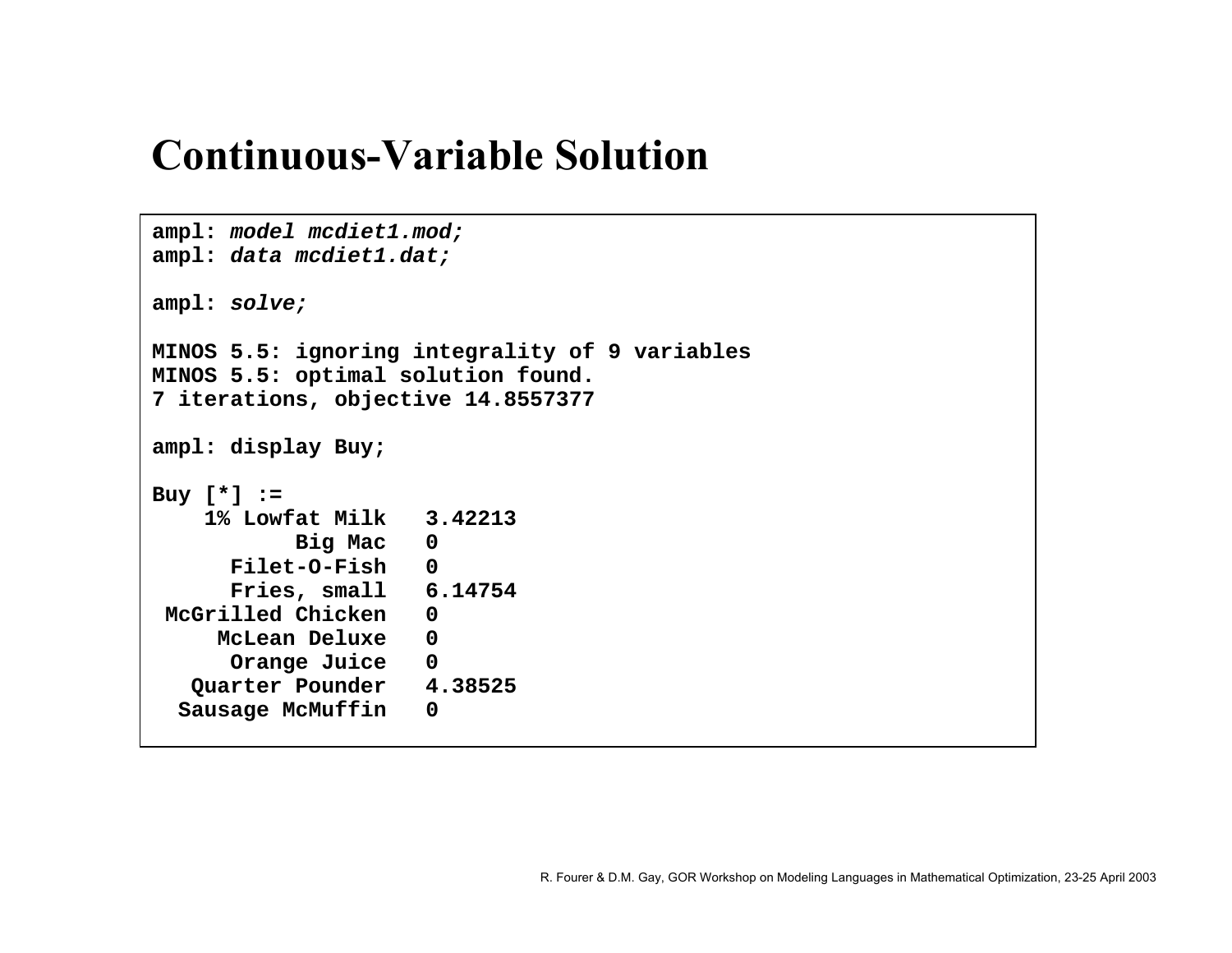# **Integer-Variable Solution**

```
ampl: option solver cplex; 
ampl: solve; 
CPLEX 7.0.0: optimal integer solution; objective 15.05 
41 MIP simplex iterations 
23 branch-and-bound nodesampl: display Buy; 
   Buy [*] := 
       1% Lowfat Milk 4 
              Big Mac 0 
         Filet-O-Fish 1 
         Fries, small 5 
    McGrilled Chicken 0 
        McLean Deluxe 0 
         Orange Juice 0 
      Quarter Pounder 4 
     Sausage McMuffin 0
```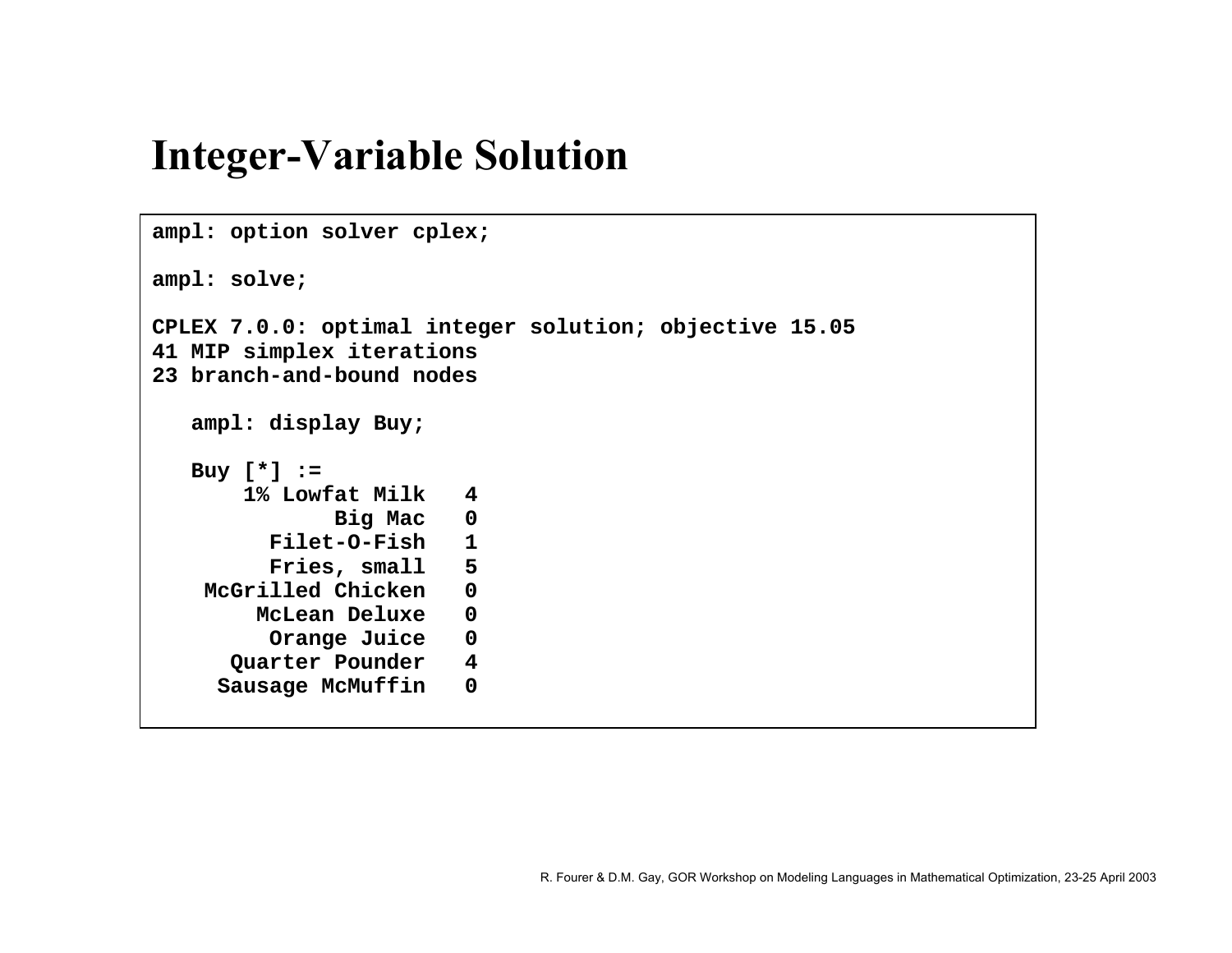# **Same for 63 Foods, 12 Nutrients**

```
ampl: reset data;
ampl: data mcdiet2.dat; 
ampl: option solver minos;
ampl: solve; 
MINOS 5.5: ignoring integrality of 63 variables 
MINOS 5.5: optimal solution found. 
16 iterations, objective -1.786806582e-14 
ampl: option omit_zero_rows 1; 
ampl: display Buy; 
Buy [*] := 
                  Bacon Bits 55 
              Barbeque Sauce 50 
           Hot Mustard Sauce 50
```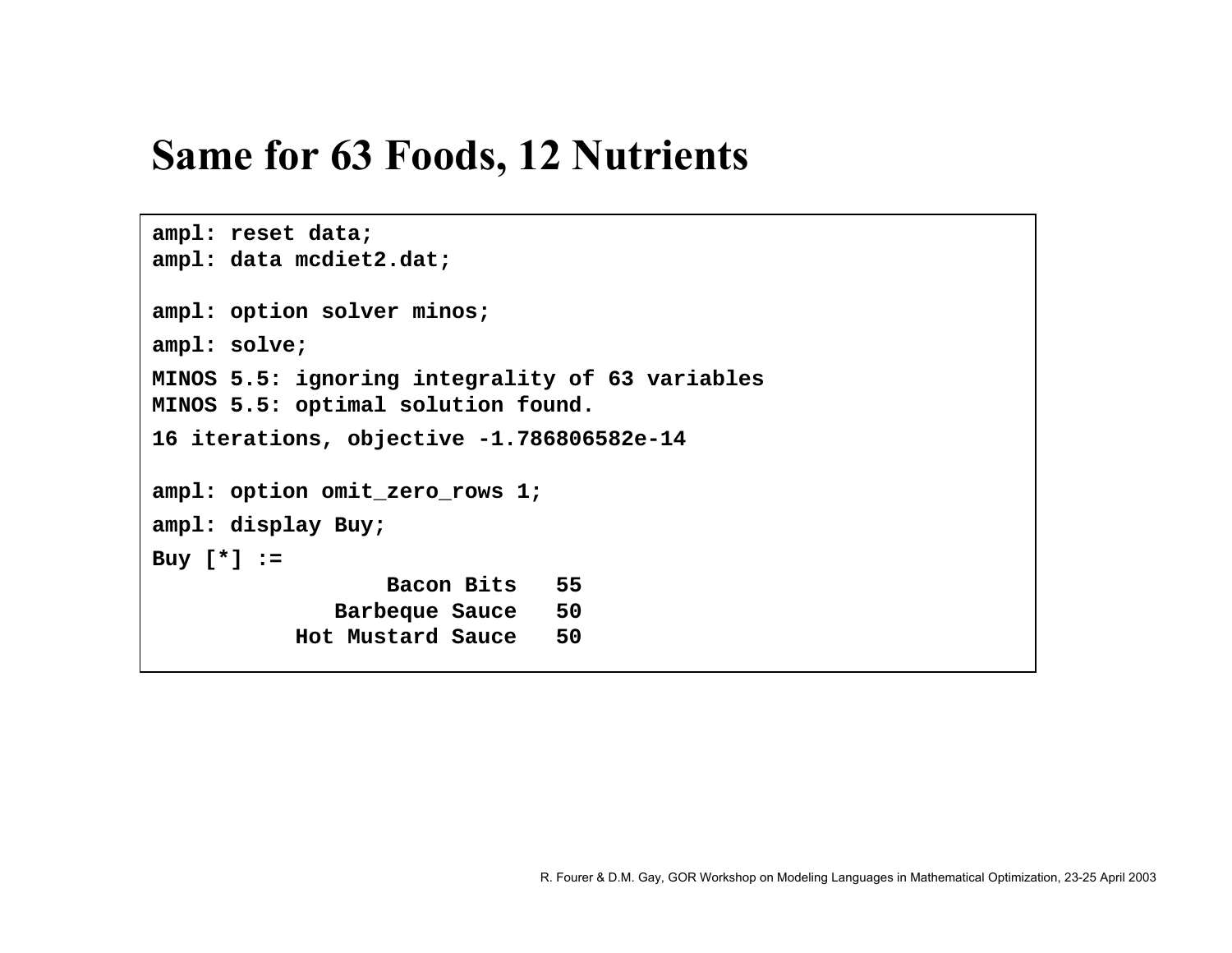# **Essential Modeling Language Features**

### *Sets and indexing*

Simple sets Compound sets Computed sets

### *Objectives and constraints*

Linear, piecewise-linear NonlinearInteger, network

#### *. . . and many more features*

Express problems the various ways that people do Support varied solvers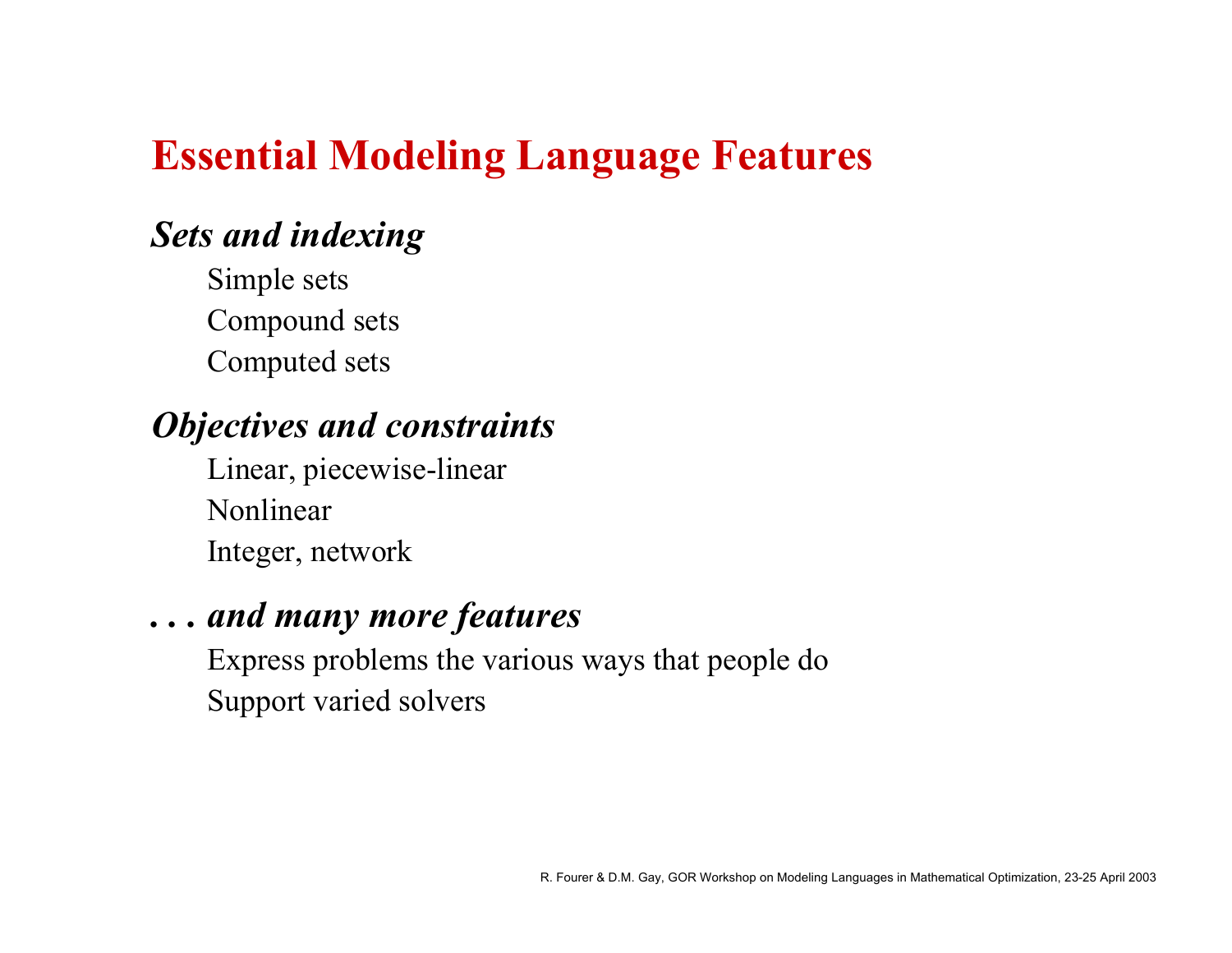# *Example:* **Airline Fleet Assignment**

```
set FLEETS;
set CITIES;
set TIMES circular;
set FLEET_LEGS within
   {f in FLEETS, c1 in CITIES, t1 in TIMES, 
                  c2 in CITIES, t2 in TIMES: c1 \Leftrightarrow c2 and t1 \Leftrightarrow t2;
          # (f,c1,t1,c2,t2) represents the availability of fleet f
          # to cover the leg that leaves c1 at t1 and 
          # whose arrival time plus turnaround time at c2 is t2 
set LEGS := setof {(f,c1,t1,c2,t2) in FLEET_LEGS} (c1,t1,c2,t2);
          # the set of all legs that can be covered by some fleet
```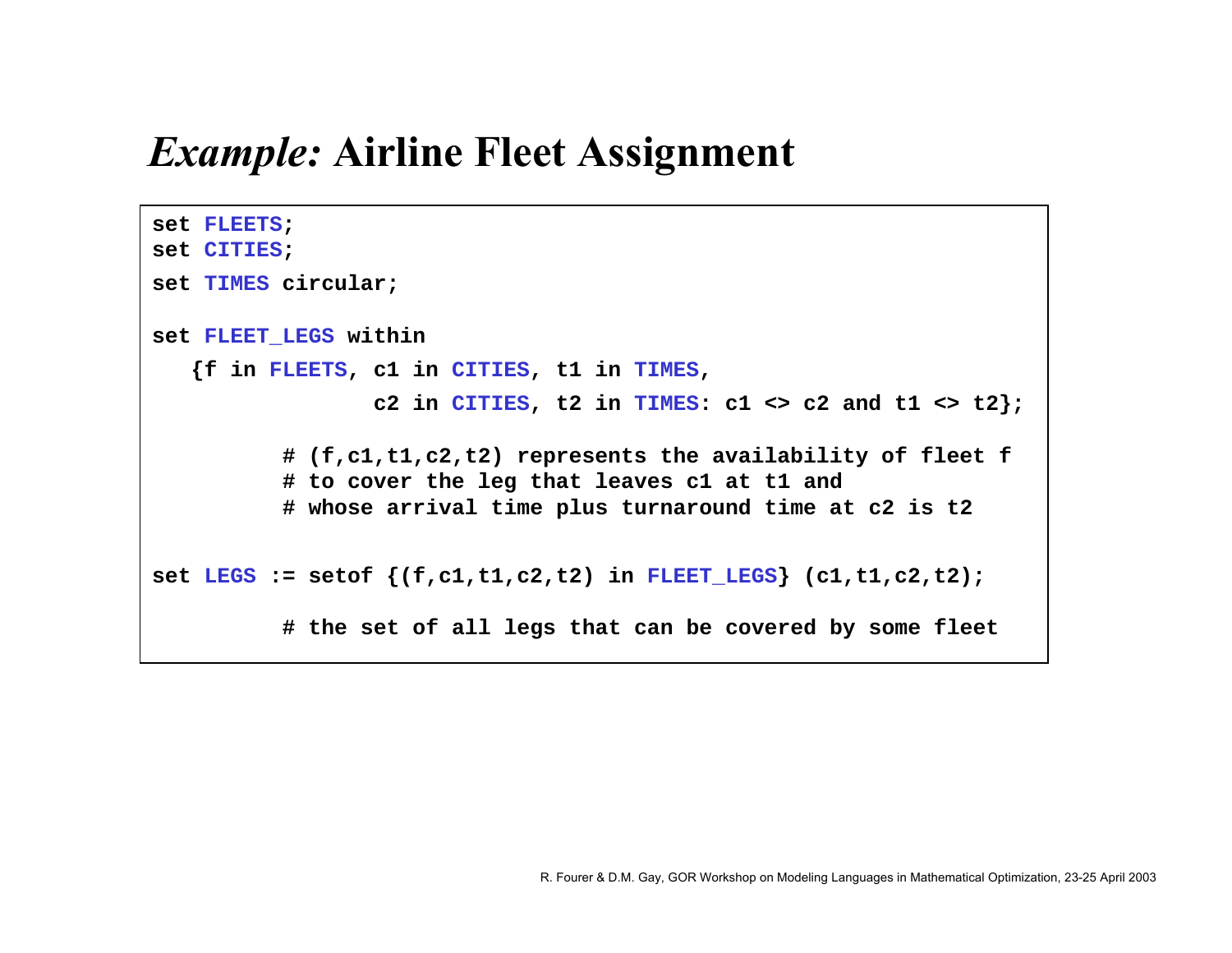## **Airline Fleet Assignment** *(contíd)*

```
set SERV_CITIES {f in FLEETS} :=
   union {(f,c1,c2,t1,t2) in FLEET_LEGS} {c1,c2};
         # for each fleet, the set of cities that it serves
set OP_TIMES {f in FLEETS, c in SERV_CITIES[f]} circular by TIMES :=
   setof {(f,c,c2,t1,t2) in FLEET_LEGS} t1 union 
   setof {(f,c1,c,t1,t2) in FLEET_LEGS} t2;
         # for each fleet and city served by that fleet,
         # the set of active arrival & departure times at that city,
         # with arrival time adjusted for the turn requirement
param leg_cost
{FLEET_LEGS} >= 0;
param fleet_size
{FLEETS} >= 0;
```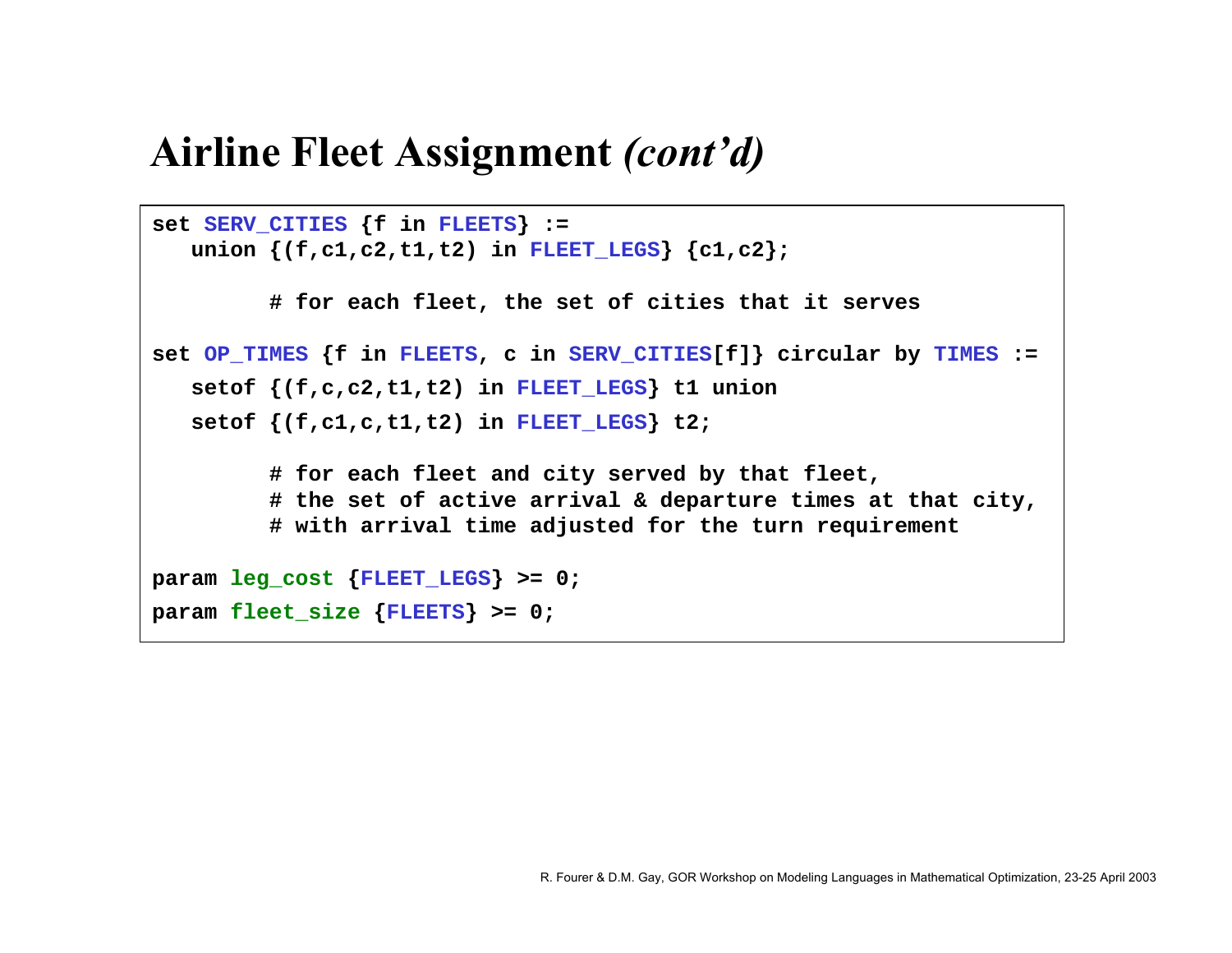# **Airline Fleet Assignment** *(contíd)*

```
minimize Total_Cost;
```

```
node Balance {f in FLEETS, c in SERV_CITIES[f], OP_TIMES[f,c]};
          # for each fleet and city served by that fleet,
          # a node for each possible time
arc Fly \{(f,c1,t1,c2,t2) in FLEET LEGS \} >= 0, <= 1,
   from Balance[f,c1,t1], to Balance[f,c2,t2],
   obj Total_Cost leg_cost[f,c1,t1,c2,t2];
          # arcs for fleet/flight assignments
arc Sit {f in FLEETS, c in SERV_CITIES[f], t in OP_TIMES[f,c]} >= 0,
   from Balance[f,c,t], to Balance[f,c,next(t)];
          # arcs for planes on the ground
```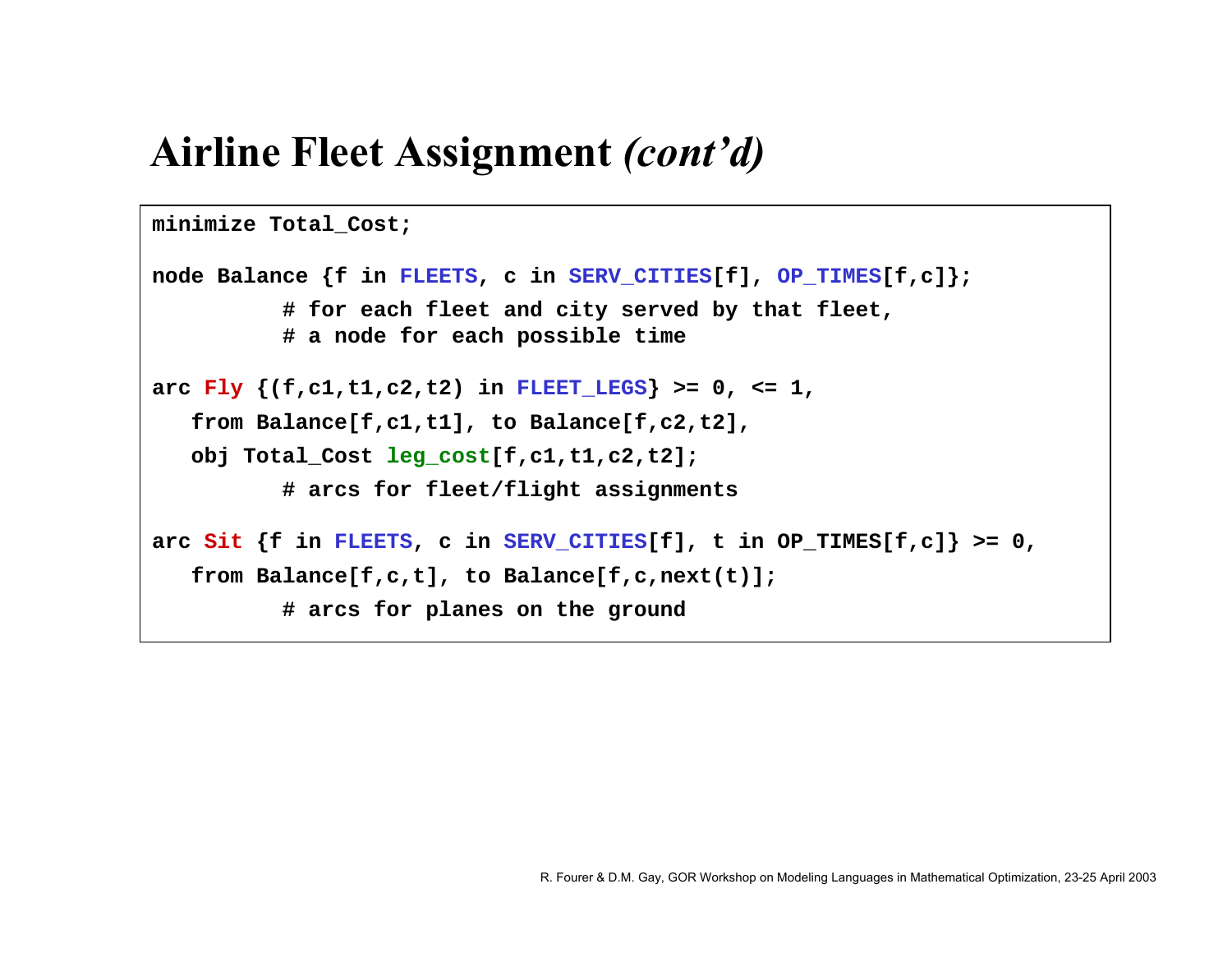# **Airline Fleet Assignment** *(contíd)*

```
subj to Service {(c1,t1,c2,t2) in LEGS}:
   sum {(f,c1,t1,c2,t2) in FLEET_LEGS} Fly[f,c1,t1,c2,t2] = 1;
          # each leg must be served by some fleet
subj to Capacity {f in FLEETS}:
   sum {(f,c1,t1,c2,t2) in FLEET_LEGS: 
      ord(t2,TIMES) < ord(t1,TIMES)} Fly[f,c1,t1,c2,t2] +
   sum {c in SERV_CITIES[f]} Sit[f,c,last(OP_TIMES[f,c])] <= fleet_size[f];
          # number of planes used is the number in the air at the
          # last time (arriving "earlier" than they leave)
          # plus the number on the ground at the last time in each city
```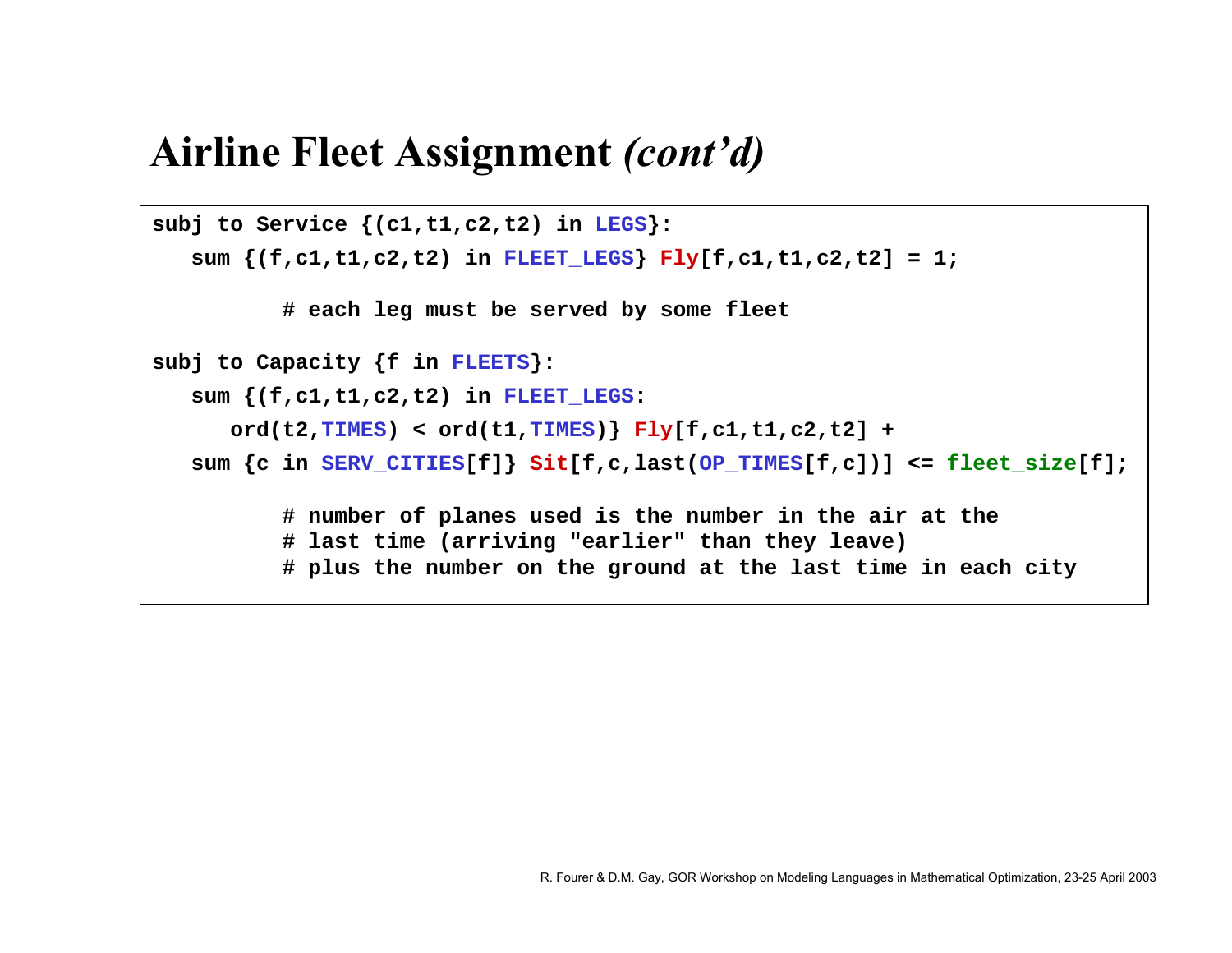# **Extended and Forthcoming AMPL Features**

#### *Programming iterative schemes*

Loops over sets, **if -then -else** tests Switching between subproblems Debugging

## *Recognizing other types of models*

Complementarity problems General combinatorial problems *(to come)* Stochastic programs *(to come)*

#### *Communicating with other systems*

Relational database accessInternet optimization services Suffixes for solver-specific directives, results & diagnostic information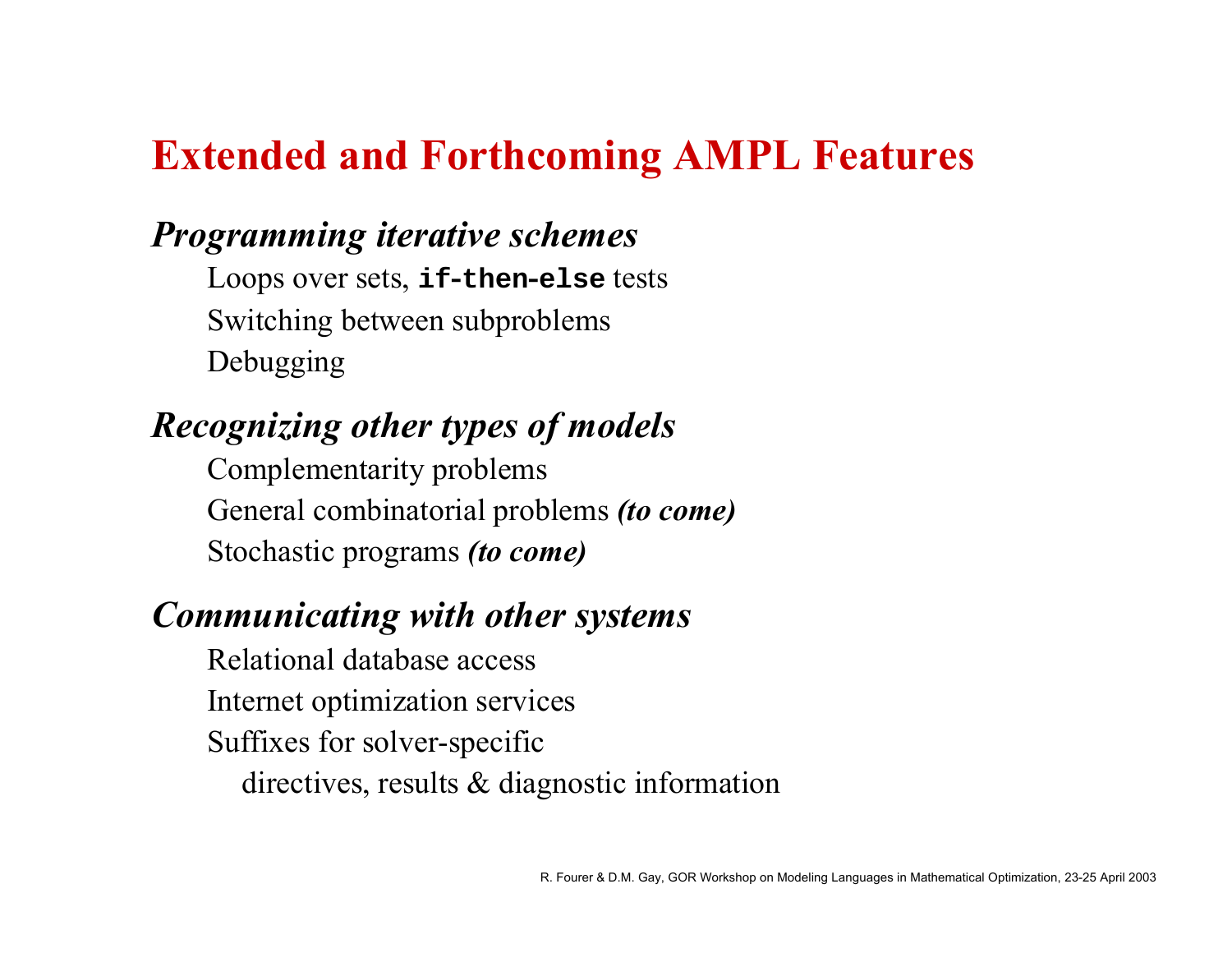# **Iterative Schemes**

#### *Flow of control* Looping

If-then-else

#### *Named subproblems*

Defining subproblems Switching subproblems

## *Debugging*

Expanding constraints Single-stepping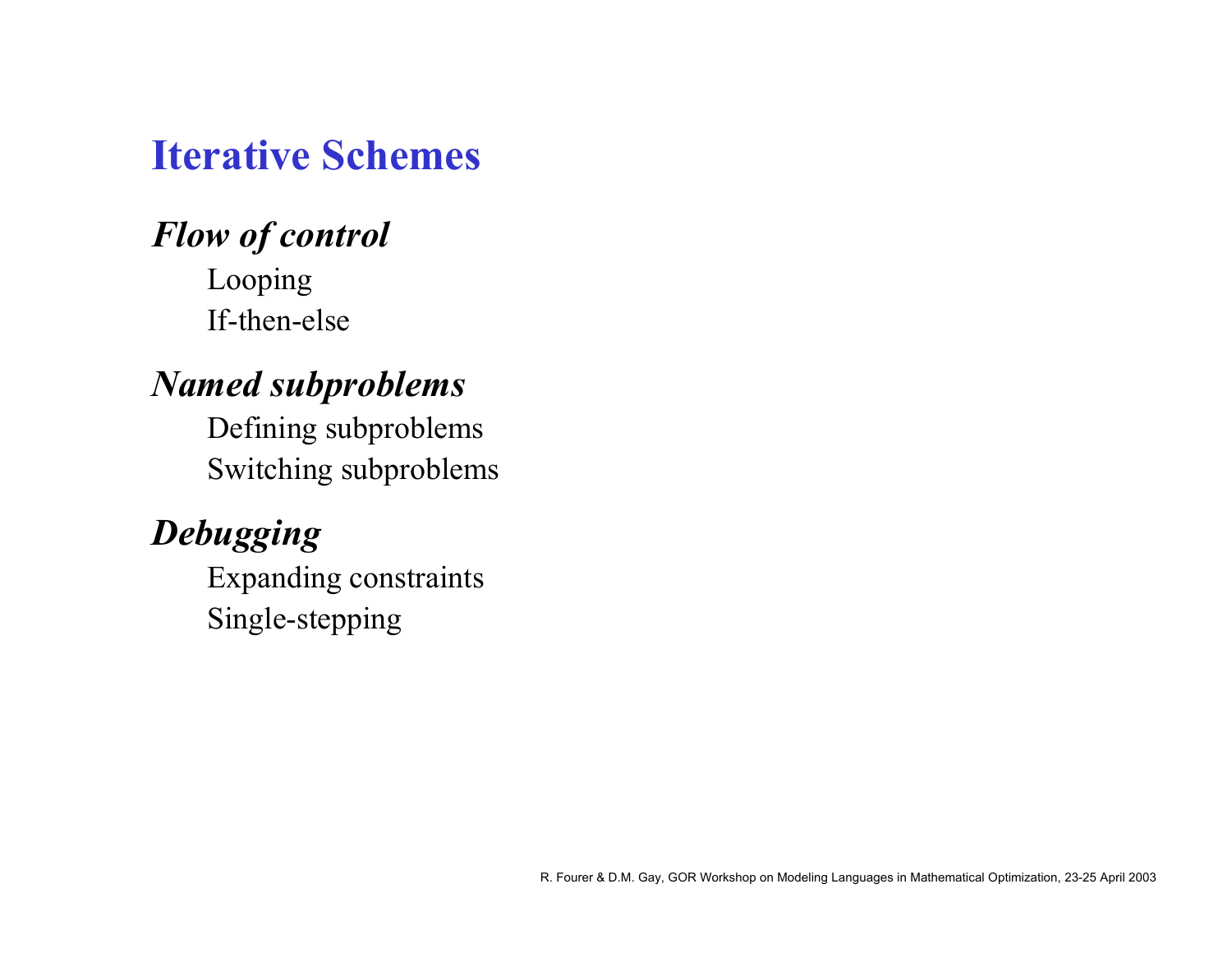## *Iterative Schemes***Flow of Control**

```
model diet.mod; 
data diet2a.dat;
set NALOG default {};
param NAobj {NALOG};
param NAdual {NALOG};
for {theta in 52000 .. 70000 by 1000} {
   let n_max["NA"] := theta;
   solve;
   let NALOG := NALOG union {theta};
   let NAobj[theta] := total_cost;
   let NAdual[theta] := diet["NA"].dual;
   if diet["NA"].dual > -.000001 then break;
   }
```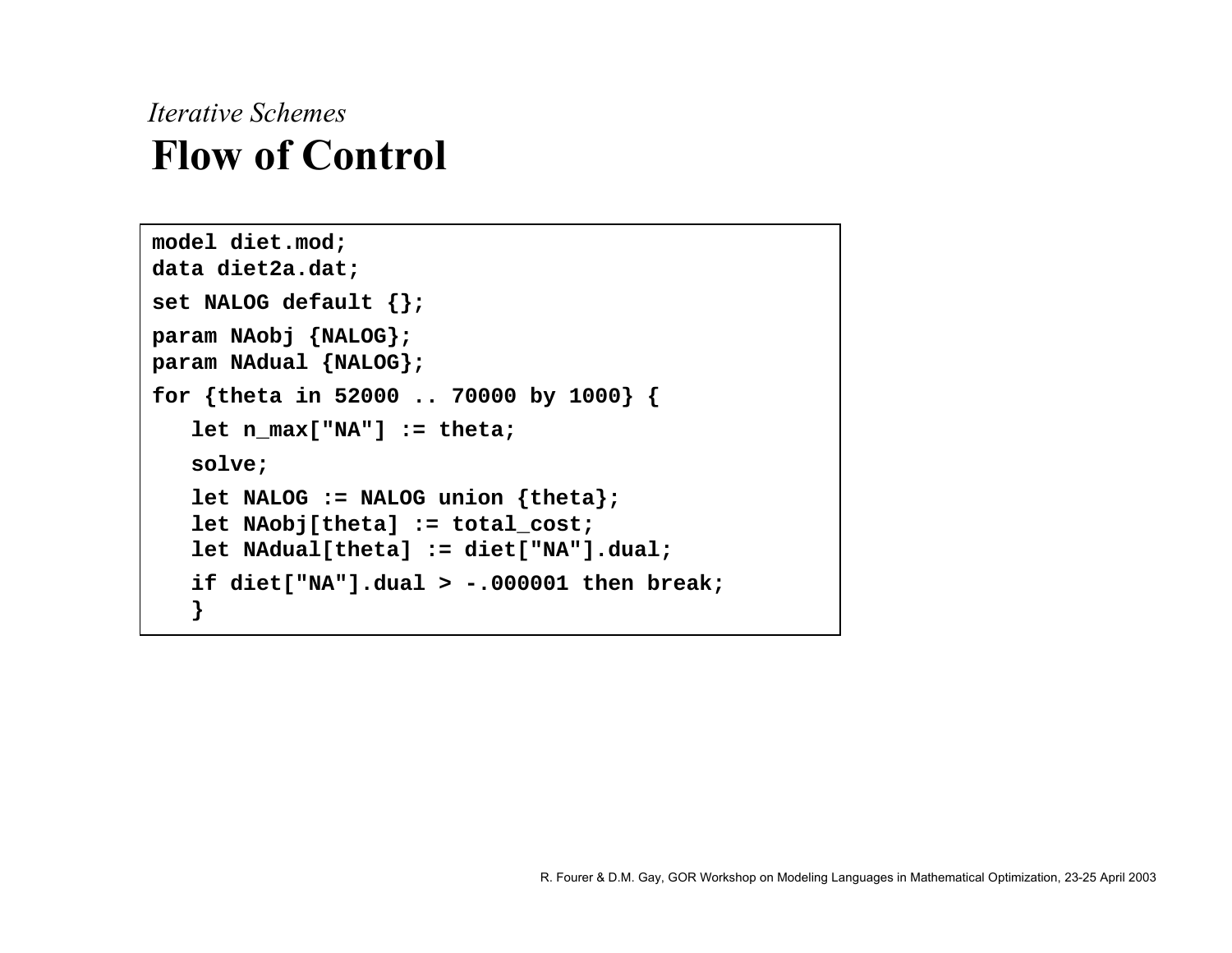## *Iterative Schemes* **Flow of Control:** *Sample Output*

|       | ampl: commands diet.run;     |                |                |  |  |
|-------|------------------------------|----------------|----------------|--|--|
|       | ampl: display NAobj, NAdual; |                |                |  |  |
| :     | NAobj                        | <b>NAdual</b>  | $\mathbf{r}$ : |  |  |
| 52000 | 113.428                      | $-0.0021977$   |                |  |  |
| 53000 | 111.23                       | $-0.0021977$   |                |  |  |
| 54000 | 109.42                       | $-0.00178981$  |                |  |  |
| 55000 | 107.63                       | $-0.00178981$  |                |  |  |
| 56000 | 105.84                       | $-0.00178981$  |                |  |  |
| 57000 | 104.05                       | $-0.00178981$  |                |  |  |
| 58000 | 102.26                       | $-0.00178981$  |                |  |  |
| 59000 | 101.082                      | $-0.000155229$ |                |  |  |
| 60000 | 101.013                      | 0              | ;              |  |  |
|       |                              |                |                |  |  |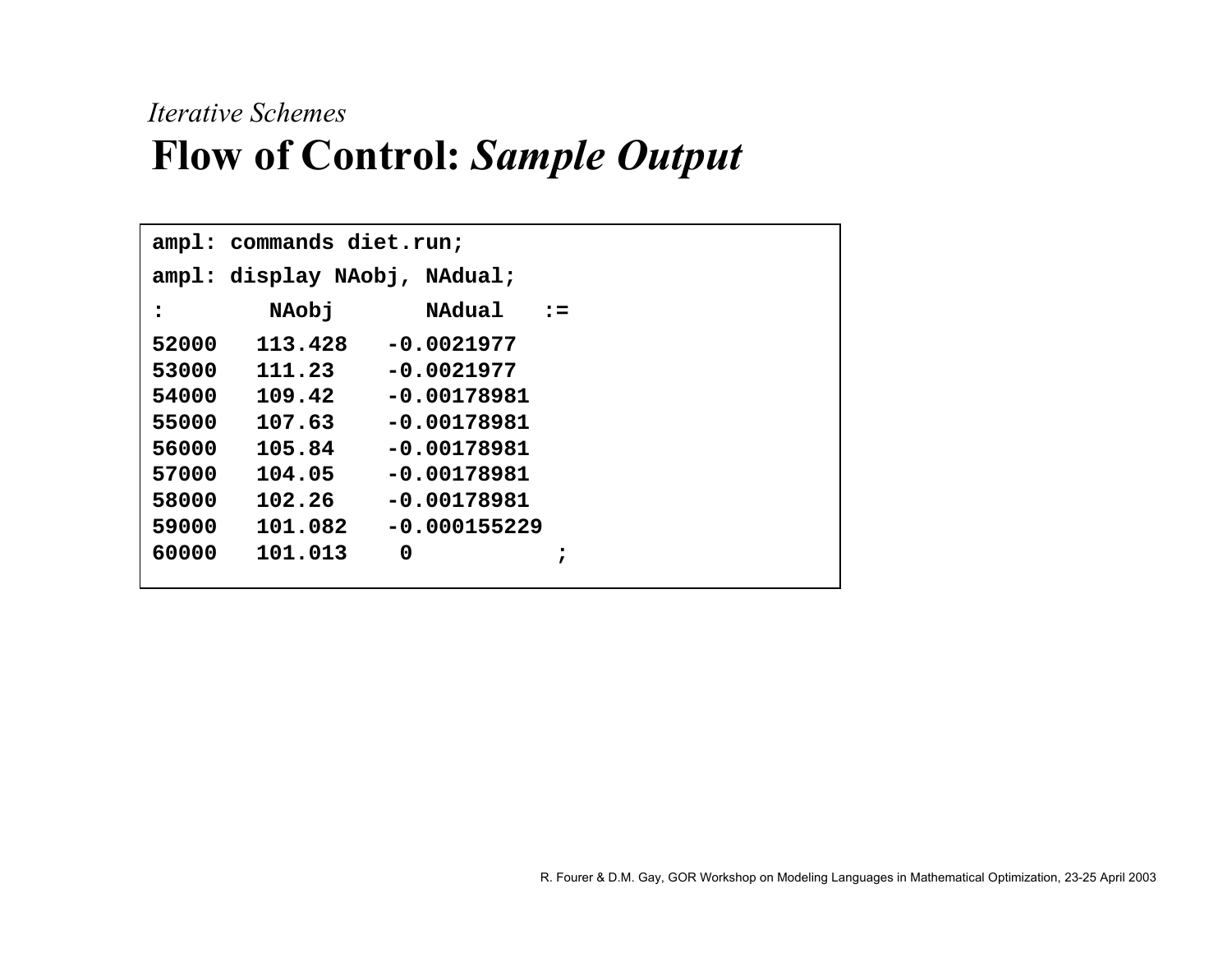## *Iterative Schemes***Subproblems**

*Cutting-stock optimization with given patterns*

```
param roll_width > 0; 
set WIDTHS;
param orders {WIDTHS} > 0;
param nPAT integer >= 0;
set PATTERNS := 1..nPAT;
param nbr {WIDTHS,PATTERNS} integer >= 0;
var Cut {PATTERNS} integer >= 0;
minimize Number: sum {j in PATTERNS} Cut[j];
subj to Fill {i in WIDTHS}:
   sum {j in PATTERNS} nbr[i,j] * Cut[j] >= orders[i];
```
#### *New pattern generation*

```
param price {WIDTHS};
var Use {WIDTHS} integer >= 0;
minimize Reduced_Cost:
   1 - sum {i in WIDTHS} price[i] * Use[i];
subj to Width_Limit:
   sum {i in WIDTHS} i * Use[i] <= roll_width;
```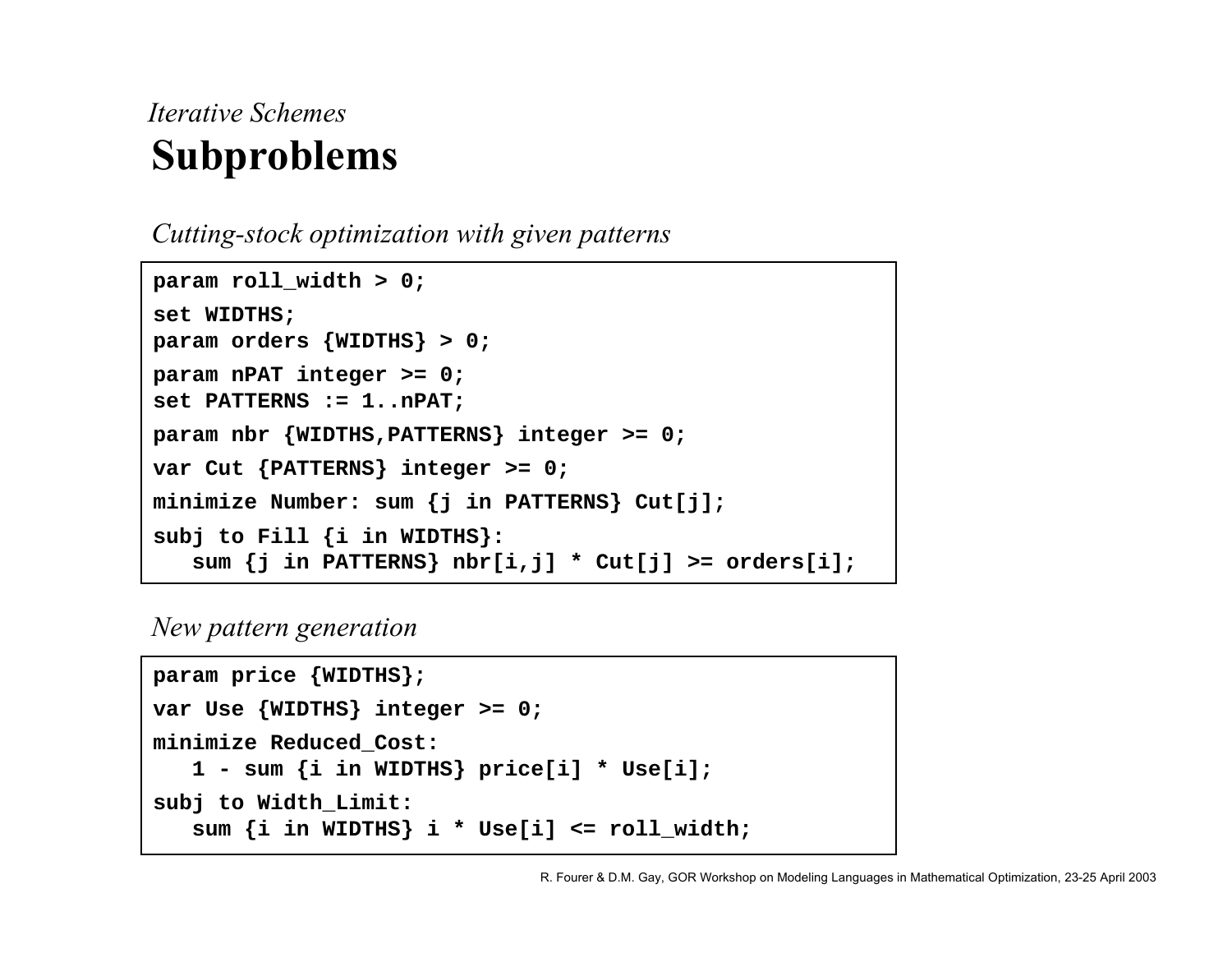## *Iterative Schemes***Naming Defined Subproblems**

*AMPL "script" to set up for Gilmore-Gomory column generation method*

```
### DEFINE CUTTING PROBLEM
problem Cutting_Opt: Cut, Number, Fill;
option relax_integrality 1;
### DEFINE PATTERN-GENERATING PROBLEM
problem Pattern_Gen: Use, Reduced_Cost, Width_Limit;
option relax_integrality 0;
### SET UP INITIAL CUTTING PATTERNS
for {i in WIDTHS} {
   let nPAT := nPAT + 1;
   let nbr[i,nPAT] := floor (roll_width/i);
   let {i2 in WIDTHS: i2 <> i} nbr[i2,nPAT] := 0;
   };
```
*. . . each problem has its own option environment*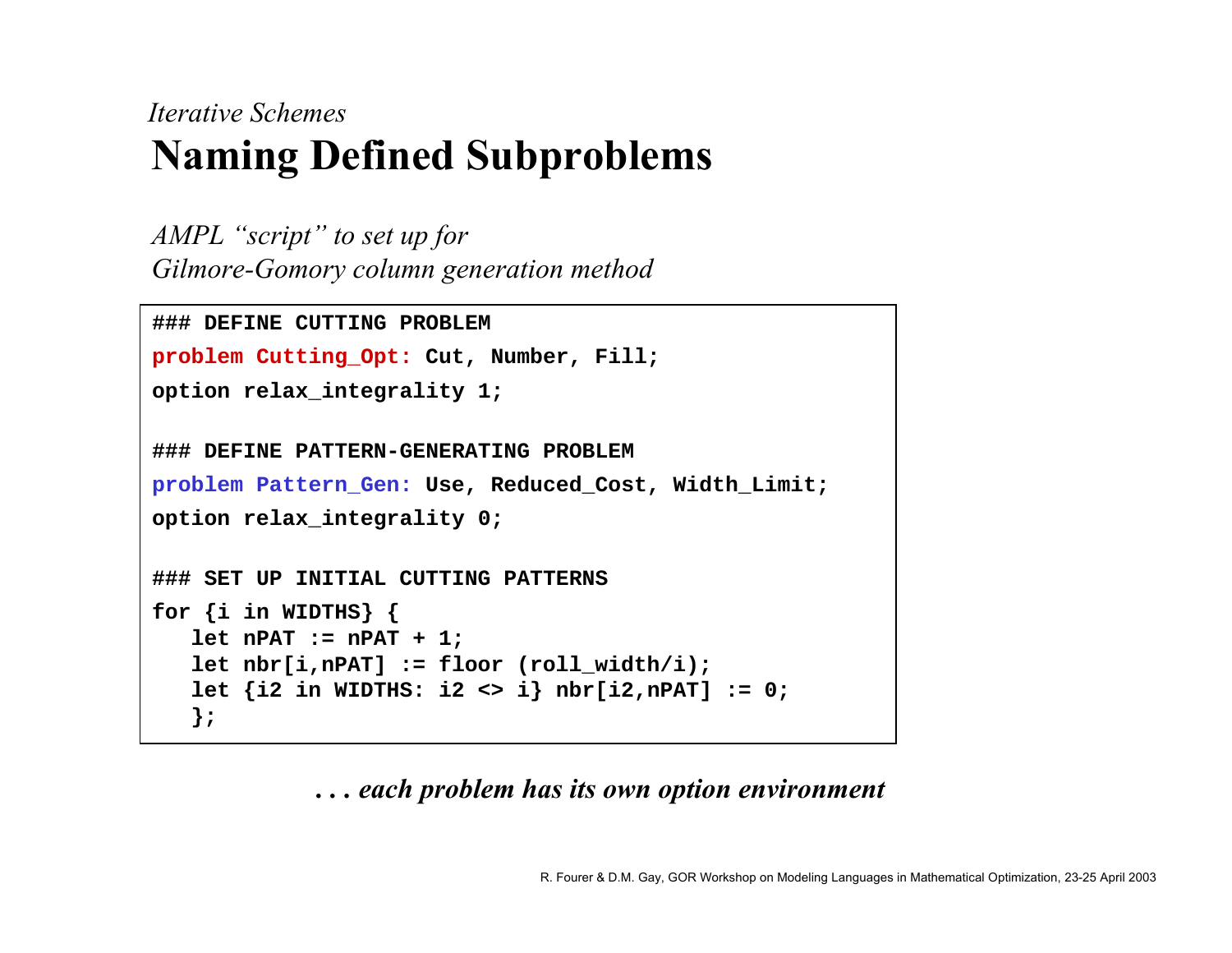## *Iterative Schemes***Switching Subproblems**

*AMPL* "*script*" for main loop *of Gilmore-Gomory column generation*

```
repeat {
   solve Cutting_Opt;
   display Cut;
   let {i in WIDTHS} price[i] := Fill[i].dual;
   solve Pattern_Gen;
   display price,Use;
   if Reduced_Cost >= -0.00001 then break;
   else {
      let nPAT := nPAT + 1;
      let {i in WIDTHS} nbr[i,nPAT] := Use[i];
      };
   };
option Cutting_Opt.relax_integrality 0;
solve Cutting_Opt;
```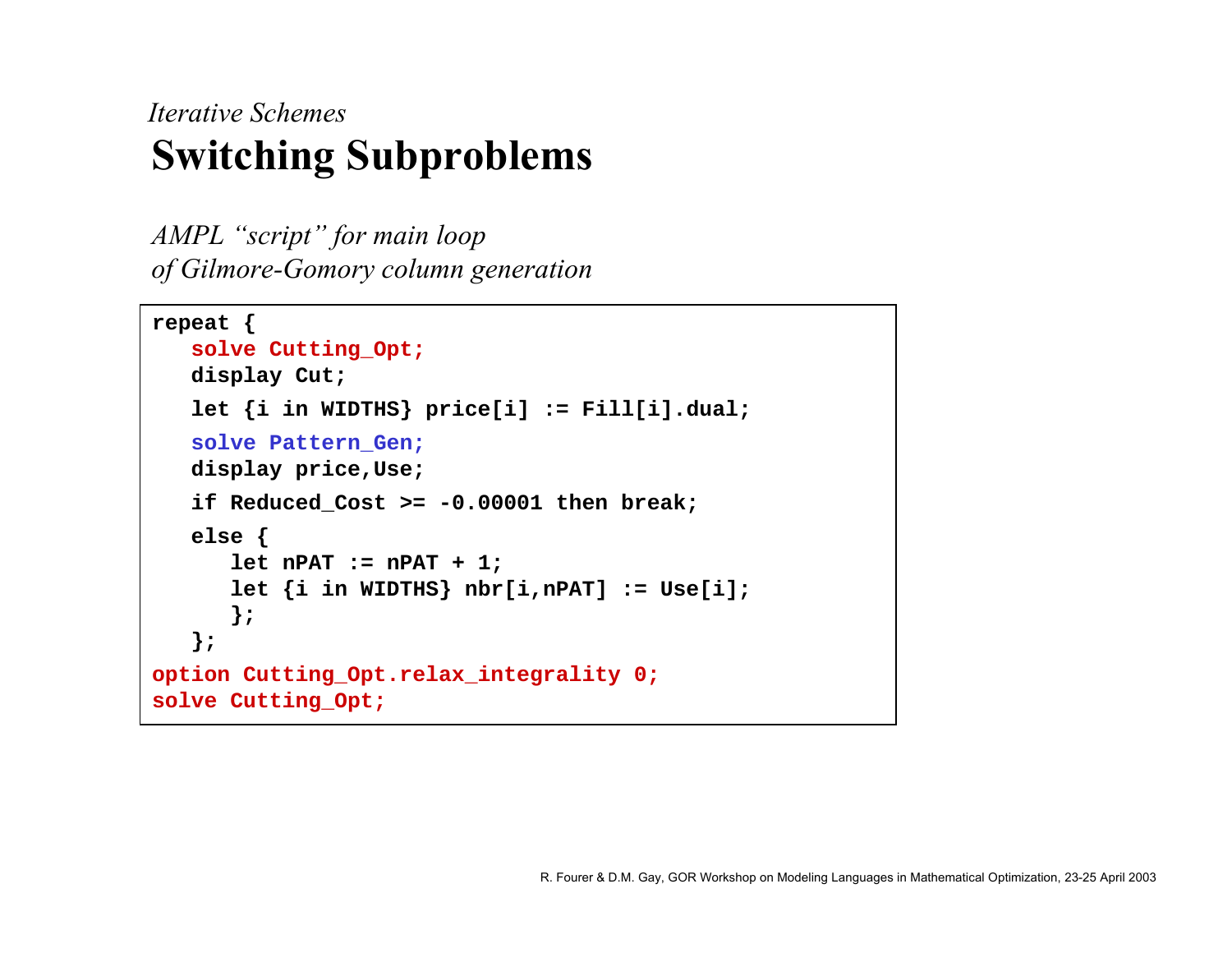## *Iterative Schemes***Debugging**

*Single-stepping through the cutting-stock script*

```
ampl: model cut.mod; data cut.dat;
ampl: option single_step 1;
ampl: commands cut.run;
cut.run:10(172) for ...
<2>ampl: next
cut.run:16(318) option ...
<2>ampl: display nbr;
nbr [*,*]
: 1 2 3 4 5 :=20 5 0 0 0 0
45 0 2 0 0 0
50 0 0 2 0 0
55 0 0 0 2 0
75 0 0 0 0 1 ;
<2>ampl: step
cut.run:19(365) repeat ...
<2>ampl: step
cut.run:23(454) solve ...
```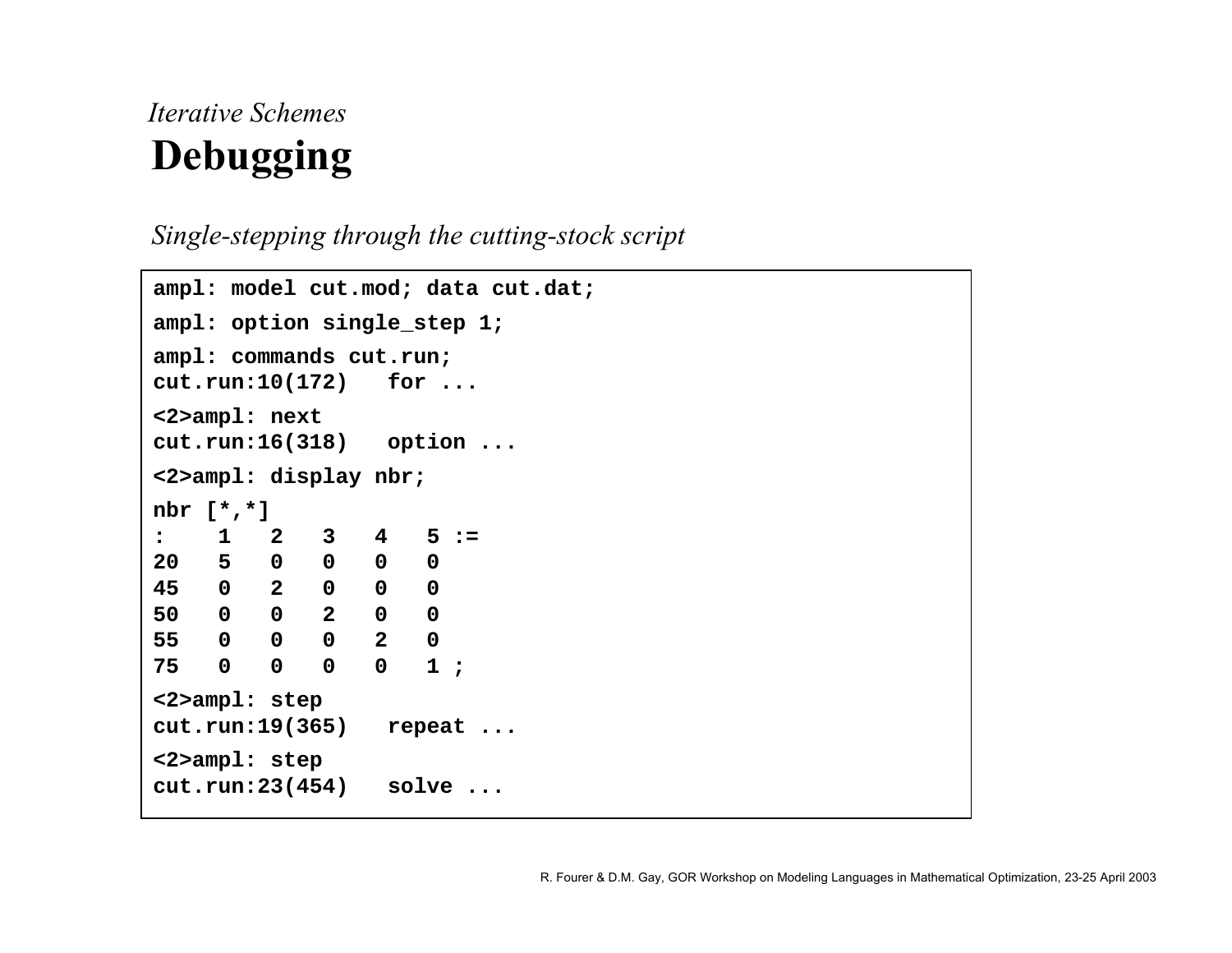## *Iterative Schemes***Debugging** *(cont'd)*

*Expanding the cutting-stock constraints*

```
ampl: display nbr;
: 1 2 3 4 5 6 7 8 :=
20 5 0 0 0 0 1 1 3
45 0 2 0 0 0 2 0 0
50 0 0 2 0 0 0 0 1
55 0 0 0 2 0 0 0 0
75 0 0 0 0 1 0 1 0 ;
ampl: expand Fill;
s.t. Fill[20]:
         5*Cut[1] + Cut[6] + Cut[7] + 3*Cut[8] >= 48;
s.t. Fill[45]:
         2*Cut[2] + 2*Cut[6] >= 35;
s.t. Fill[50]:
         2*Cut[3] + Cut[8] >= 24;
s.t. Fill[55]:
         2*Cut[4] >= 10;
s.t. Fill[75]:
         Cut[5] + Cut[7] >= 8;
```
 $\dots$  can also view after reduction by "presolve" routines

R. Fourer & D.M. Gay, GOR Workshop on Modeling Languages in Mathematical Optimization, 23-25 April 2003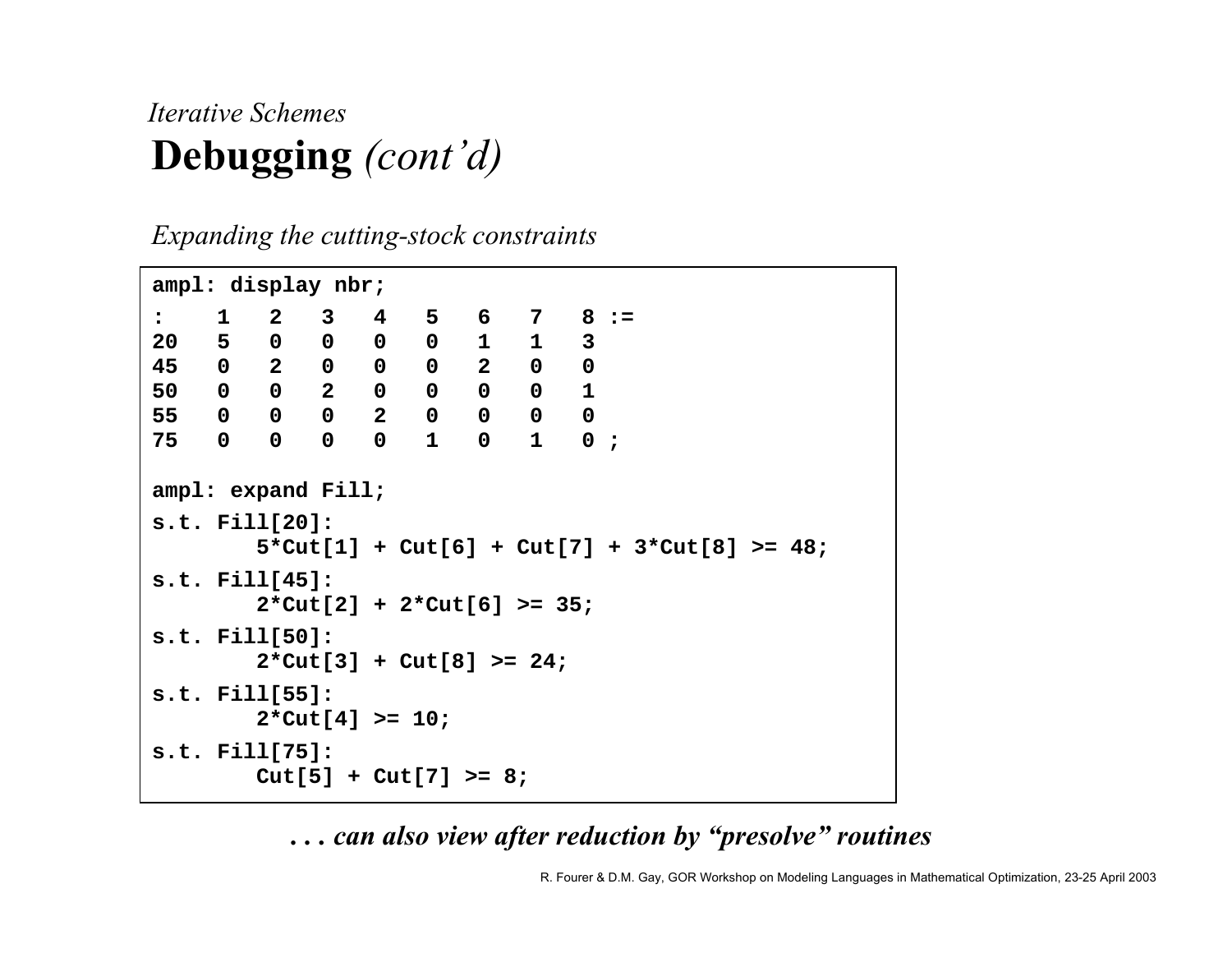# **Complementarity Problems**

# *Definition*

Collections of complementarity conditions:

 $\triangleright$  Two inequalities must hold, at least one of them with equality

## *Applications*

Equilibrium problems in economics and engineering

Optimality conditions for nonlinear programs, bi-level linear programs, bimatrix games, . . .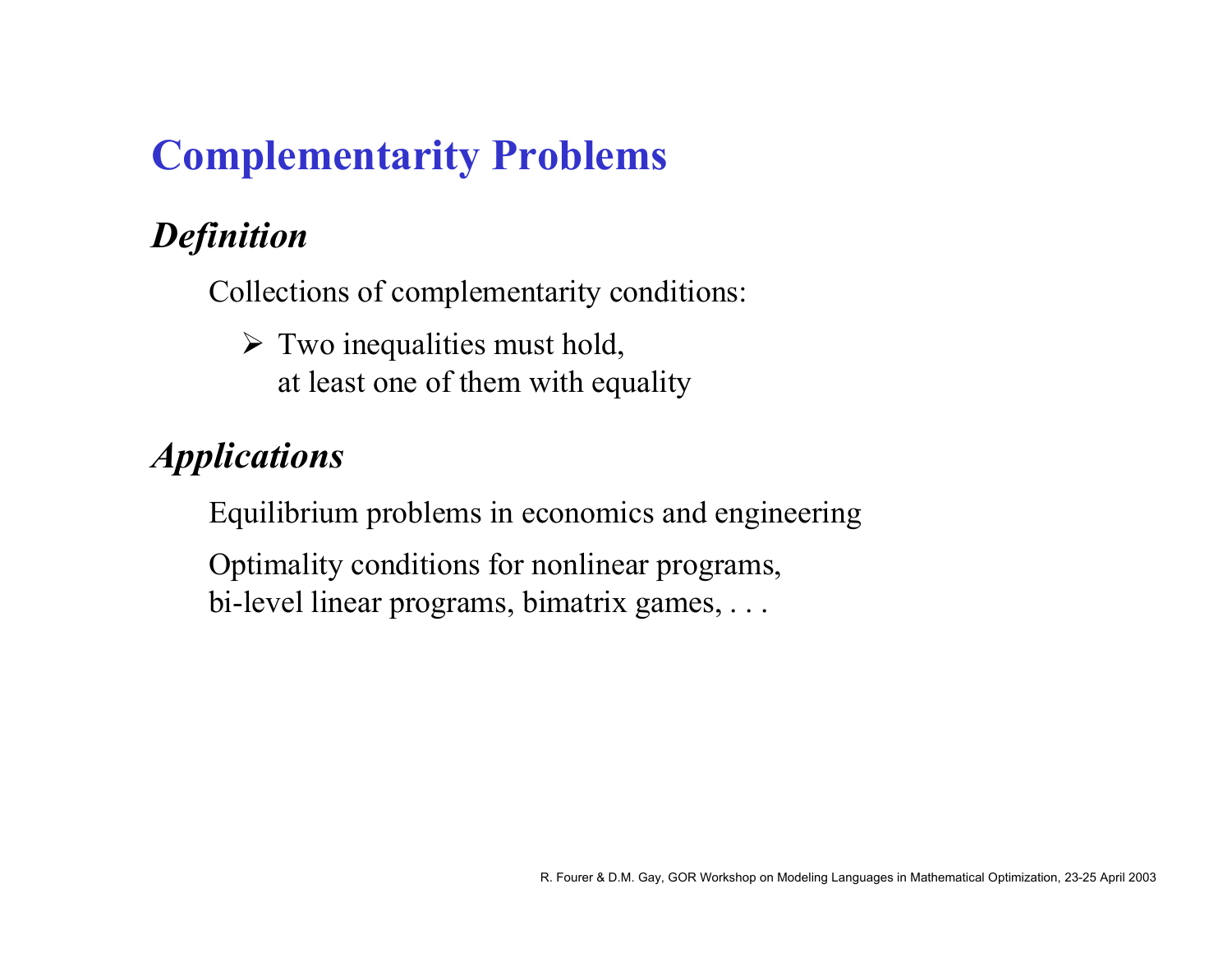### *Complementarity* **Classical Linear Complementarity**

#### *Economic equilibrium*

```
set PROD; # products
set ACT; # activities
param cost {ACT} > 0; # cost per unit of each activity
param demand {PROD} >= 0; # units of demand for each product
param io {PROD,ACT} >= 0; # units of each product from
                          # 1 unit of each activity
var Price {i in PROD};
var Level {j in ACT};
subject to Pri_Compl {i in PROD}:
  Price[i] >= 0 complements
      sum {j in ACT} io[i,j] * Level[j] >= demand[i];
subject to Lev_Compl {j in ACT}:
   Level[j] >= 0 complements
      sum {i in PROD} Price[i] * io[i,j] <= cost[j];
```
#### *. . . complementary slackness conditions for an equivalent linear program*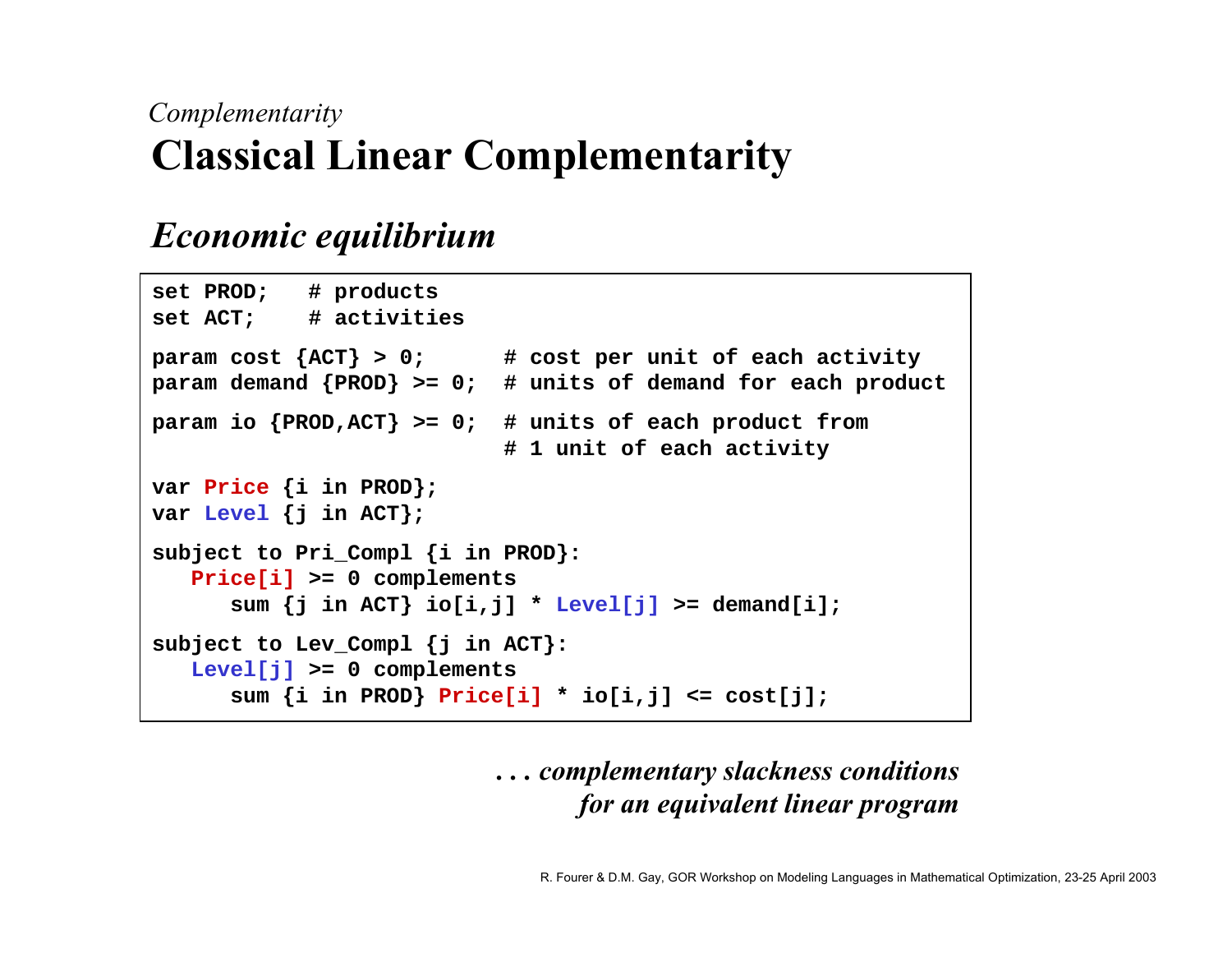## *Complementarity* **Mixed Linear Complementarity**

### *Economic equilibrium with bounded variables*

```
set PROD; # products
set ACT; # activities
param cost {ACT} > 0; # cost per unit
param demand {PROD} >= 0; # units of demand
param io {PROD,ACT} >= 0; # units of product per unit of activity
param level_min {ACT} > 0; # min allowed level for each activity
param level_max {ACT} > 0; # max allowed level for each activity
var Price {i in PROD};
var Level {j in ACT};
subject to Pri_Compl {i in PROD}:
   Price[i] >= 0 complements
      sum {j in ACT} io[i,j] * Level[j] >= demand[i];
subject to Lev_Compl {j in ACT}:
   level_min[j] <= Level[j] <= level_max[j] complements
      cost[j] - sum {i in PROD} Price[i] * io[i,j];
```
*. . . complementarity conditions for optimality of an equivalent bounded linear program*

R. Fourer & D.M. Gay, GOR Workshop on Modeling Languages in Mathematical Optimization, 23-25 April 2003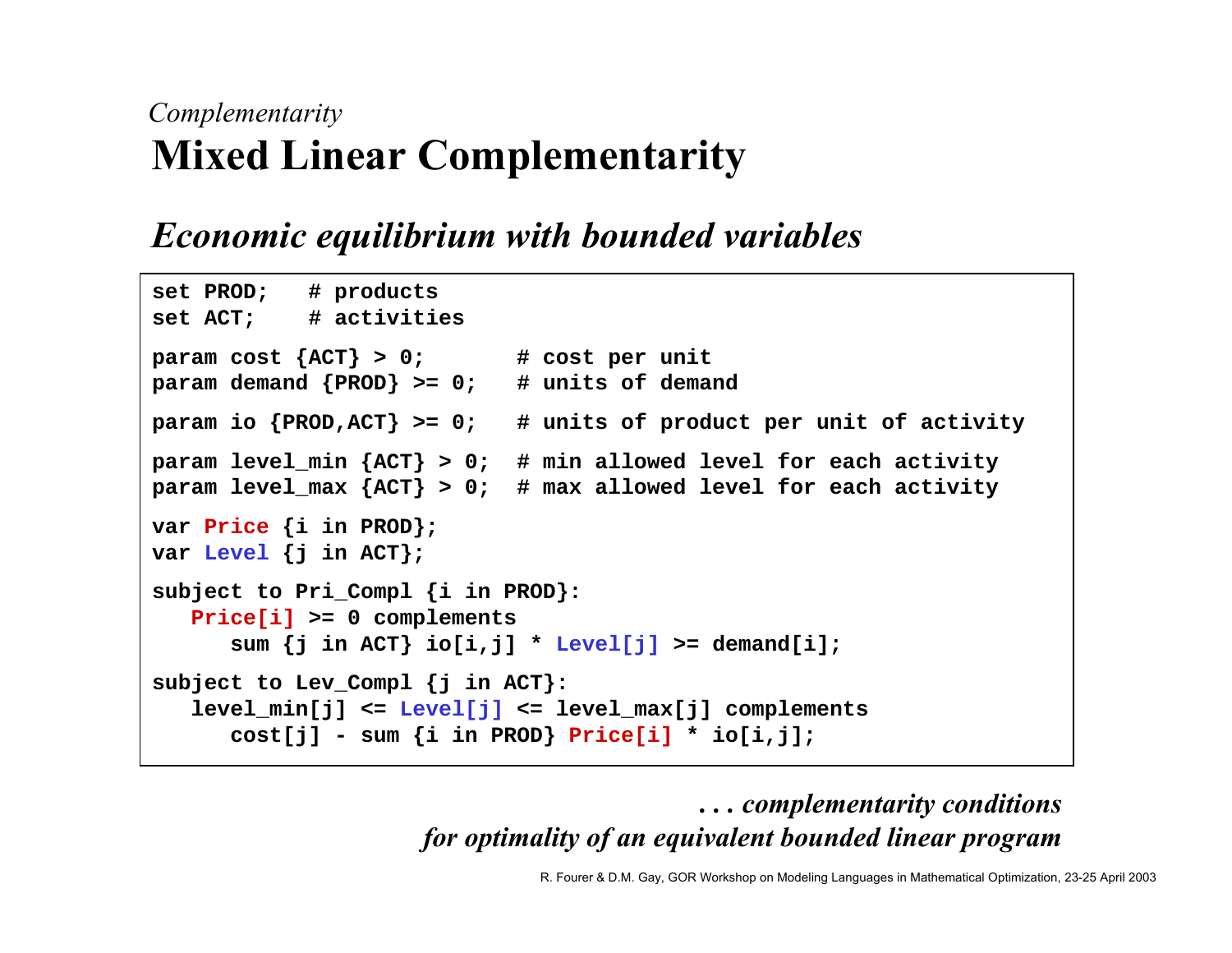## *Complementarity* **Nonlinear Complementarity**

### *Economic equilibrium with price-dependent demands*

```
set PROD; # products
set ACT; # activities
param cost {ACT} > 0; # cost per unit
param demand {PROD} >= 0; # units of demand
param io {PROD,ACT} >= 0; # units of product per unit of activity
param demzero {PROD} > 0; # intercept and slope of the demand
param demrate {PROD} >= 0; # as a function of price
var Price {i in PROD};
var Level {j in ACT};
subject to Pri_Compl {i in PROD}:
  Price[i] >= 0 complements
      sum {j in ACT} io[i,j] * Level[j]
         >= demzero[i] + demrate[i] * Price[i];
subject to Lev_Compl {j in ACT}:
   Level[j] >= 0 complements
      sum {i in PROD} Price[i] * io[i,j] <= cost[j];
```
*. . . not equivalent to a linear program*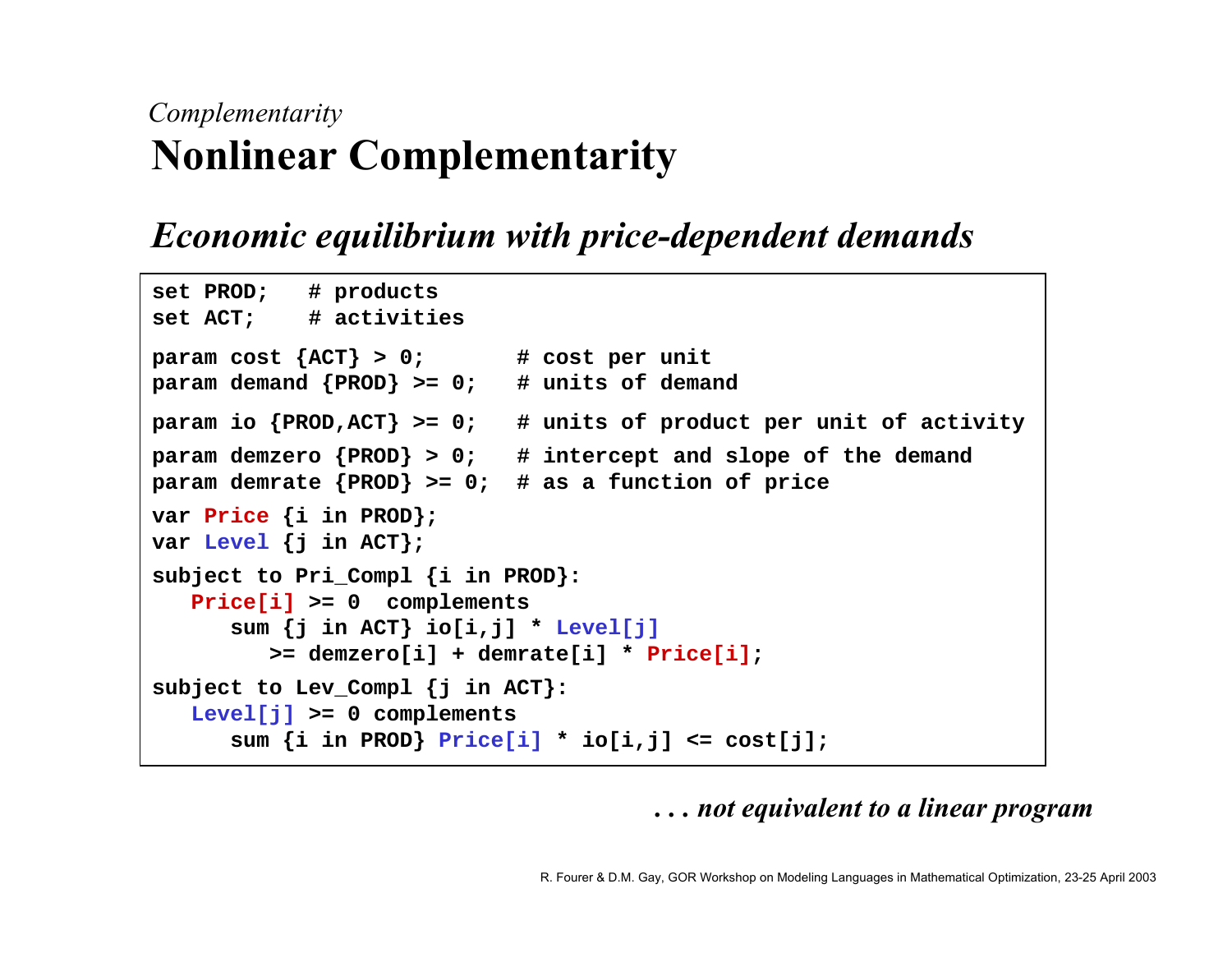#### *Complementarity* **Operands to complements: always 2 inequalities**

## *Two single inequalities*

*single-ineq1* **complements** *single-ineq2*

Both inequalities must hold, at least one at equality

## *One double inequality*

*double-ineq* **complements** *expr expr* **complements** *double-ineq*

The double-inequality must hold, and if at lower limit then  $exp r \geq 0$ , if at upper limit then  $exp r \leq 0$ , if between limits then  $exp r = 0$ 

## *One equality*

*equality* **complements** *expr expr* **complements** *equality*

The equality must hold *(included for completeness)*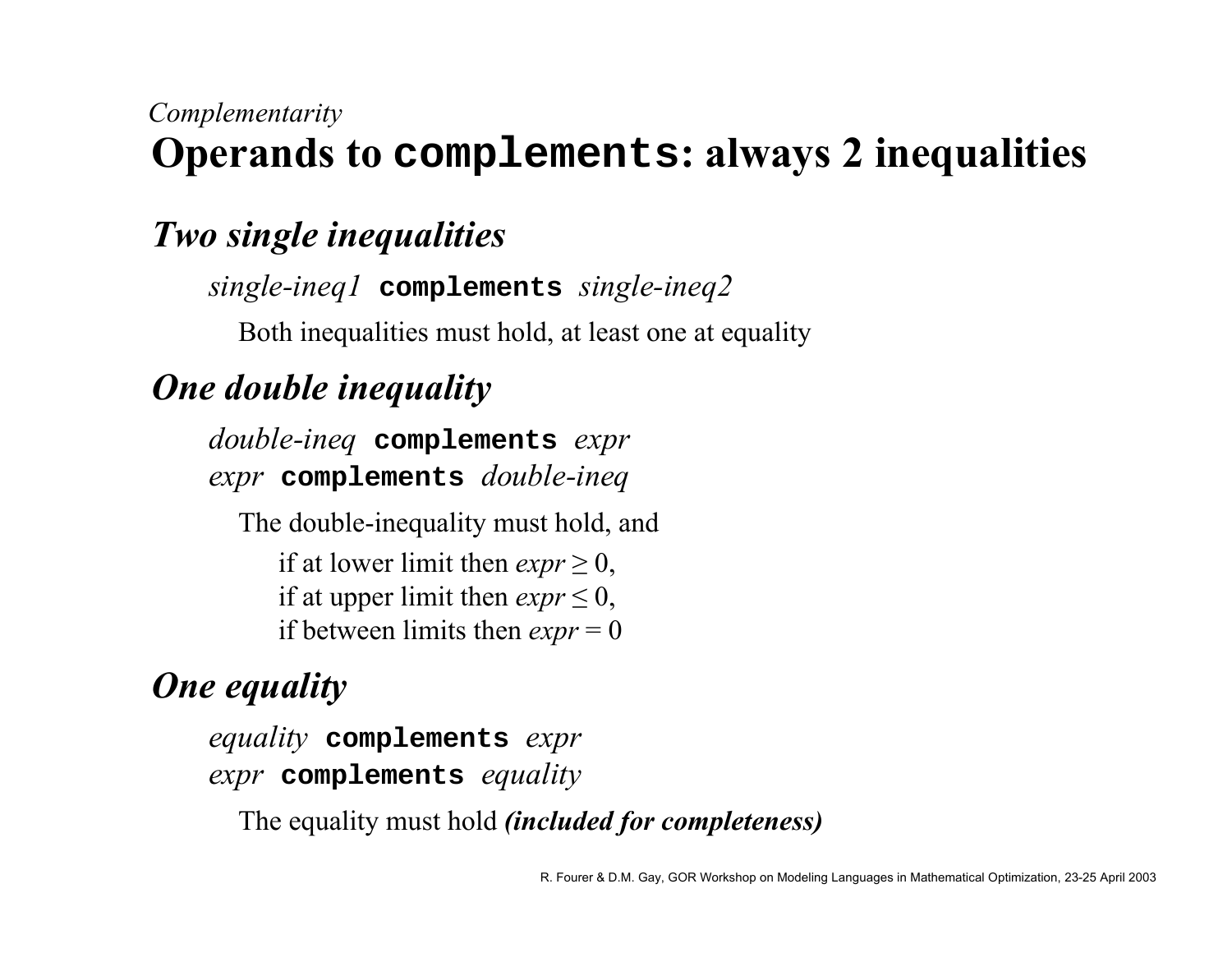## *Complementarity* **Solvers**

#### *<i><u><sup>s</sup>Square<sup>?</sup>* systems</sub></u>

# of variables  $=$ # of complementarity constraints  $+$ # of equality constraints

Transformation to a simpler canonical form required

### *MPECs*

Mathematical programs with equilibrium constraints No restriction on numbers of variables & constraintsObjective functions permitted

*. . . solvers beginning to emerge*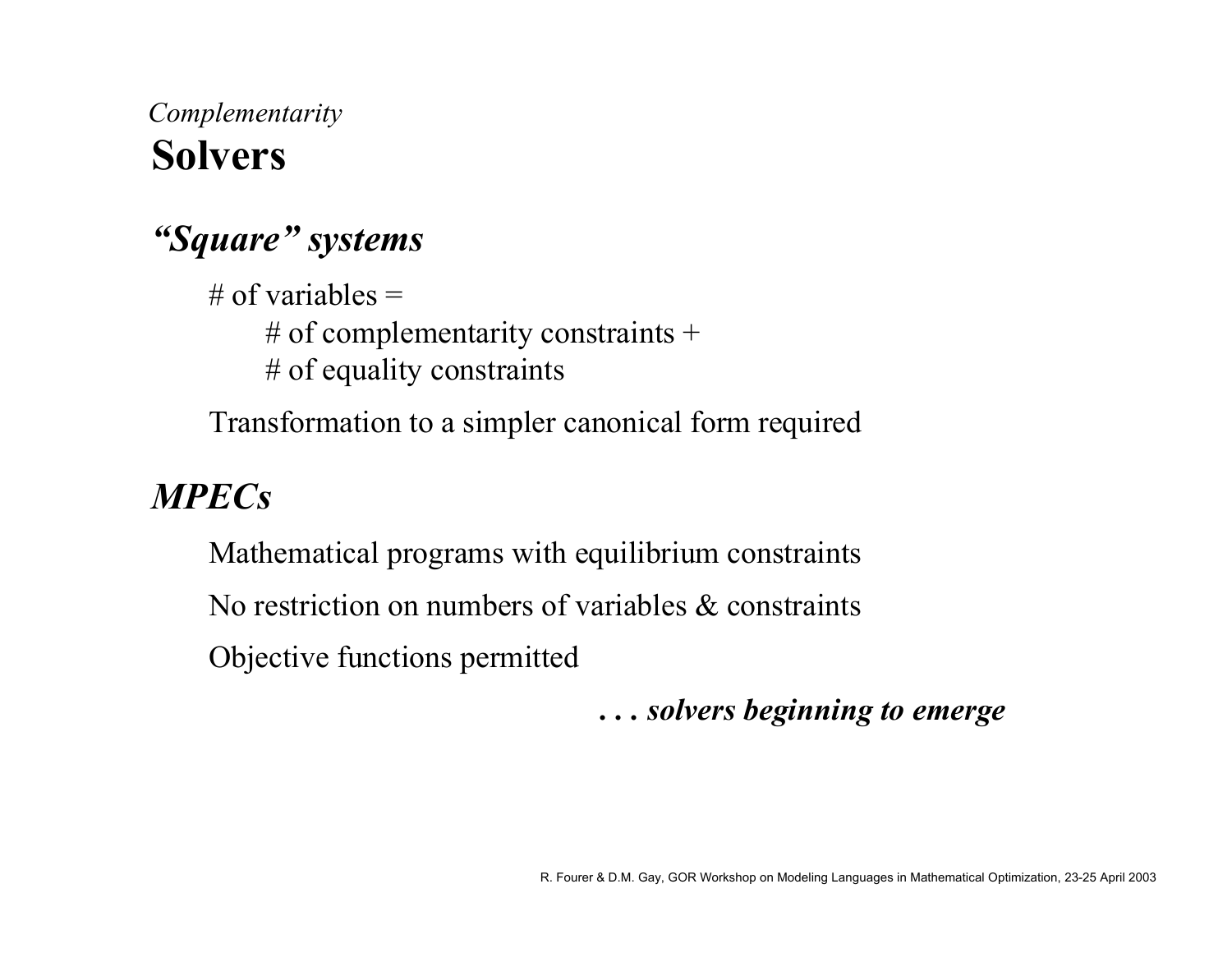# **General Combinatorial Problems**

#### *Formulations*

More natural for modelers than integer programs Independent of solvers Compatible with existing modeling languages

### *Solution methods*

Theoretically optimal

Based on tree search (like branch & bound)

Sensitive to details of search strategy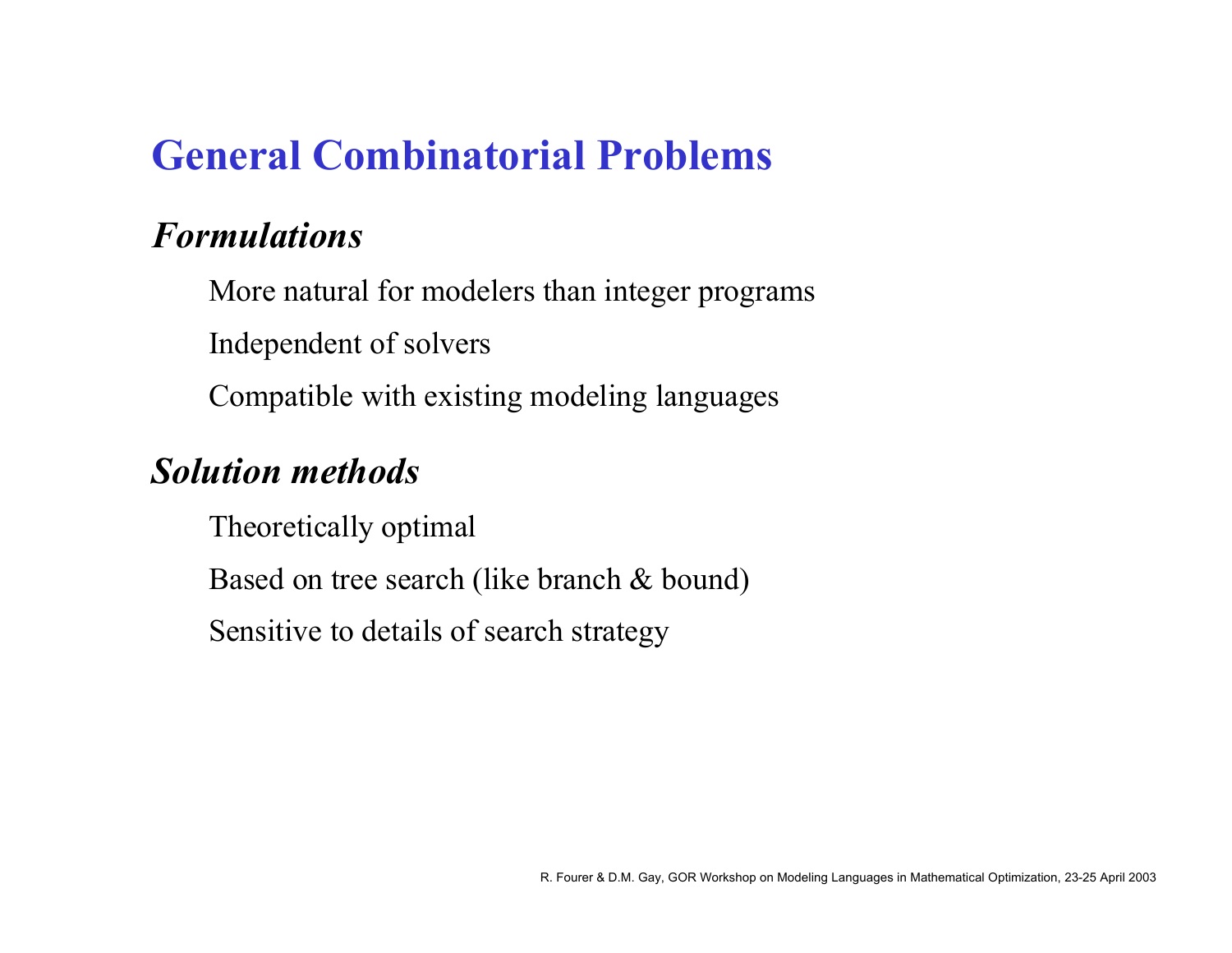## **Example: Job Sequencing with Setups** *Combinatorial*

*Given*

**A set of jobs,** with

production times, due times and earliness penalties **One machine** that processes one job at <sup>a</sup> time **Setup costs and times** between jobs

**Precedence relations** between certain jobs

## *Choose*

A sequence for the jobs

# *Minimizing*

Setup costs plus earliness penalties

C. Jordan & A. Drexl, A Comparison of Constraint and Mixed Integer Programming Solvers for Batch Sequencing with Sequence Dependent Setups. *ORSA Journal on Computing* 7 (1995) 160–165.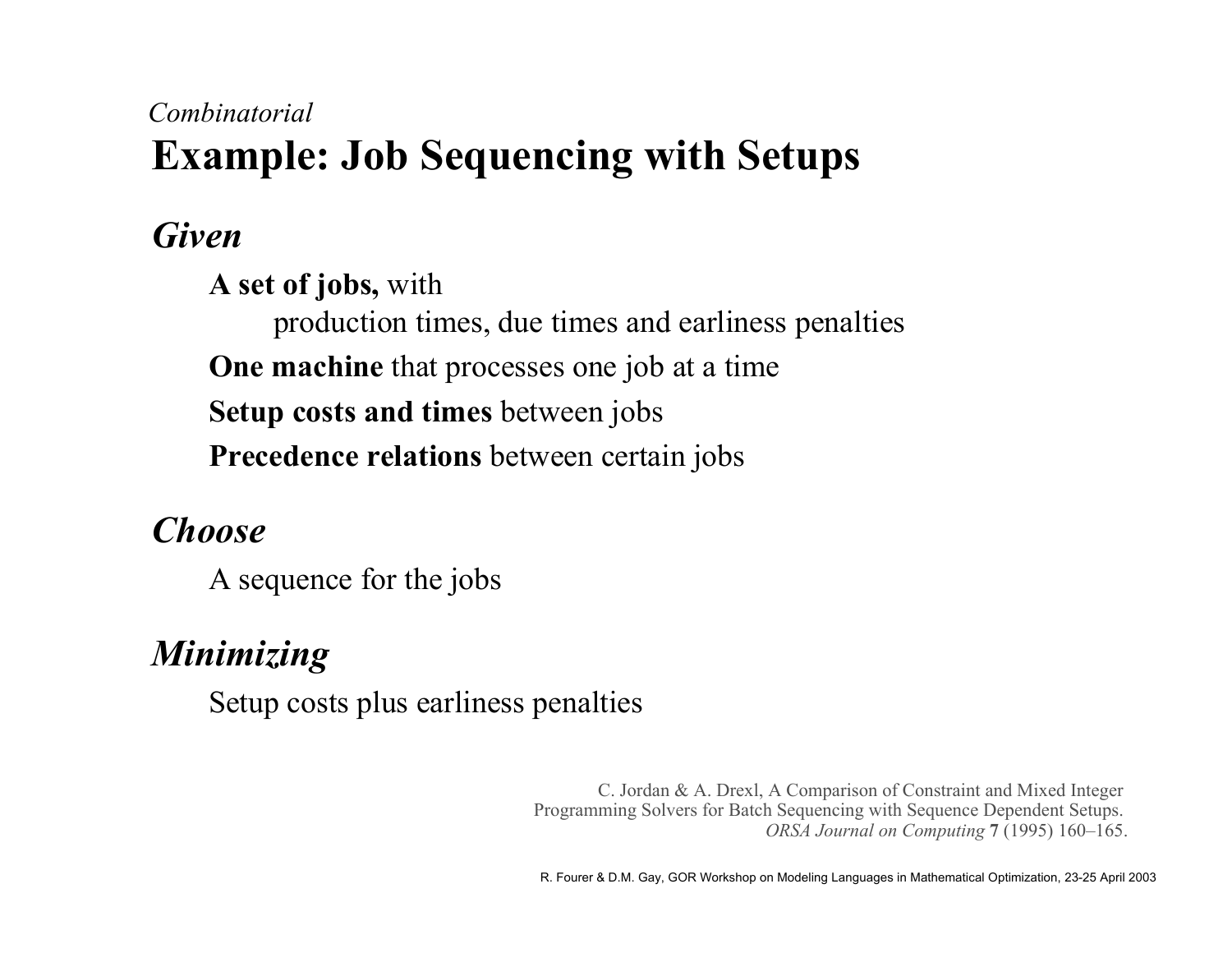## **Example: Variables and Costs** *Combinatorial*

## *Either way*

**ComplTime[j]** is the completion time of job **j** Earliness penalty is the sum over jobs **j** of **duePen[j] \* (dueTime[j] - ComplTime[j])**

## *Integer programming formulation*

**Seq[i,j]** <sup>=</sup> 1 iff **i** immediately precedes **j** Setup cost is the sum over job pairs  $(i, j)$  of **setupCost[i,j] \* Seq[i,j]**

#### *More natural formulation*

**JobForSlot[k]** is the job in the **<sup>k</sup>**th slot in sequence Setup cost is the sum over slots **k** of

```
setupCost[JobForSlot[k]
,JobForSlot[k+1]]
```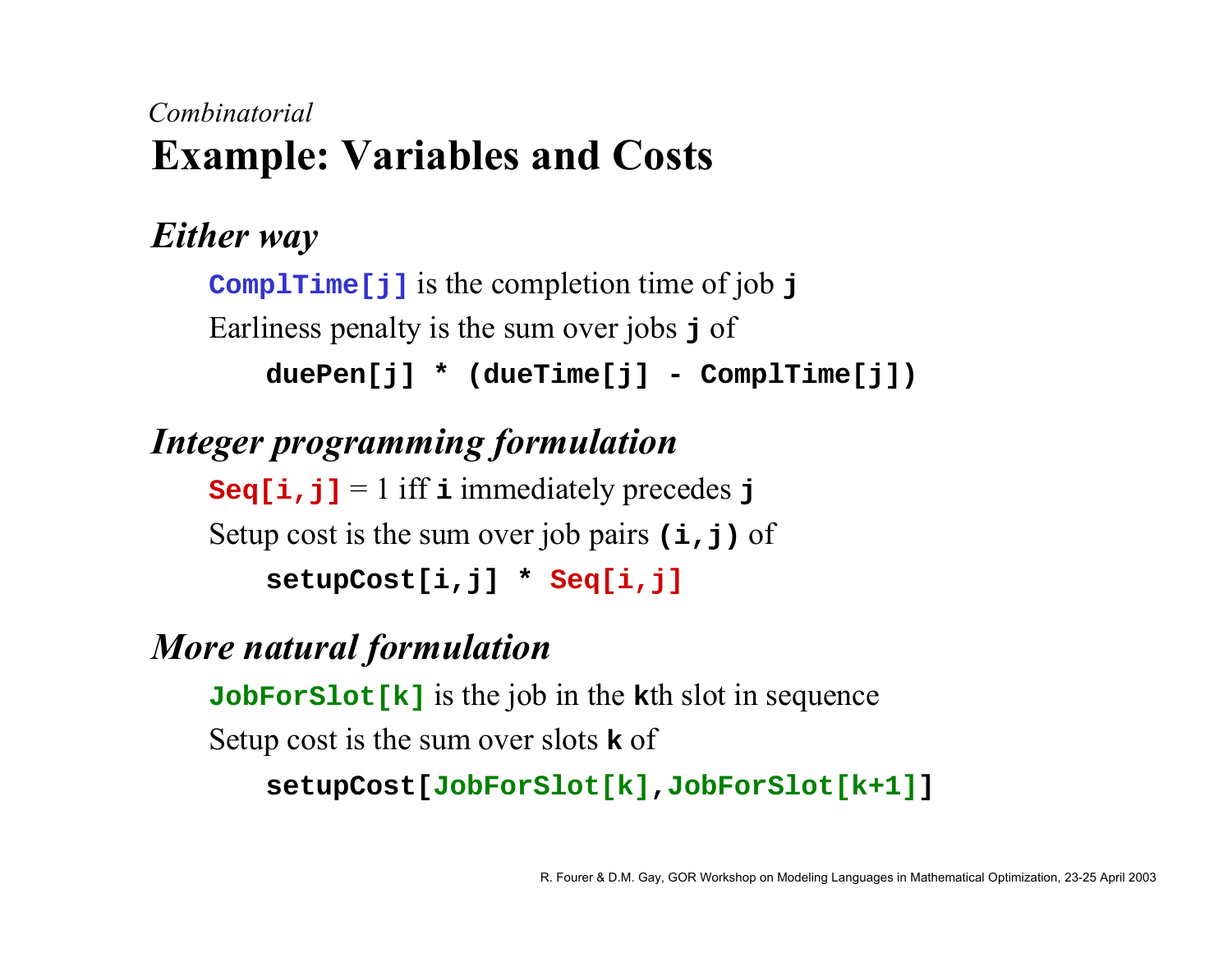## **Example: Production Constraints** *Combinatorial*

## *Integer programming formulation*

```
For each job
i, ComplTime[i] 
≤ dueTime[i]
For each job pair (i,j)
,
   ComplTime[i] + setupTime[i,j] + procTime[j]
≤
```
**ComplTime[j] <sup>+</sup> BIG \* (1 - Seq[i,j])**

#### *More natural formulation*

For each slot **k**,

**ComplTime[JobForSlot[k]] <sup>=</sup> min (**

**dueTime[JobForSlot[k]],**

**ComplTime[JobForSlot[k+1]]**

- **- procTime[JobForSlot[k+1]]**
- **- setupTime[JobForSlot[k],JobForSlot[k+1]] )**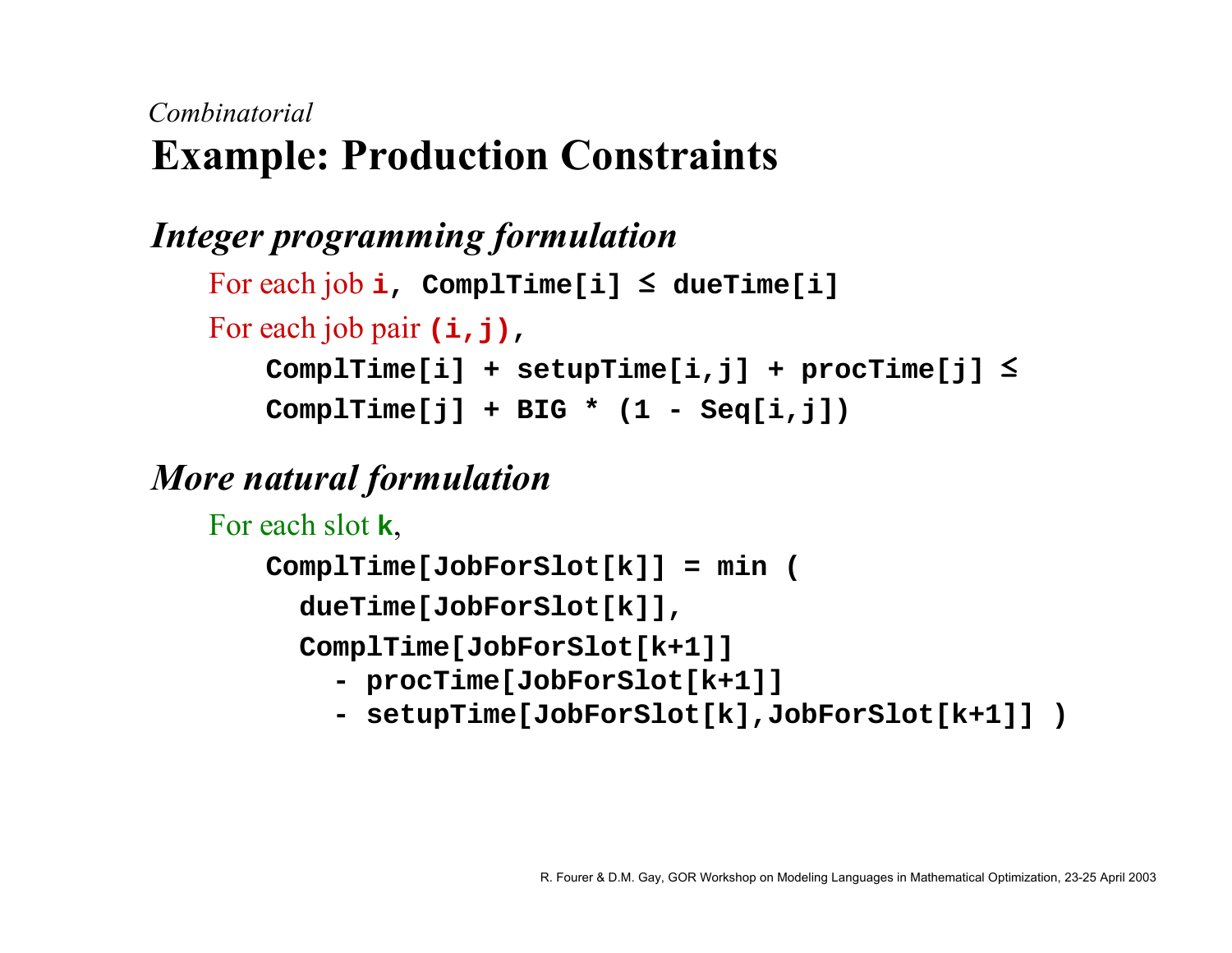## **Example: Sequencing Constraints** *Combinatorial*

```
Integer programming formulation
    For each job
i
,
       sum {j in JOBS} Seq[i,j] = 1
    For each job
i
,
       sum {j in JOBS} Seq[j,i] = 1
```
#### *More natural formulation*

**all\_different {k in SLOTS} JobForSlot[k]**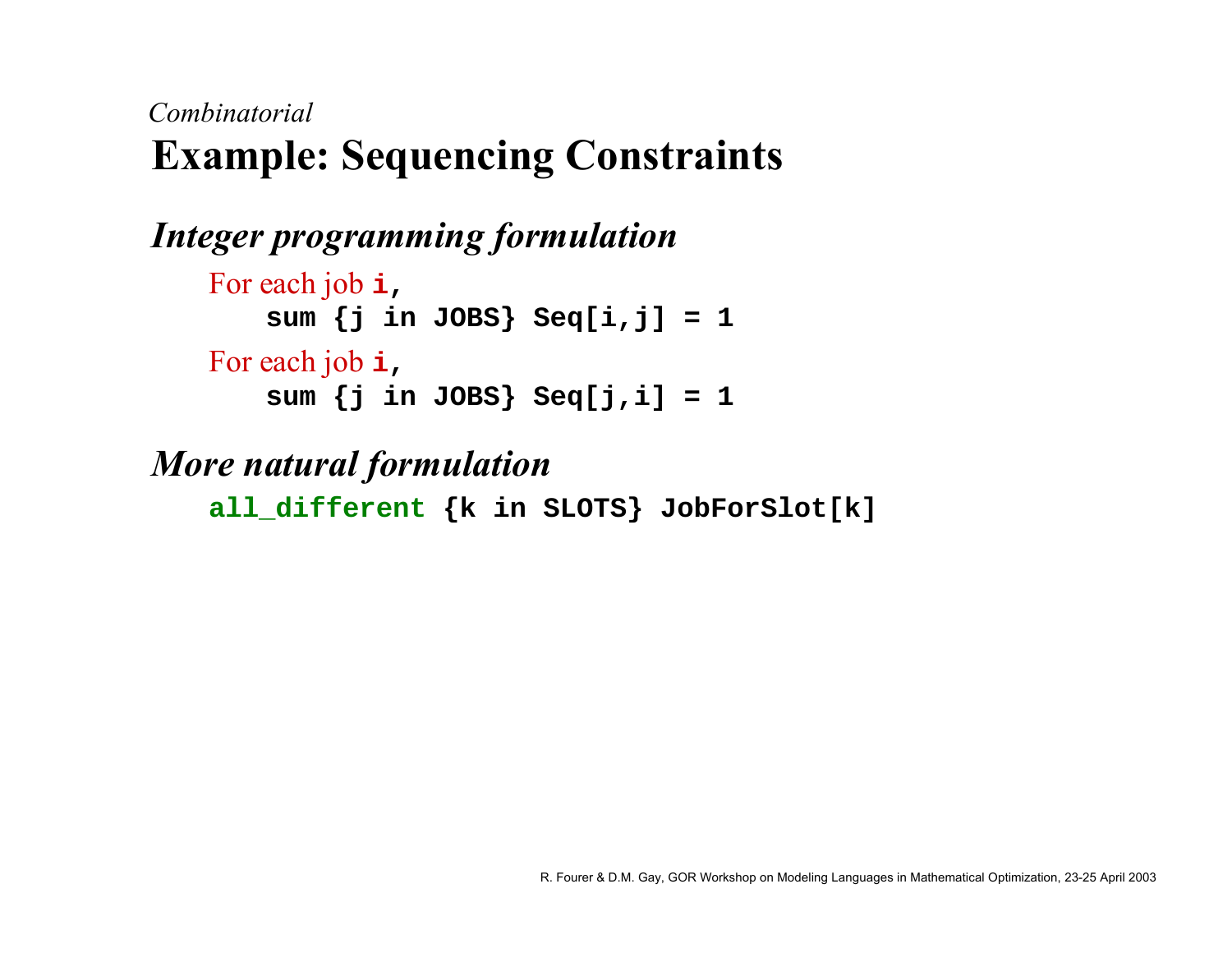# **Representing "Range" Constraints**

### **•***General format*

*lower-bound* ≤ *linear-expr* + *nonlinear-expr* ≤ *upper-bound* Arrays of *lower-bound* and *upper-bound* values Coefficient lists for *linear-expr* Expression tree for *nonlinear-expr*

#### **•***Expression tree nodes*

Variables, constants Binary, unary operators Iterated summation, min, max Piecewise-linear termsIf-then-else terms

*. . . single array of variables*

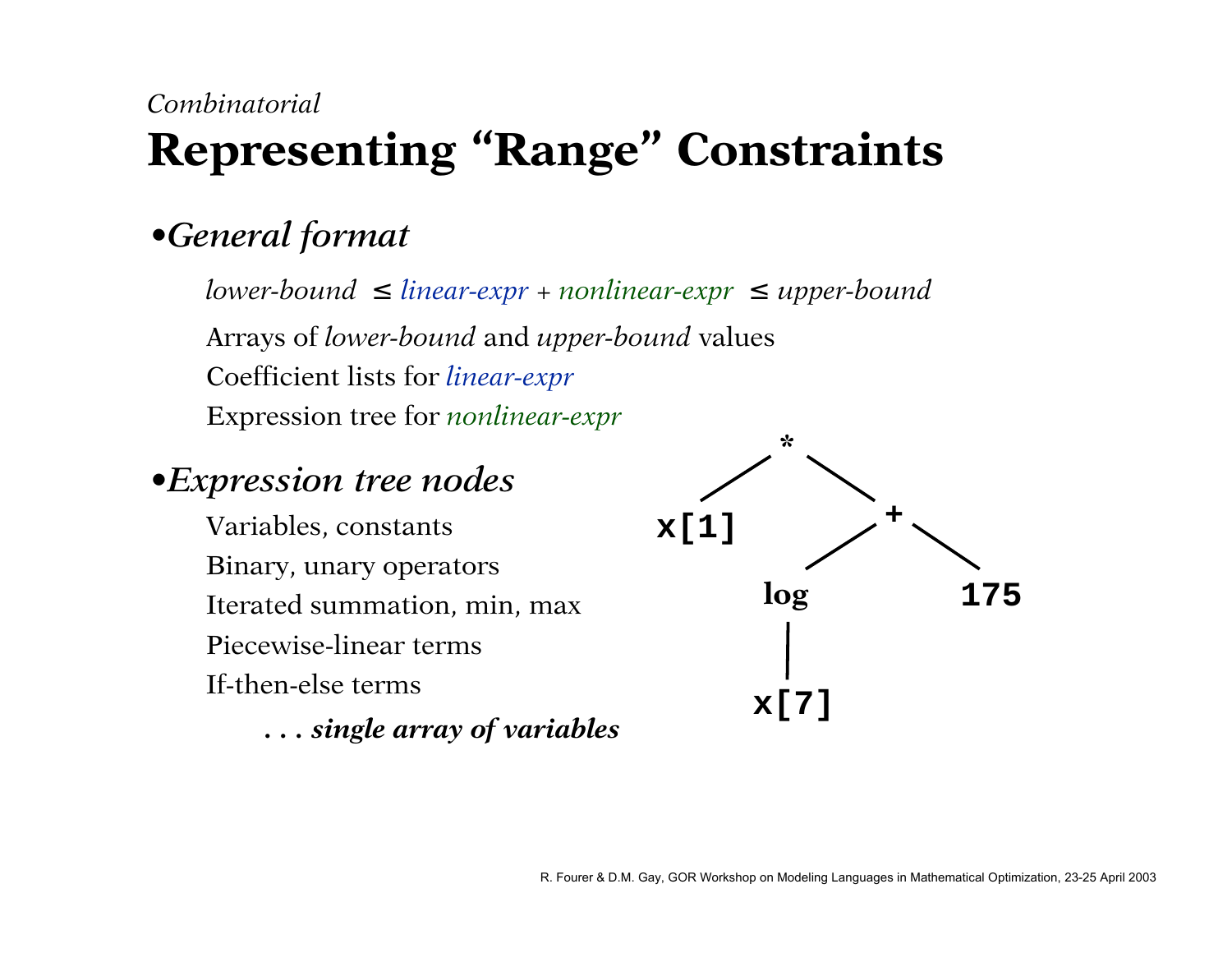# **"Walking the Tree"** *Combinatorial*

*Example: AMPL interface to ILOG Concert*

*Definition of variables*

```
IloNumVarArray Var(env, n_var);
for (j = 0; j < n var - n var_int; j++)Var[j] = IloNumVar(env, loVarBnd[j], upVarBnd[j], ILOFLOAT);
for (i = n \text{ var} - n \text{ var} \text{ int}; i < n \text{ var}; i++)Var[j] = IloNumVar(env, loVarBnd[j], upVarBnd[j], ILOINT);
```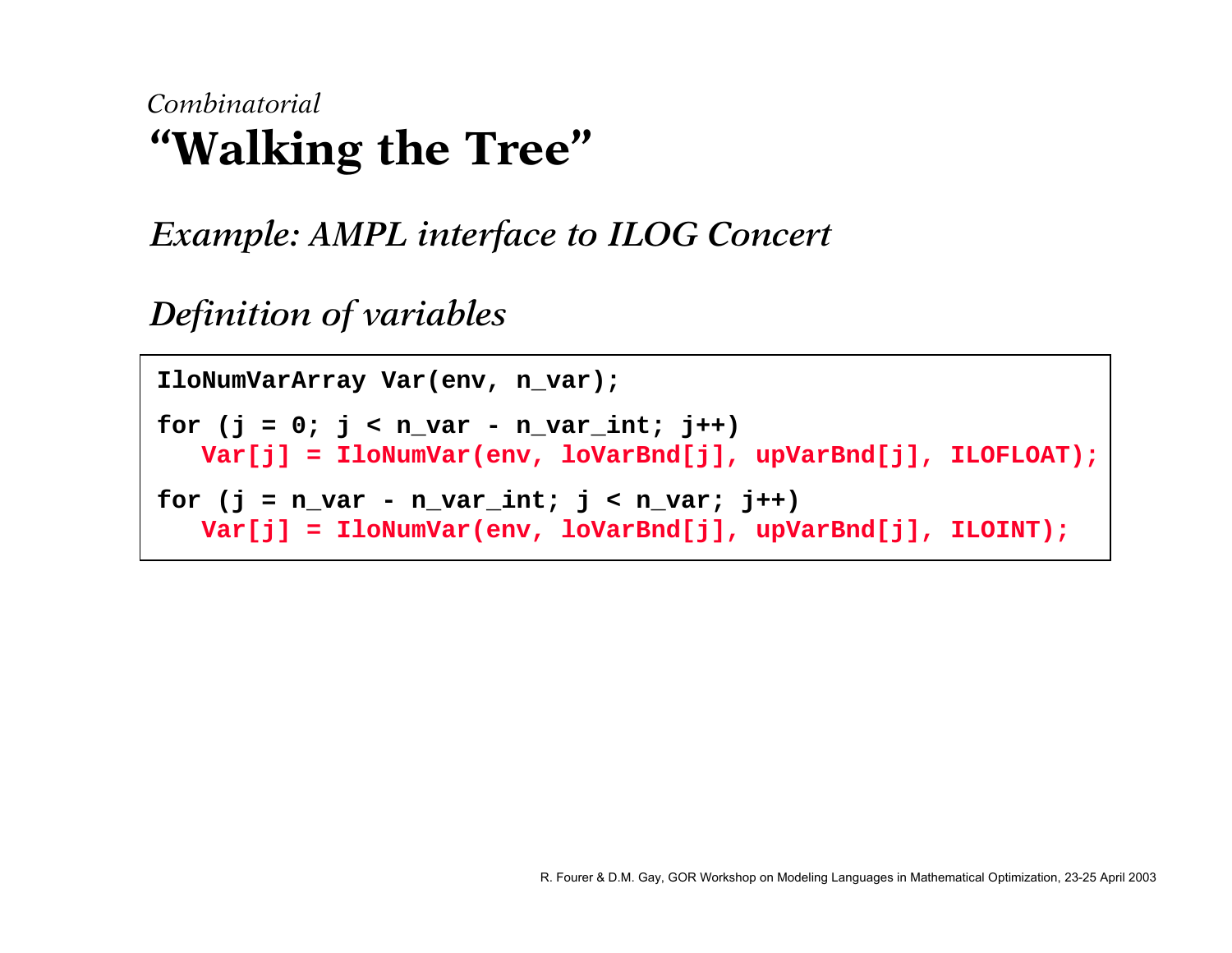### *Top-level processing of constraints*

```
IloRangeArray Con(env, n_con);
for (i = 0; i < n_{con}; i++)IloExpr conExpr(env);
   if (i < nlc)
      conExpr += build_expr (con_de[i].e);
   for (cg = Cgrad[i]; cg; cg = cg->next)
      conExpr += (cg -> coef) * Var[cg -> varno];
   Con[i] = (loConEnd[i]) \leq conExpr \leq upConEnd[i]);
}
```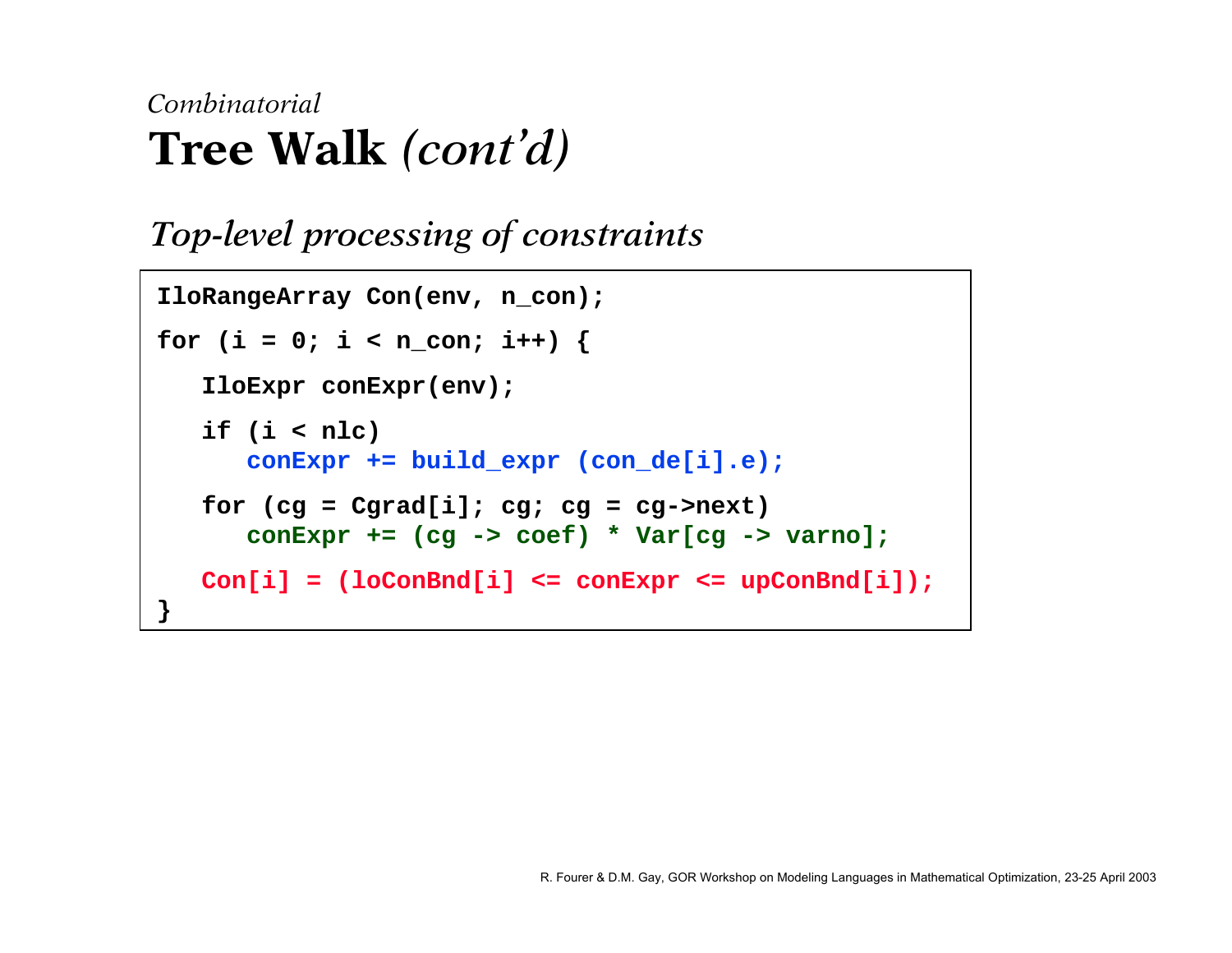```
Tree-walk function for expressions
```

```
IloExpr build_expr (expr *e)
{
   expr **ep;
   IloInt opnum;
   IloExpr partSum;
   opnum = (int) e->op;
   switch(opnum)
{
      case PLUS_opno: ...
      case MINUS_opno: ...
       .......}
}
```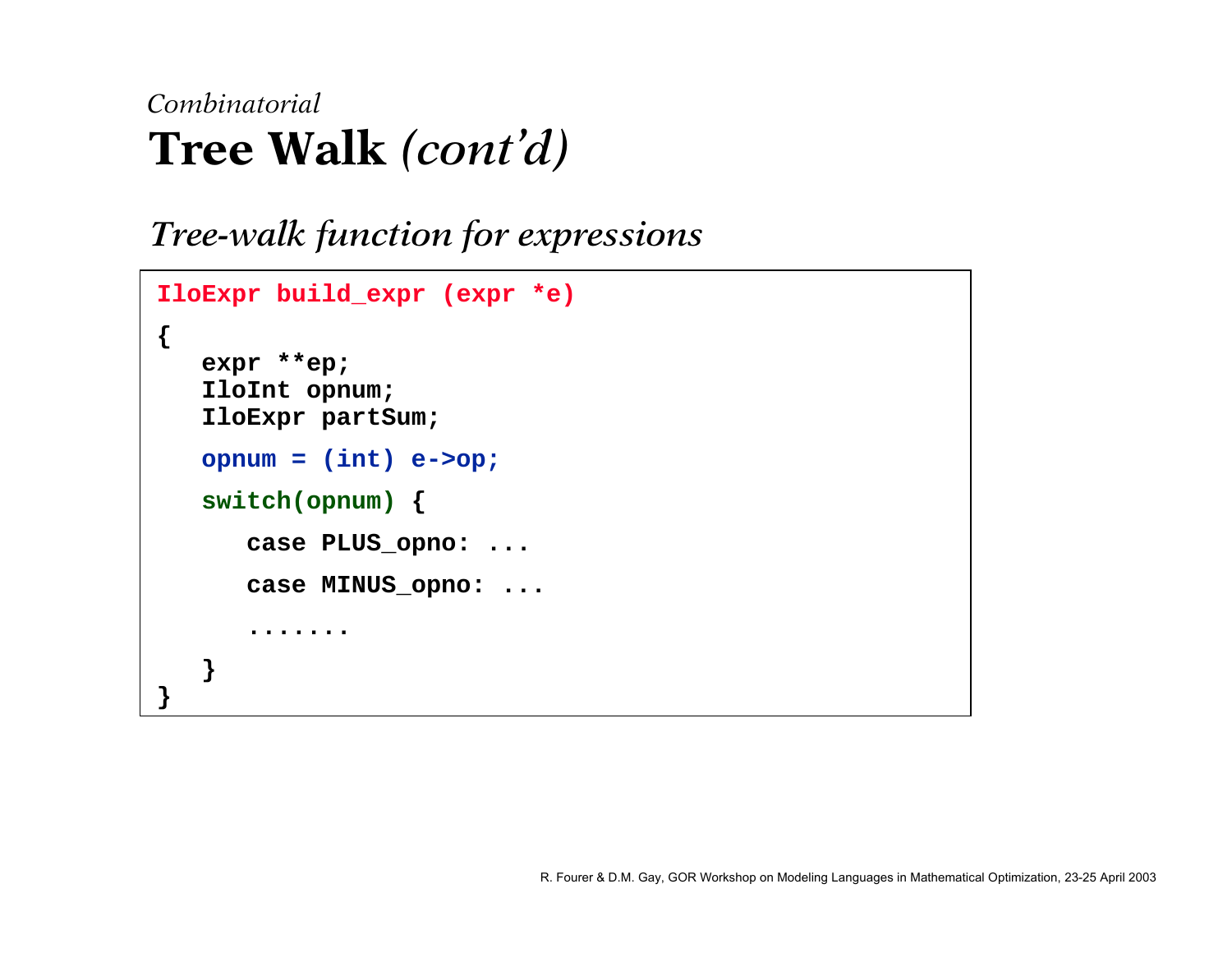*Tree-walk cases for expression nodes*

```
switch(opnum)
{
 case PLUS_opno:
   return build_expr (e->L.e) + build_expr (e->R.e);
 case SUMLIST_opno:
   partSum = IloExpr(env);
   for (ep = e->L.ep; ep < e->R.ep; *ep++)
      partSum += build_expr (*ep);
   return partSum;
 case LOG_opno:
   return IloLog (build_expr (e->L.e));
 case CONST_opno:
   return IloExpr (env, ((expr_n*)e)->v);
 case VAR_opno:
   return Var[e->a];
 .......}
```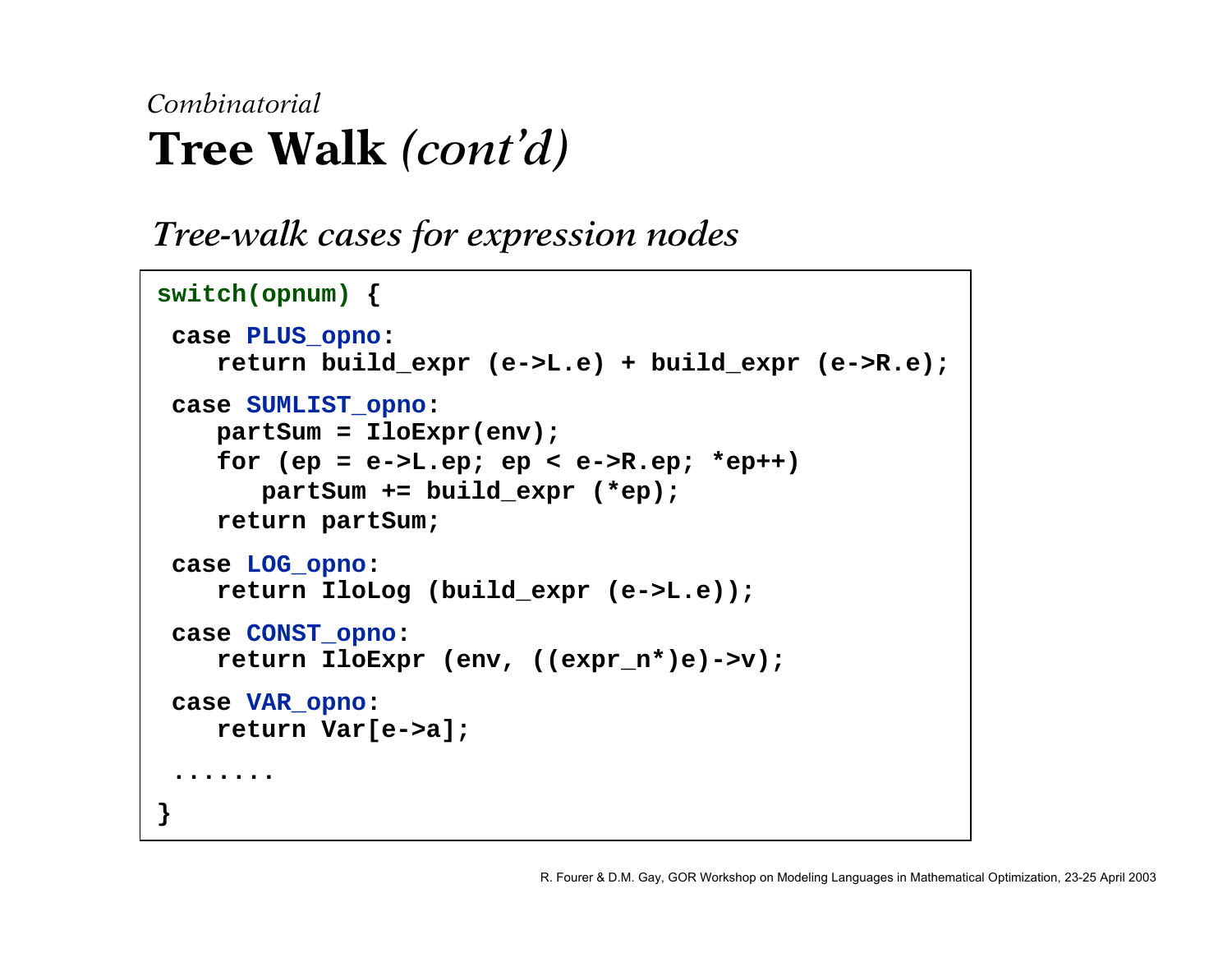# **Logical Constraints** *Combinatorial*



**(X[1] = 0 and X[2] = 0) or X[1] + X[2] >= 100**

#### *Representation*

Expression tree for entire constraint

Constraint nodes whose children are constraint nodes

Constraint nodes whose children are expression nodes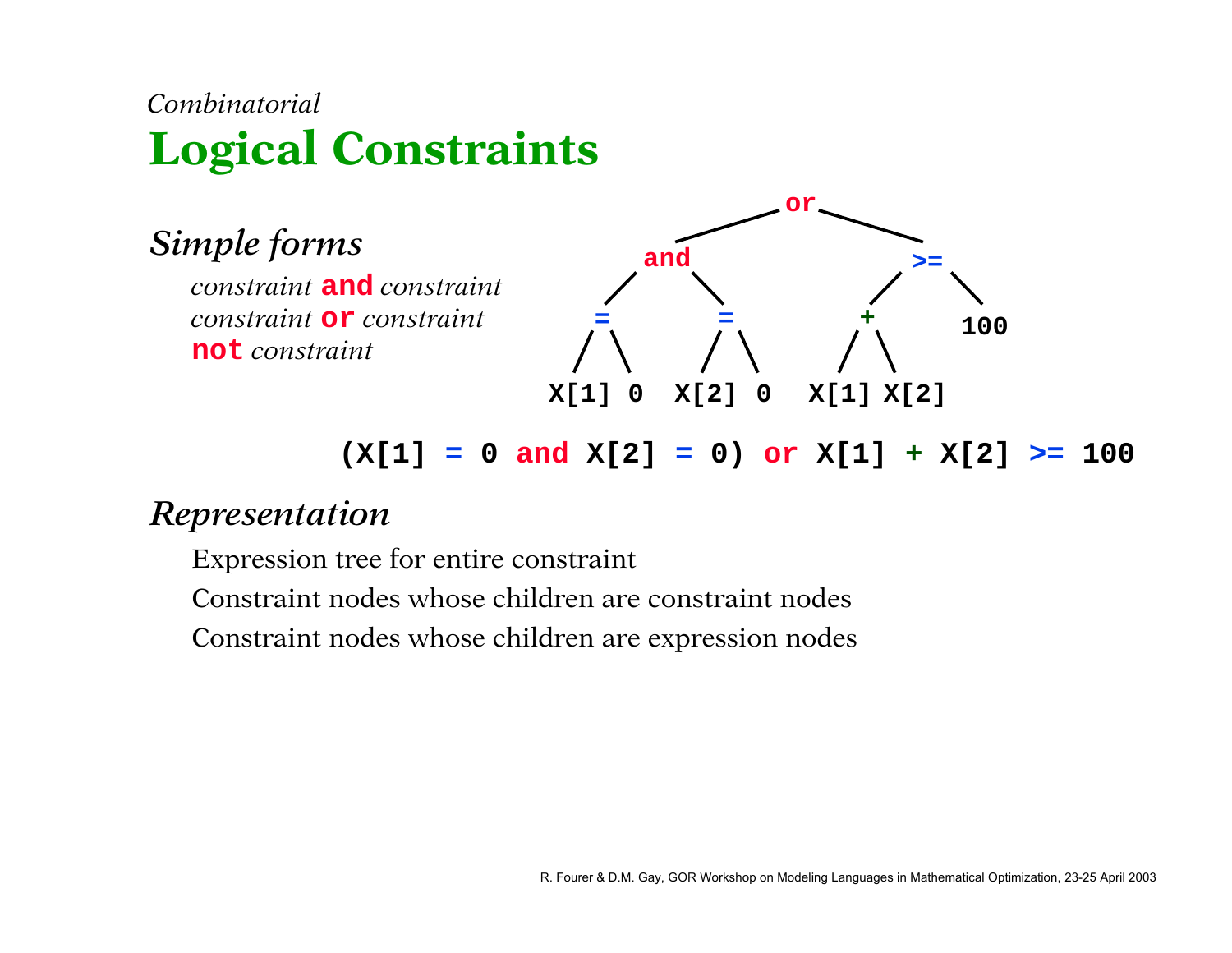#### *Tree-walk function for constraints*

```
IloConstraint build_constr (expr *e)
{
   expr **ep;
   IloInt opnum;
   opnum = (int) e->op;
   switch(opnum)
{
       .......}
}
```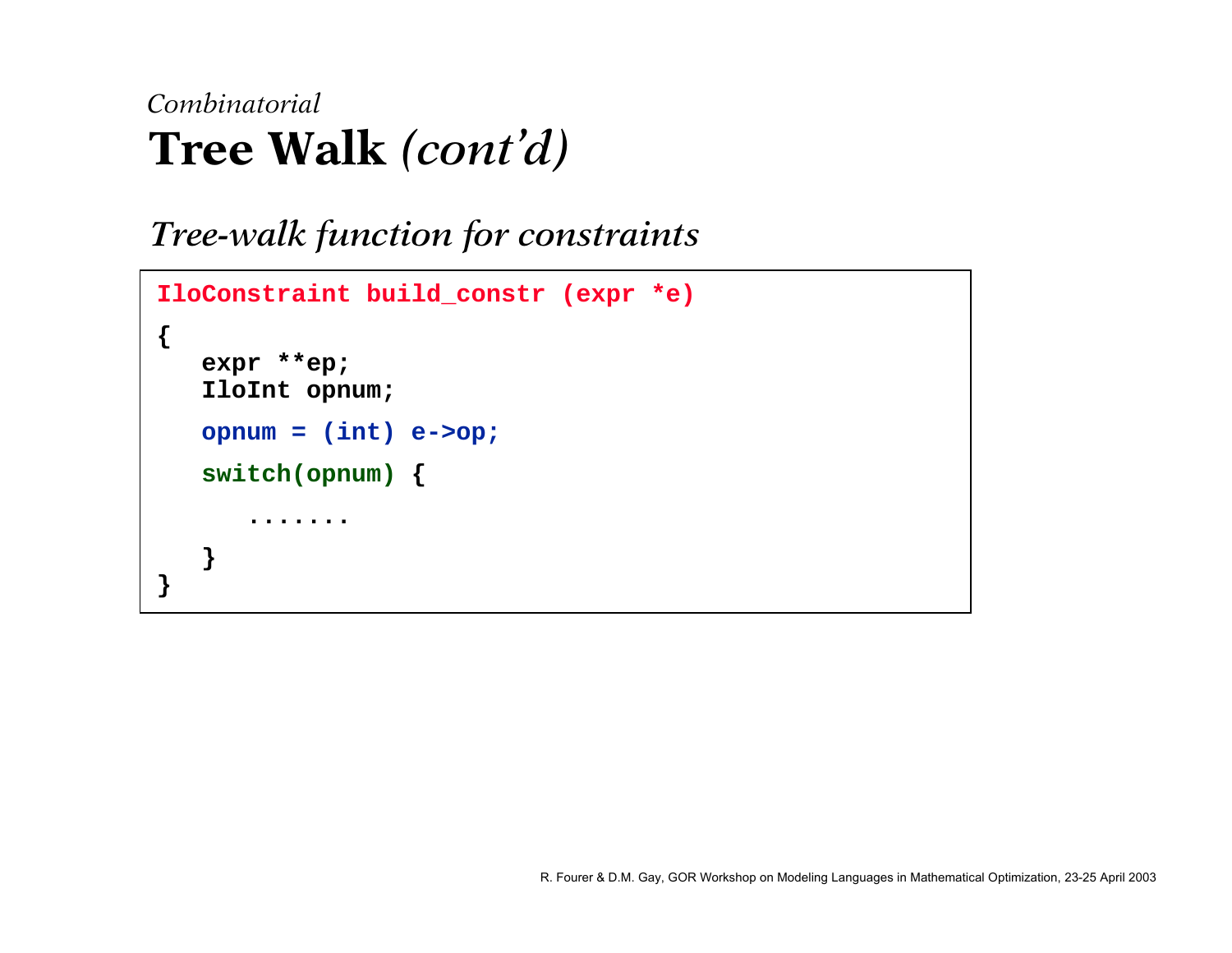*Tree-walk cases for constraint nodes*

```
switch(opnum)
{
 case OR_opno:
   return build_constr (e->L.e) || build_constr (e->R.e);
 case AND_opno:
   return build_constr (e->L.e) && build_constr (e->R.e);
 case GE_opno:
   return build_expr (e->L.e) >= build_expr (e->R.e);
 case EQ_opno:
   return build_expr (e->L.e) == build_expr (e->R.e);
.......}
```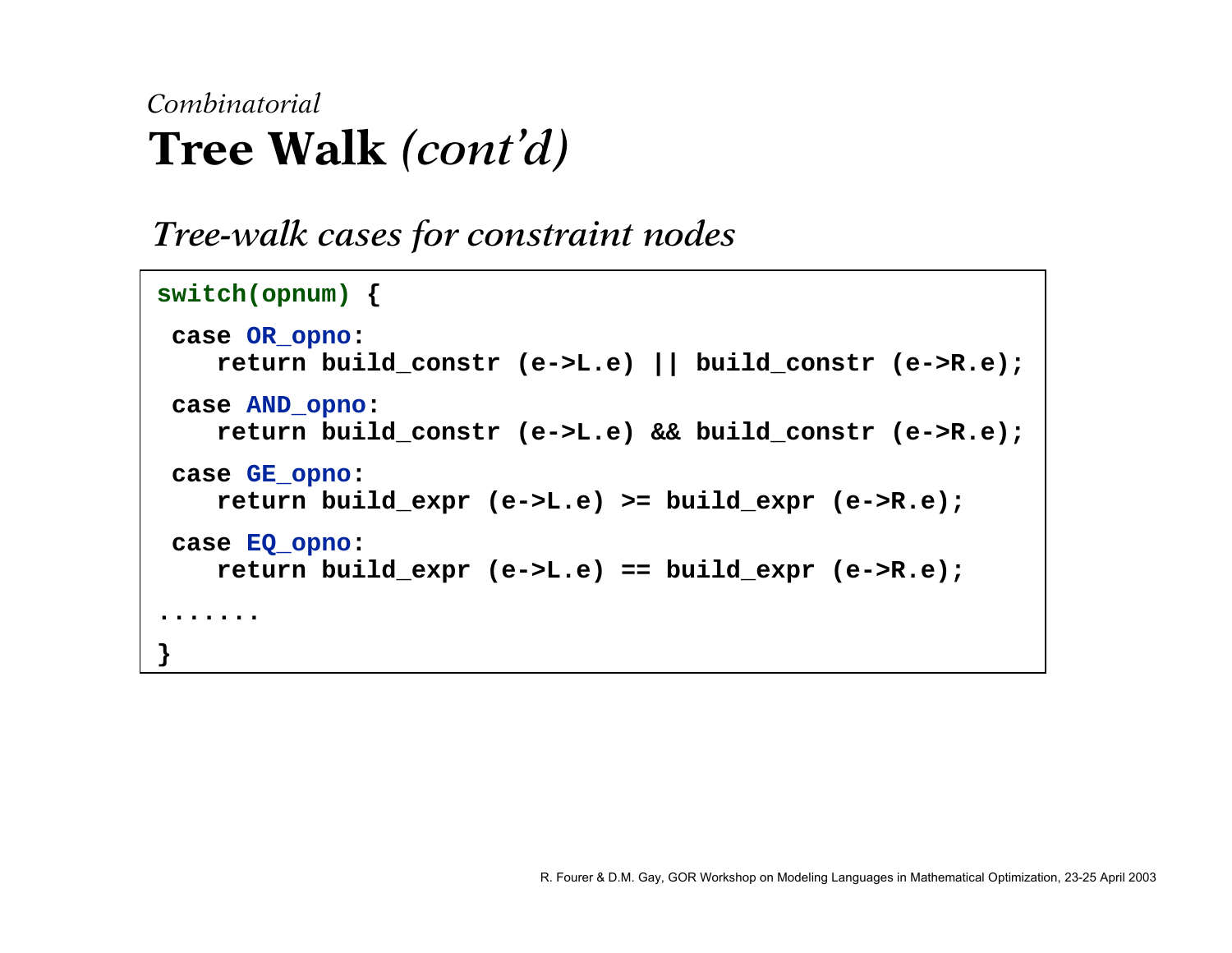# **Further Tree-Walk Cases** *Combinatorial*

#### *Constraint types*

Counting expressions and constraints Structure (global) constraints Variables in subscripts

#### *Solver inputs*

C++ types and operators (ILOG Concert) Unindexed algebraic input format (BARON) Codelist of 4-tuples (GlobSol) Compact, flexible NOP format (GLOPT)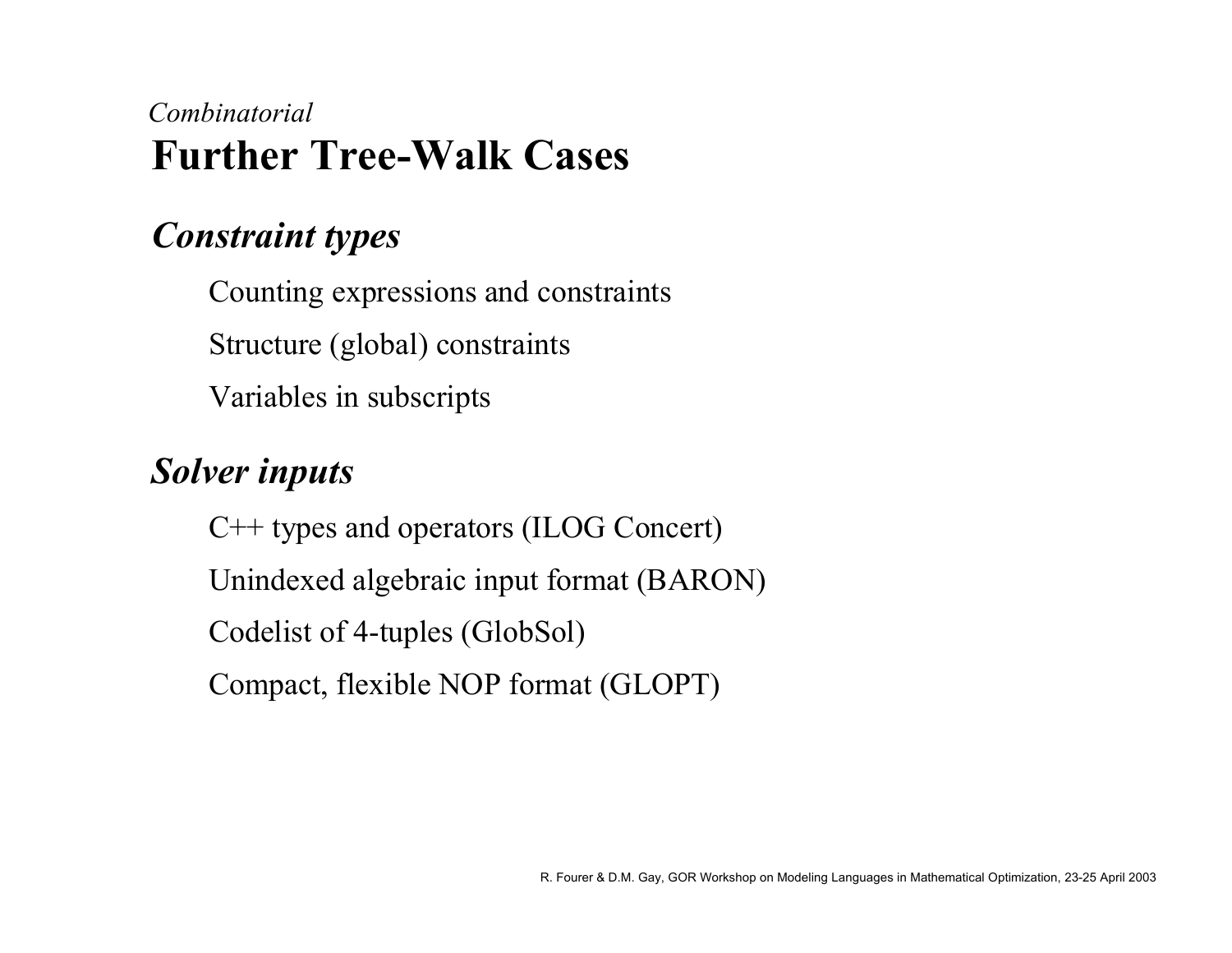# **Stochastic Programs**

## *Extensions within AMPL*

Allow random distributions for some problem data

Make distributions available to solvers

# *Extensions using AMPL*

Add special expressions and conventions for stages & scenario trees Compile to standard AMPL

Generate problem descriptions for various solvers

*. . . various schemes being independently developed*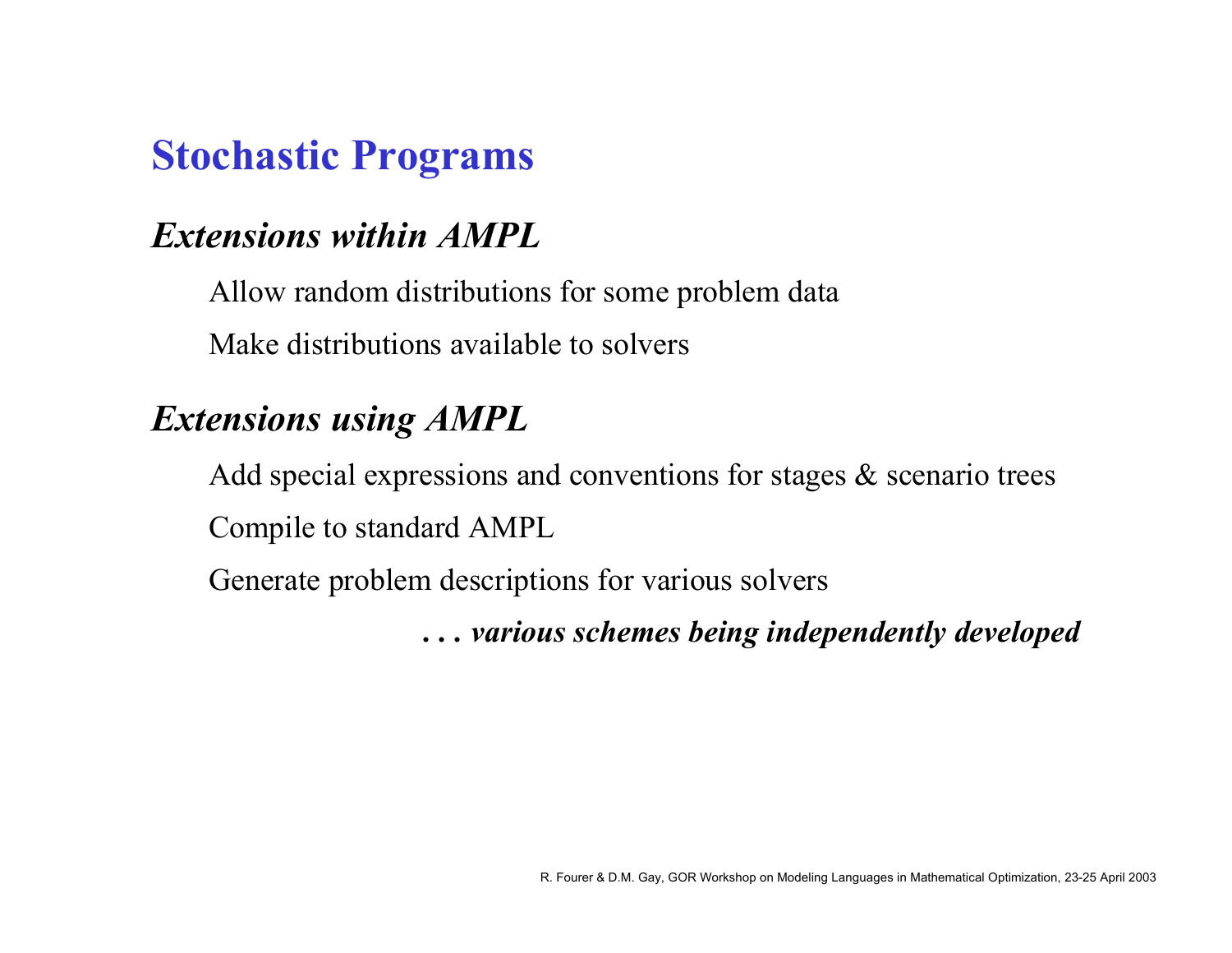## **Random Entities***Stochastic Programs*

#### *Distributions set in the model*

```
param avail_mean >= 0;
param avail_var >= 0;
param avail {1..T} random
   := Normal (avail_mean, avail_var);
```
#### *Distributions assigned as data*

```
param mktbas {PROD} >= 0;
param grow_min {PROD} >= 0;
param grow_max {PROD} >= 0;
var Market {PROD,1..T} random;
.......let {p in PROD} Market[p,1] := mktbas[p];
let {p in PROD, t in 2..T} Market[p,t] :=
   else Market[p,t-1] + Uniform (grow_min[p], grow_max[p]);
```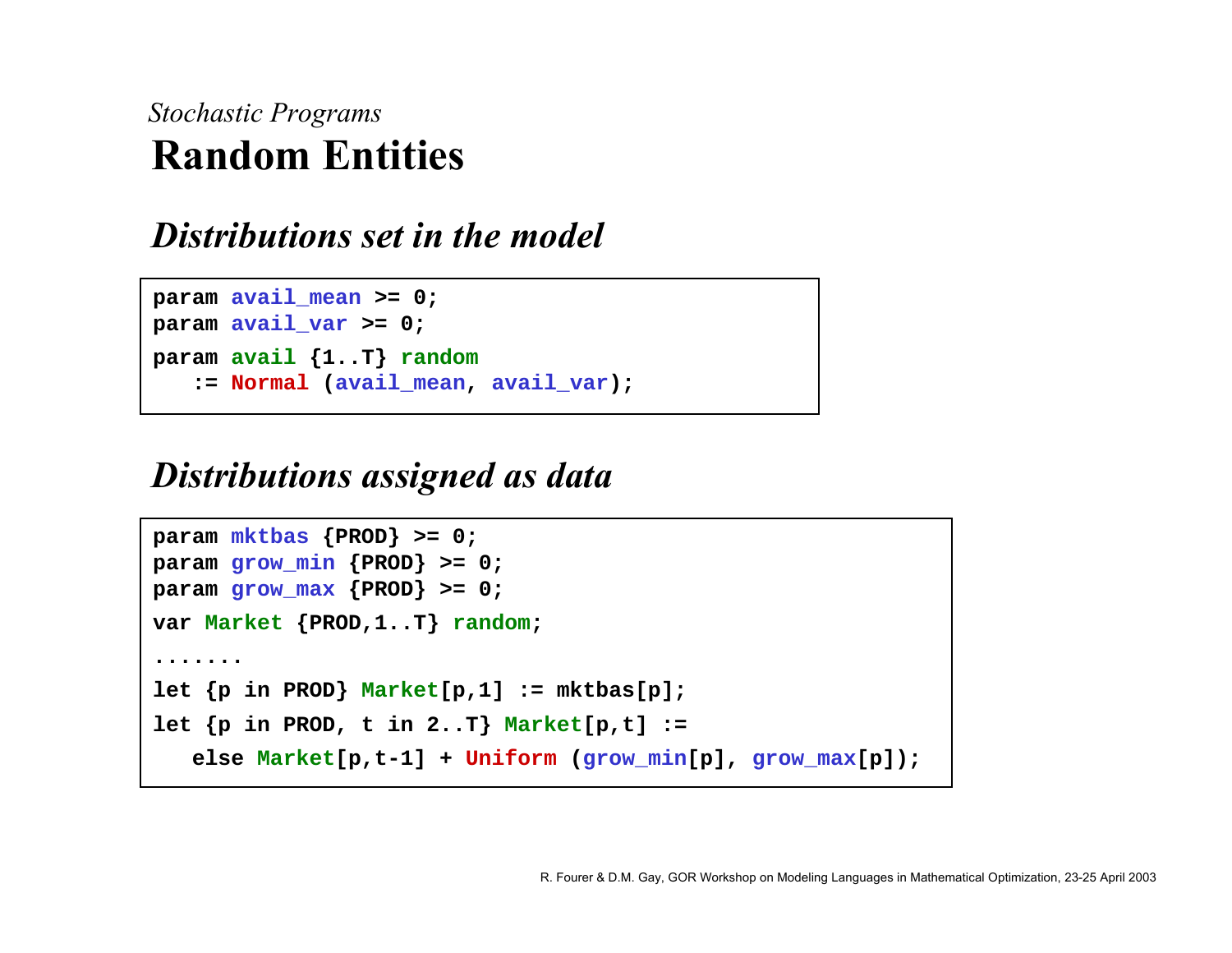## **Parameters or Variables?***Stochastic Programs*

## *Modeled like "random" parameters*

Specify distributions in place of fixed data values Instantiate the same model with different distributions

## *Processed like "defined" variables*

Save a symbolic definition rather than a specific sample Record in expression tree passed to solver driver Evaluate (sample) as directed by solver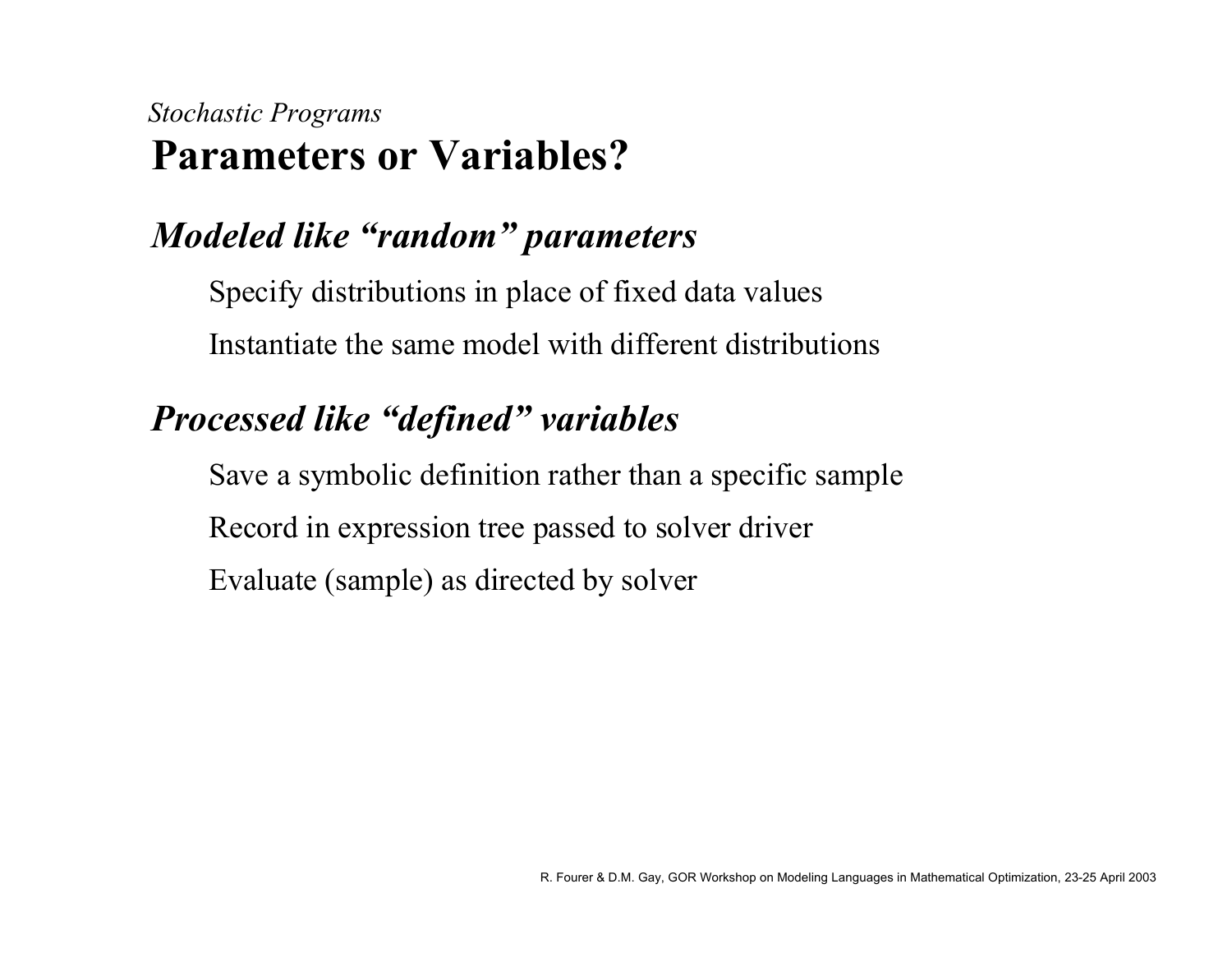# **New Expression Types** *Stochastic Programs*

#### *Discrete distributions*

**Discrete (1/3, 20, 1/3, 50, 1/3, 175) Discrete ( {s in SCEN} (prob[s],demand[s]) )**

#### *Stochastic objectives*

Default: expected value of objective

Explicit: using functions **Expected\_Value** and **Variance**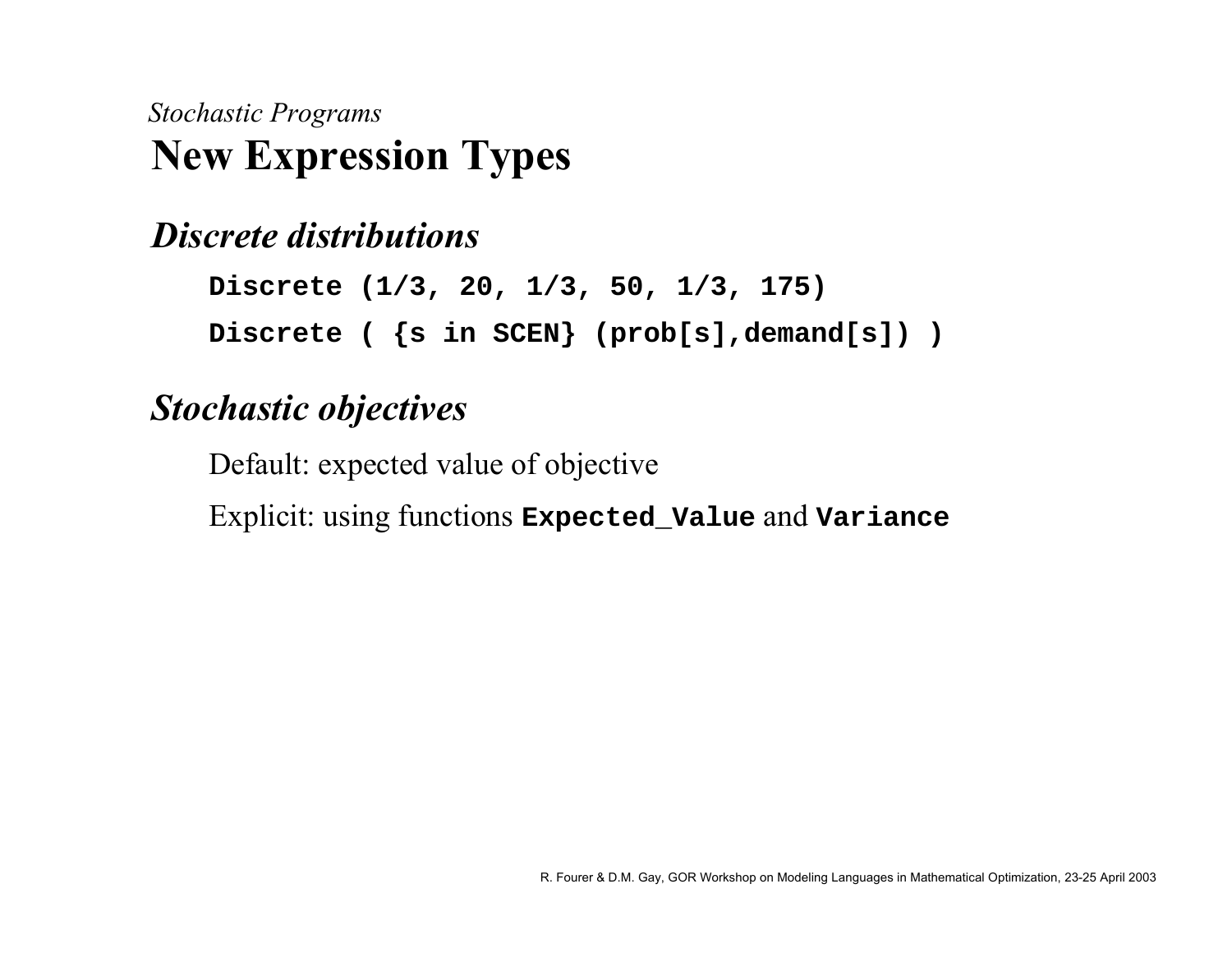# **Further Concerns** *Stochastic Programs*

# *Modeling*

Recourse variables indicated by user-defined **.stage** suffix

Chance constraints defined by new function **Probability (***logical-expression* **)**

#### *Processing*

For **Discrete**, **Uniform**, and other (half-) bounded distributions, AMPL's presolve phase may eliminate constraints.

Jacobian entries indicate

which constraints involve which random entities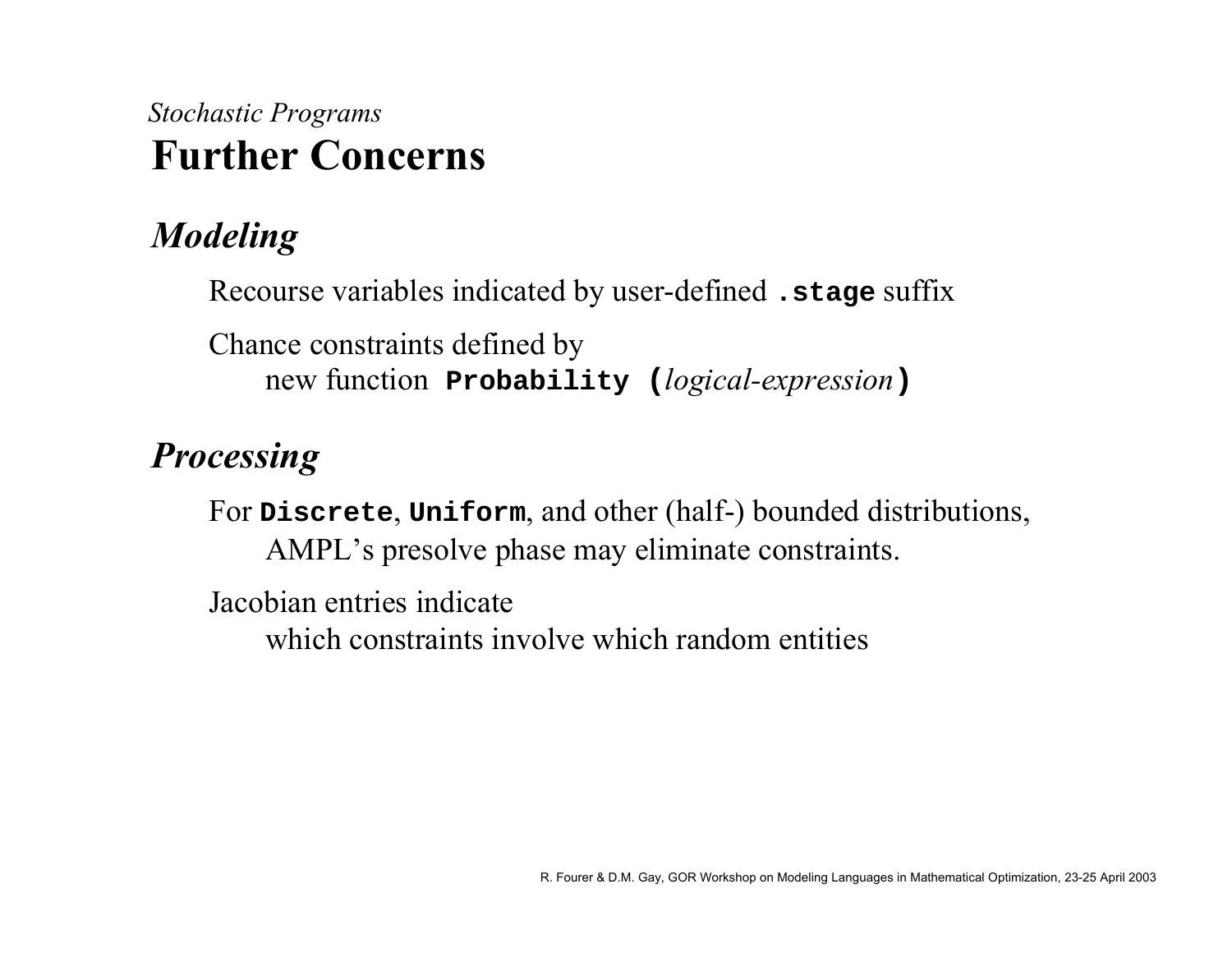# **Relational Database Access**

# *Principles*

Model stays strictly independent of data

New **table** statement links model to relational tables

New **read table**, **write table** statements control data transfer

Open interface supports adding new links

#### *Extensions*

Reading and writing the same table Indexed collections of tables or columnsReading from SQL queries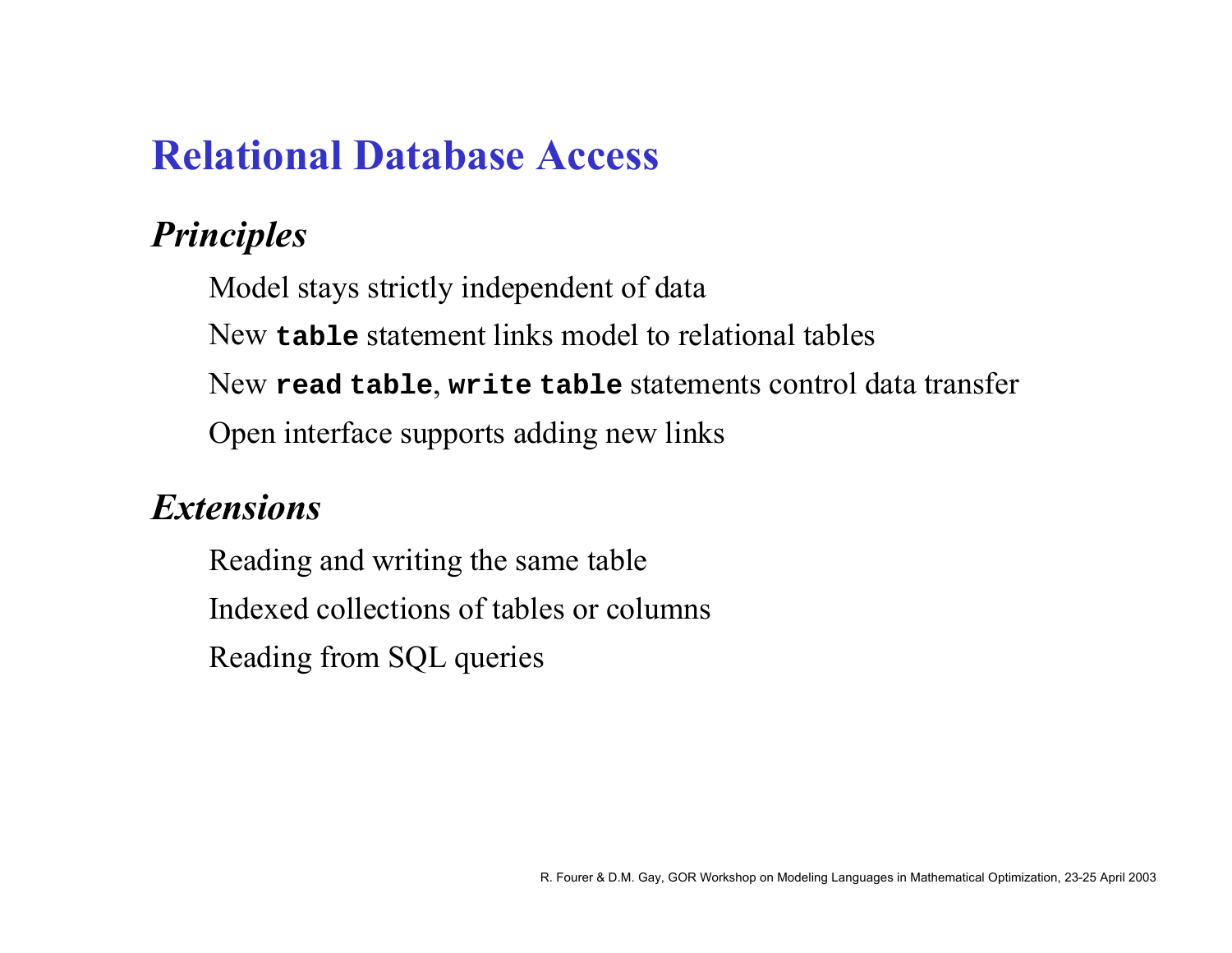## **Example: Diet Model** *Database*

```
set FOOD;
param cost {FOOD} > 0;
param f_min {FOOD} >= 0;
param f_max {j in FOOD} >= f_min[j];
set NUTR;
param n_min {NUTR} >= 0;
param n_max {i in NUTR} >= n_min[i];
param amt {NUTR,FOOD} >= 0;
var Buy {j in FOOD} >= f_min[j], <= f_max[j];
minimize Total_Cost: 
   sum {j in FOOD} cost[j] * Buy[j];
subject to Diet {i in NUTR}:
   n_min[i] <= sum {j in FOOD} amt[i,j] * Buy[j] <= n_max[i];
```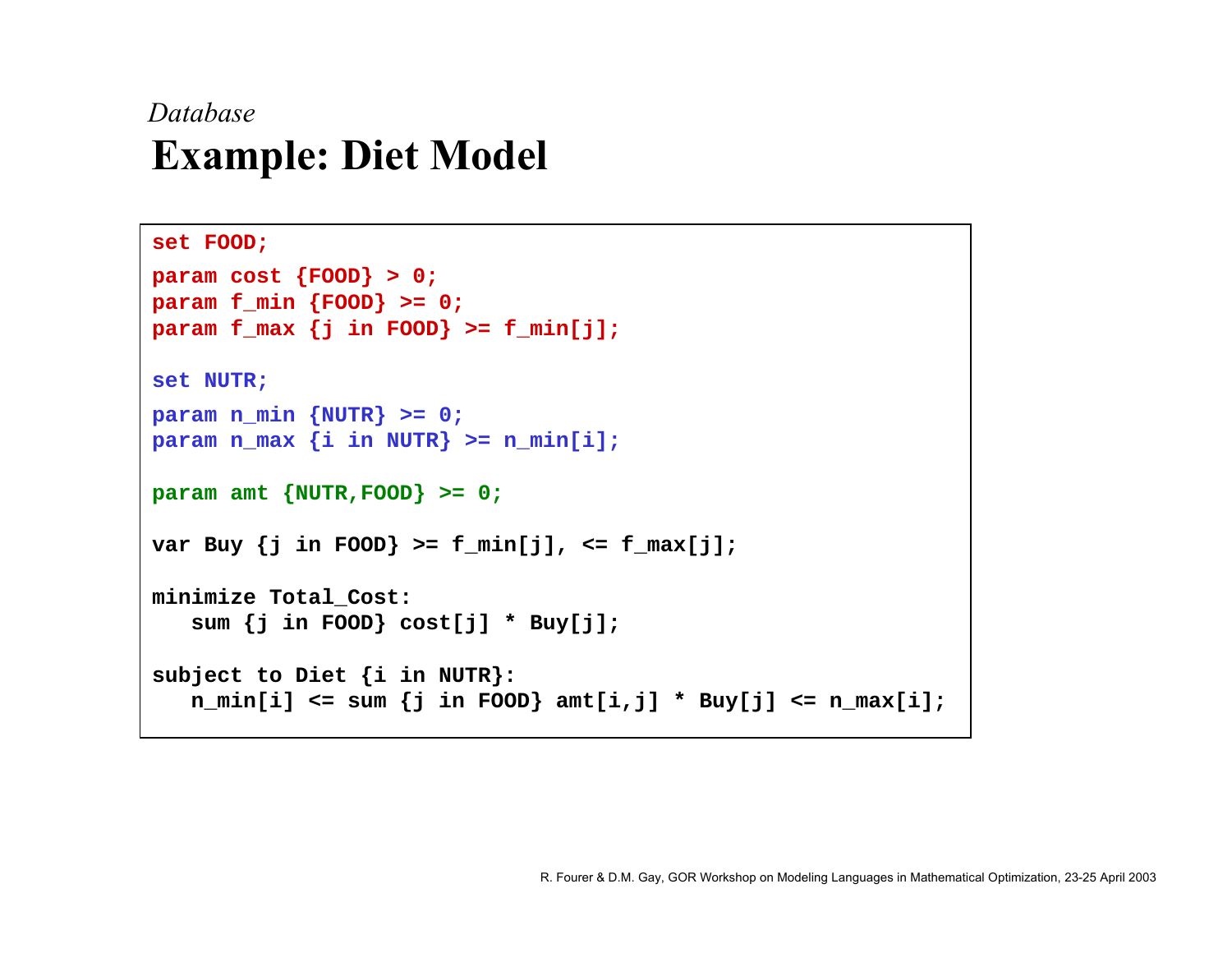#### *Database*

# **Example: Diet Data** *(in MS Access)*

| $\Box$ D $\Box$<br><b>K</b> Microsoft Access           |                                                                                      |                                       |                       |        |  |                         |              |                                                                                                                                                                       |  |
|--------------------------------------------------------|--------------------------------------------------------------------------------------|---------------------------------------|-----------------------|--------|--|-------------------------|--------------|-----------------------------------------------------------------------------------------------------------------------------------------------------------------------|--|
| File Edit View Insert Format Records Tools Window Help |                                                                                      |                                       |                       |        |  |                         |              |                                                                                                                                                                       |  |
|                                                        |                                                                                      |                                       |                       |        |  |                         |              |                                                                                                                                                                       |  |
| $\Box$ ol $\times$                                     |                                                                                      |                                       |                       |        |  |                         |              |                                                                                                                                                                       |  |
| dietIN : Database                                      |                                                                                      |                                       |                       |        |  | <b>田 Amounts: Table</b> |              |                                                                                                                                                                       |  |
|                                                        |                                                                                      |                                       |                       |        |  | foods                   | nutrs        | amt                                                                                                                                                                   |  |
| <b>ED</b> Tables<br><sup>图</sup> Queries               | 图 Forms                                                                              | $\blacksquare$ Reports $\blacksquare$ | 园 Macros              | √ Modu |  | <b>BEEF</b>             | А            | 60                                                                                                                                                                    |  |
| 團<br>Amounts                                           |                                                                                      |                                       |                       | ⊴      |  | <b>BEEF</b>             | <b>B1</b>    | 10 <sup>1</sup>                                                                                                                                                       |  |
| 團<br>Foods                                             |                                                                                      |                                       |                       |        |  | <b>BEEF</b>             | <b>B2</b>    | 15                                                                                                                                                                    |  |
|                                                        |                                                                                      |                                       |                       | ⊵e     |  | <b>BEEF</b>             | C.           | 20                                                                                                                                                                    |  |
| 圛<br><b>Nutrs</b>                                      |                                                                                      |                                       |                       | N      |  | <b>BEEF</b>             | NA.          | 938                                                                                                                                                                   |  |
|                                                        |                                                                                      |                                       |                       |        |  | <b>BEEF</b>             | CAL          | 295                                                                                                                                                                   |  |
|                                                        |                                                                                      |                                       |                       |        |  | CHK                     | A            | 8                                                                                                                                                                     |  |
| <b>  Foods: Table</b>                                  |                                                                                      |                                       | $\Box$ o $\mathbf{x}$ |        |  | CHK                     | B1           | 20                                                                                                                                                                    |  |
| foods                                                  | cost                                                                                 | f min                                 | f max                 |        |  | CHK                     | B2           | 20                                                                                                                                                                    |  |
| <b>BEEF</b>                                            | 3.19                                                                                 | 2                                     | 10                    |        |  | CHK                     | C.           | $\overline{0}$                                                                                                                                                        |  |
| CHK                                                    | 2.59                                                                                 | 2                                     | 10 <sup>1</sup>       |        |  | CHK                     | NA.          | 2180                                                                                                                                                                  |  |
| <b>FISH</b>                                            | 2.29                                                                                 | $\overline{2}$                        | 10                    |        |  | CHK                     | CAL          | 770                                                                                                                                                                   |  |
| <b>HAM</b>                                             | 2.89                                                                                 | 2                                     | 10                    |        |  | <b>FISH</b>             | А            | 8                                                                                                                                                                     |  |
| MCH                                                    | 1.89                                                                                 | 2                                     | 10                    |        |  | <b>FISH</b>             | <b>B1</b>    | 15                                                                                                                                                                    |  |
| MTL                                                    | 1.99                                                                                 | 2                                     | 10                    |        |  | <b>FISH</b>             | B2           | 10 <sup>1</sup>                                                                                                                                                       |  |
| SPG                                                    | 1.99                                                                                 | 2                                     | 10 <sup>1</sup>       |        |  | <b>FISH</b>             | C.           | 10 <sup>1</sup>                                                                                                                                                       |  |
| TUR                                                    | 2.49                                                                                 | $\overline{2}$                        | 10 <sup>1</sup>       |        |  | <b>FISH</b>             | NA.          | 945                                                                                                                                                                   |  |
| ⋇                                                      |                                                                                      |                                       |                       |        |  | <b>FISH</b>             | CAL          | 440                                                                                                                                                                   |  |
|                                                        |                                                                                      |                                       |                       |        |  | Інам                    | А            | 40                                                                                                                                                                    |  |
| Record: $14$ $4$                                       | $7$ $\rightarrow$ $\mid$ $\mid$ $\mid$ $\mid$ $\mid$ $\mid$ of 8                     |                                       |                       |        |  | <b>HAM</b>              | B1           | 35                                                                                                                                                                    |  |
|                                                        |                                                                                      |                                       |                       |        |  | <b>HAM</b>              | <b>B2</b>    | 10 <sup>1</sup>                                                                                                                                                       |  |
| <b>图 Nutrs: Table</b>                                  |                                                                                      |                                       | $\Box$ ol $\times$    |        |  | <b>HAM</b>              | $\mathbb{C}$ | 40                                                                                                                                                                    |  |
| nutrients                                              | n min                                                                                | n max                                 |                       |        |  | HAM                     | NA.          | 278                                                                                                                                                                   |  |
| А                                                      | 700                                                                                  | 20000                                 |                       |        |  | <b>HAM</b>              | CAL          | 430                                                                                                                                                                   |  |
| <b>B1</b>                                              | 700                                                                                  | 20000                                 |                       |        |  | <b>MCH</b>              | А            | 15                                                                                                                                                                    |  |
| <b>B2</b>                                              | 700                                                                                  | 20000                                 |                       |        |  | MCH                     | B1           | 15                                                                                                                                                                    |  |
| C.                                                     | 700                                                                                  | 20000                                 |                       |        |  | <b>MCH</b>              | <b>B2</b>    | 15                                                                                                                                                                    |  |
| CAL                                                    | 16000                                                                                | 24000                                 |                       |        |  | <b>MCH</b>              | C.           | 35                                                                                                                                                                    |  |
| NA.                                                    | 0                                                                                    | 50000                                 |                       |        |  | MCH                     | NA.          | 1182                                                                                                                                                                  |  |
| ☀                                                      |                                                                                      |                                       |                       |        |  | MCH                     | CAL          | 315                                                                                                                                                                   |  |
|                                                        |                                                                                      |                                       |                       |        |  | MTL.                    | А            | 70                                                                                                                                                                    |  |
| Record: $14$ $4$ $\overline{\phantom{1}}$              | $6$   $\blacktriangleright$   $\blacktriangleright$   $\blacktriangleright$ #   of 6 |                                       |                       |        |  | Record: $ 14 $ 4        |              | $19$ $\blacktriangleright$ $\blacktriangleright$ $\blacktriangleright$ $\blacktriangleright$ $\blacktriangleright$ $\blacktriangleright$ $\dashv$ of 48 $\varnothing$ |  |
| Datasheet View                                         |                                                                                      |                                       |                       |        |  |                         |              |                                                                                                                                                                       |  |

R. Fourer & D.M. Gay, GOR Workshop on Modeling Languages in Mathematical Optimization, 23-25 April 2003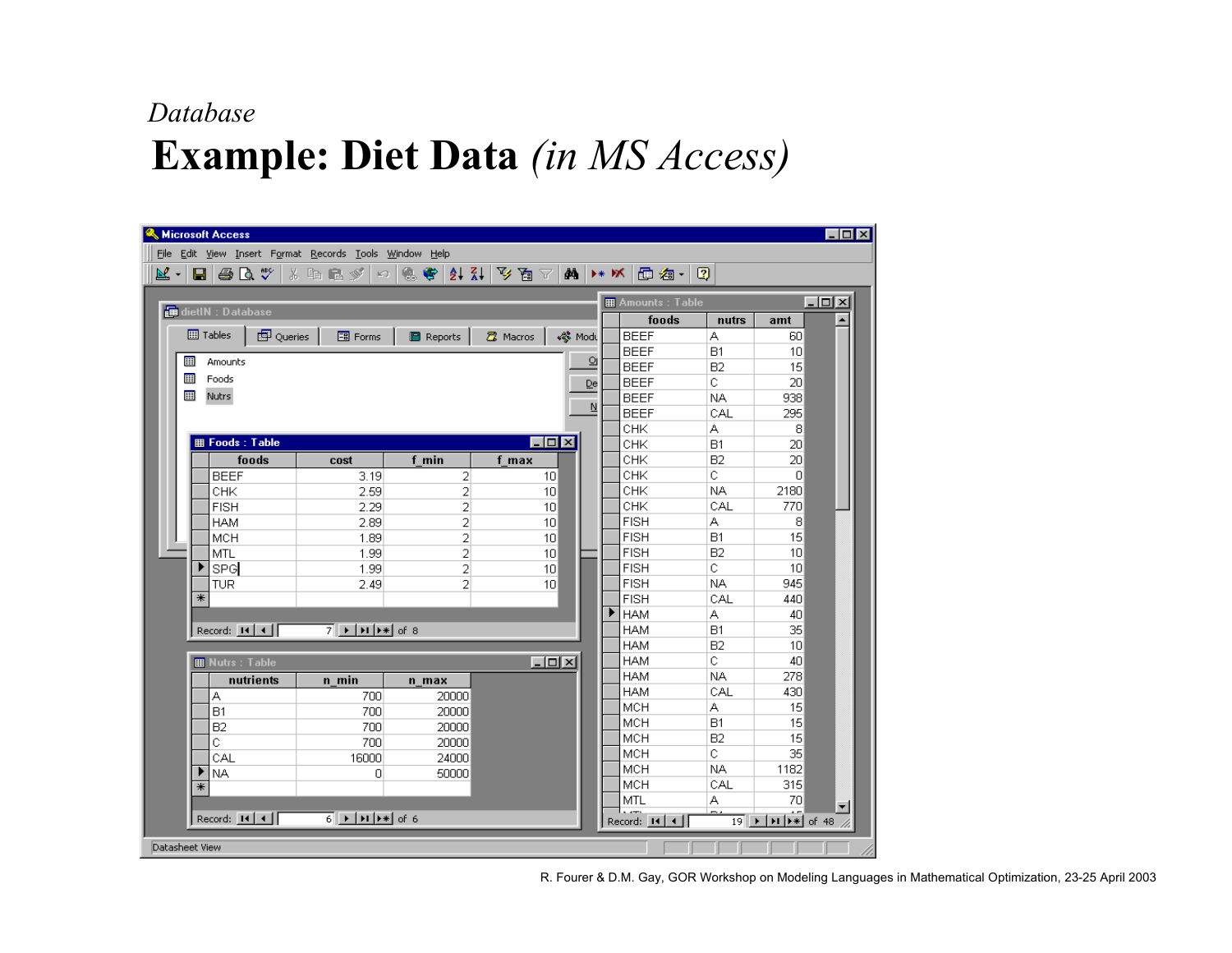## **Example: Diet Script** *(in AMPL) Database*

```
model diet.mod;
table dietFoods IN "ODBC" "diet.mdb" "Foods":FOOD <- [foods], cost, f_min, f_max;
table dietNutrs IN "ODBC" "diet.mdb" "Nutrs":NUTR <- [nutrients], n_min, n_max;
table dietAmts IN "ODBC" "diet.mdb" "Amounts":[nutrs, foods], amt;
read table dietFoods;
read table dietNutrs;
read table dietAmts;
solve;
table dietResults OUT "ODBC" "diet.mdb" "Scen3": [foodlist], 
   Buy, Buy.rc ~ BuyRC, {j in FOOD} Buy[j]/f_max[j] ~ BuyFrac;
write table dietResults;
```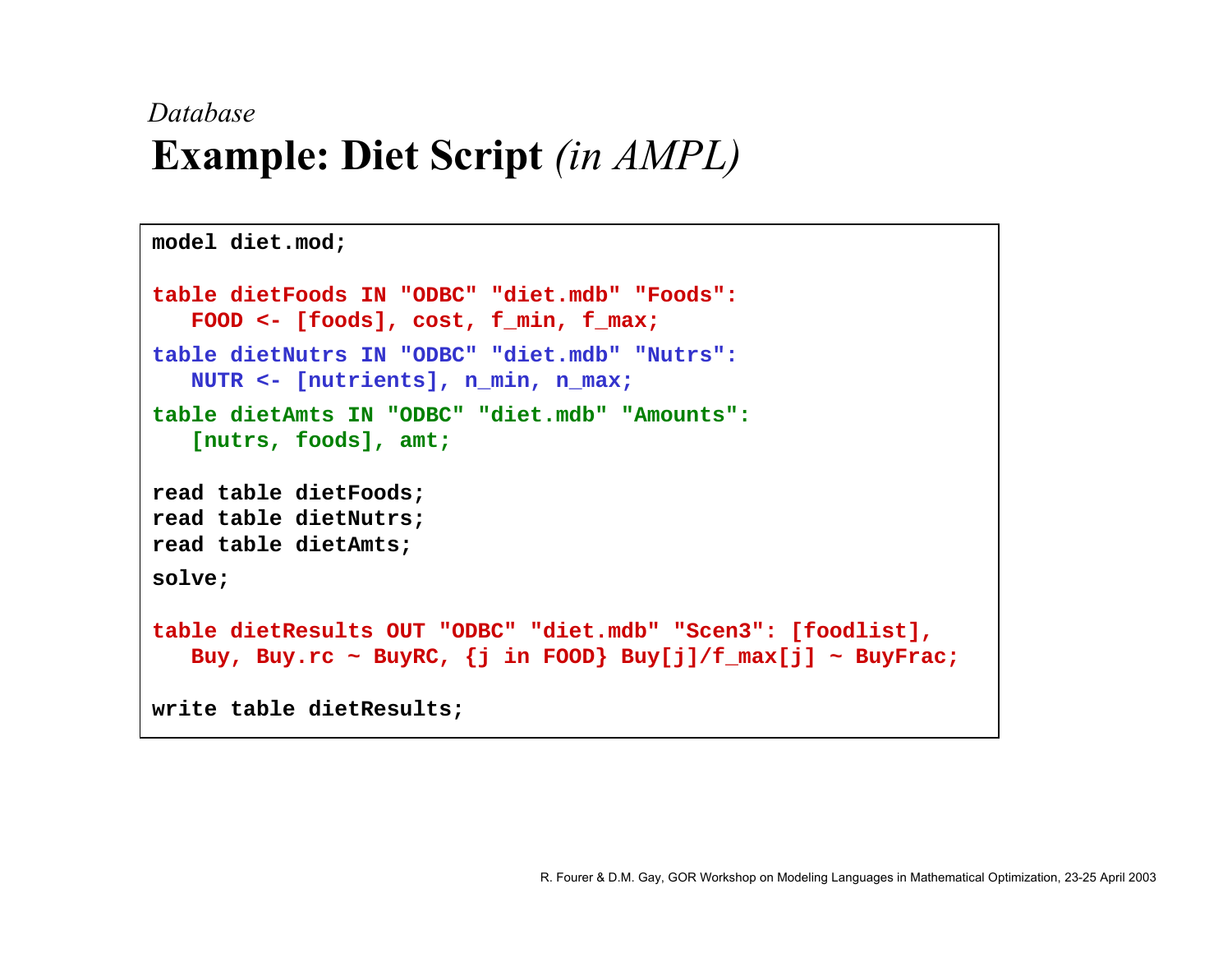#### *Database*

# **Example: Diet Results** *(in MS Access)*

|                                                        | <b>&amp; Microsoft Access</b>                                              |                                                                                                                     |                    |                  |                 |        |  |  | $\Box$ o $\mathbf{x}$ |
|--------------------------------------------------------|----------------------------------------------------------------------------|---------------------------------------------------------------------------------------------------------------------|--------------------|------------------|-----------------|--------|--|--|-----------------------|
| File Edit View Insert Format Records Tools Window Help |                                                                            |                                                                                                                     |                    |                  |                 |        |  |  |                       |
|                                                        | $\mathbb{E}$ -<br>$\blacksquare$ $\clubsuit$ $\complement$ $\triangledown$ |                                                                                                                     |                    |                  |                 |        |  |  |                       |
|                                                        |                                                                            |                                                                                                                     |                    |                  |                 |        |  |  |                       |
|                                                        | $L = 1$<br>diet : Database                                                 |                                                                                                                     |                    |                  |                 |        |  |  |                       |
|                                                        |                                                                            |                                                                                                                     |                    |                  |                 |        |  |  |                       |
|                                                        | <b>ED</b> Tables                                                           | 图 Queries<br><b>EB</b> Forms                                                                                        | <b>P</b> Reports   | 2 Macros         | √ Modules       |        |  |  |                       |
|                                                        | 囲<br>Amounts                                                               |                                                                                                                     |                    |                  |                 | Ореп   |  |  |                       |
|                                                        | 囲<br>Foods                                                                 |                                                                                                                     |                    |                  |                 | Design |  |  |                       |
|                                                        | ⊞<br>Nutrs                                                                 |                                                                                                                     |                    |                  |                 |        |  |  |                       |
|                                                        | 囲<br>Scen3                                                                 |                                                                                                                     |                    |                  |                 | New    |  |  |                       |
|                                                        |                                                                            |                                                                                                                     |                    |                  |                 |        |  |  |                       |
|                                                        |                                                                            |                                                                                                                     |                    |                  |                 |        |  |  |                       |
|                                                        |                                                                            |                                                                                                                     |                    |                  |                 |        |  |  |                       |
|                                                        |                                                                            |                                                                                                                     |                    |                  |                 |        |  |  |                       |
|                                                        |                                                                            |                                                                                                                     |                    |                  |                 |        |  |  |                       |
|                                                        |                                                                            |                                                                                                                     |                    |                  |                 |        |  |  |                       |
|                                                        |                                                                            |                                                                                                                     |                    |                  |                 |        |  |  |                       |
|                                                        |                                                                            |                                                                                                                     |                    |                  |                 |        |  |  |                       |
|                                                        |                                                                            |                                                                                                                     |                    |                  |                 |        |  |  |                       |
|                                                        |                                                                            |                                                                                                                     |                    |                  |                 |        |  |  |                       |
|                                                        |                                                                            |                                                                                                                     |                    |                  |                 |        |  |  |                       |
|                                                        | <b>■ Scen3: Table</b>                                                      |                                                                                                                     |                    |                  | $\Box$ o $\Box$ |        |  |  |                       |
|                                                        | foodlist                                                                   | Buy                                                                                                                 | <b>BuyRC</b>       | <b>BuyFrac</b>   |                 |        |  |  |                       |
|                                                        | <b>BEEF</b>                                                                | 5.36                                                                                                                | 0.00               | 53.6%            |                 |        |  |  |                       |
|                                                        | CHK                                                                        | 2.00                                                                                                                | 1.19               | 20.0%            |                 |        |  |  |                       |
|                                                        | <b>FISH</b>                                                                | 2.00                                                                                                                | 1.14               | 20.0%            |                 |        |  |  |                       |
|                                                        | <b>HAM</b>                                                                 | 10.00                                                                                                               | $-0.30$            | 100.0%           |                 |        |  |  |                       |
|                                                        | <b>MCH</b><br>MTL                                                          | 10.00<br>10.00                                                                                                      | $-0.55$<br>$-1.33$ | 100.0%<br>100.0% |                 |        |  |  |                       |
|                                                        | ▶<br><b>SPG</b>                                                            | 9.31                                                                                                                | 0.00               | 93.1%            |                 |        |  |  |                       |
|                                                        | <b>TUR</b>                                                                 | 2.00                                                                                                                | 2.73               | 20.0%            |                 |        |  |  |                       |
|                                                        | $\ast$                                                                     |                                                                                                                     |                    |                  |                 |        |  |  |                       |
|                                                        |                                                                            |                                                                                                                     |                    |                  |                 |        |  |  |                       |
|                                                        | Record: 14 4                                                               | $\overline{7}$   $\blacktriangleright$   $\blacktriangleright$   $\blacktriangleright$ $\blacktriangleright$   of 8 |                    |                  |                 |        |  |  |                       |
|                                                        |                                                                            |                                                                                                                     |                    |                  |                 |        |  |  |                       |
|                                                        |                                                                            |                                                                                                                     |                    |                  |                 |        |  |  |                       |
| Datasheet View                                         |                                                                            |                                                                                                                     |                    |                  |                 |        |  |  |                       |

R. Fourer & D.M. Gay, GOR Workshop on Modeling Languages in Mathematical Optimization, 23-25 April 2003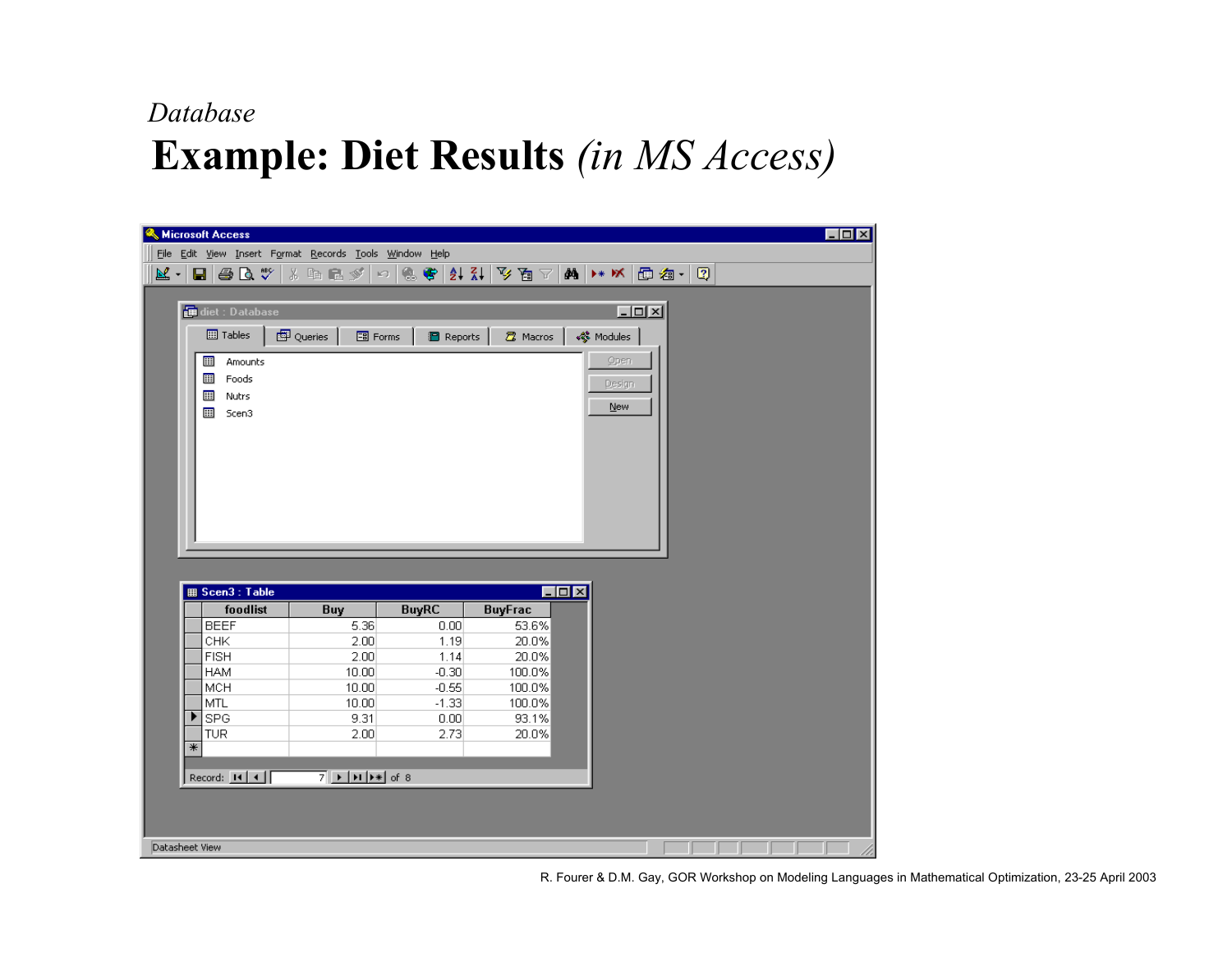# **Internet Optimization Services**

## *Optimization Modeling-Language Servers*

Single-language servers General server projects related to optimization *NEOS Server*

#### *Client-Server Alternatives*

General-purpose and special-purpose clients *Callable NEOSKestrel / AMPLGAMS / AMPL via Kestrel*

#### *Metacomputing clients*

MW, iMW, Condor / AMPL *Kestrel / AMPL for "parallel" submissions*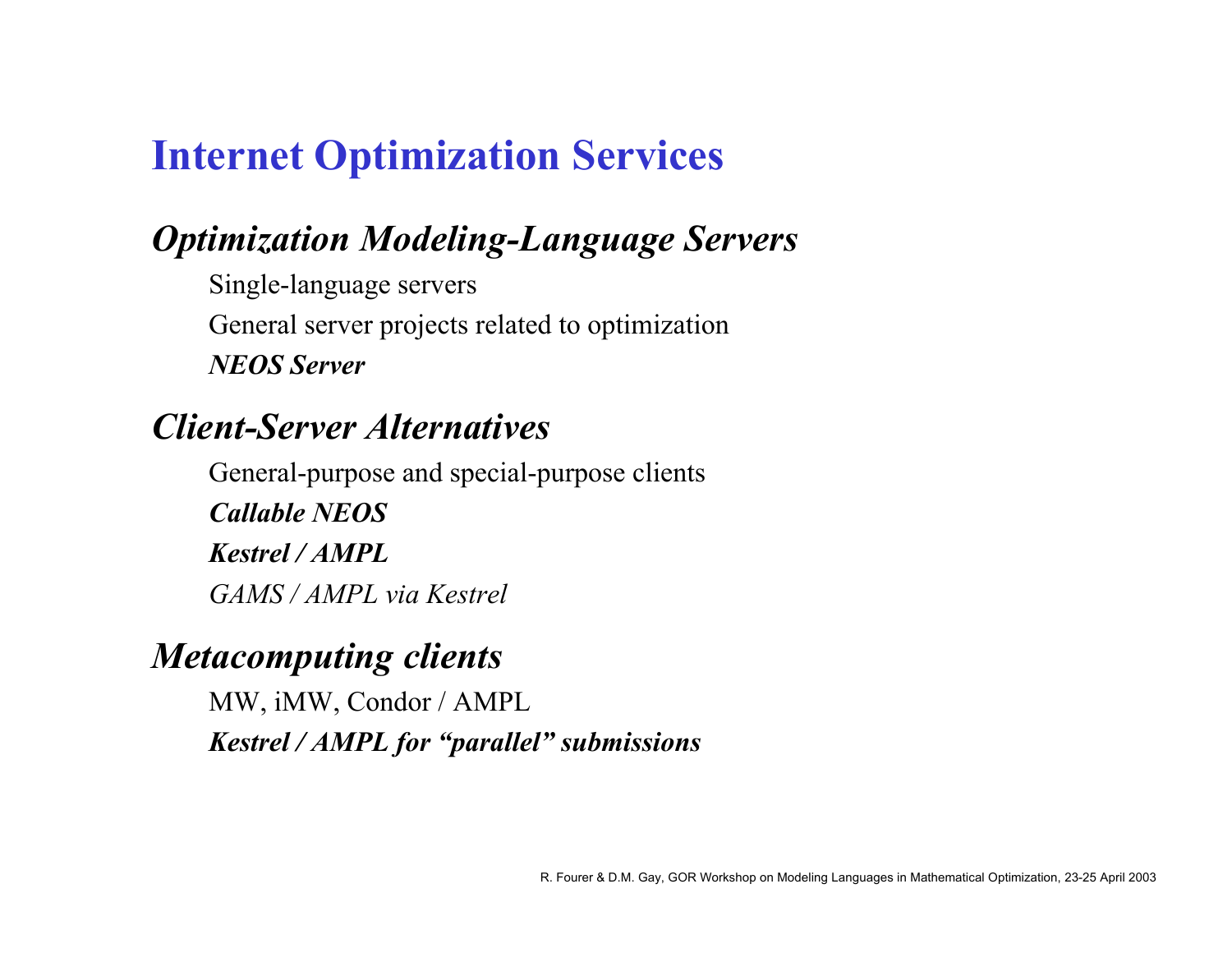## **The NEOS Server***Internet*

#### **www-neos.mcs.anl.gov/neos/**

#### *Over three dozen solvers, for*

Linear programming Linear network optimization Linear integer programming Nonlinear programming Nonlinear integer programming Nondifferentiable & global optimization Stochastic linear programming Complementarity problems Semidefinite programming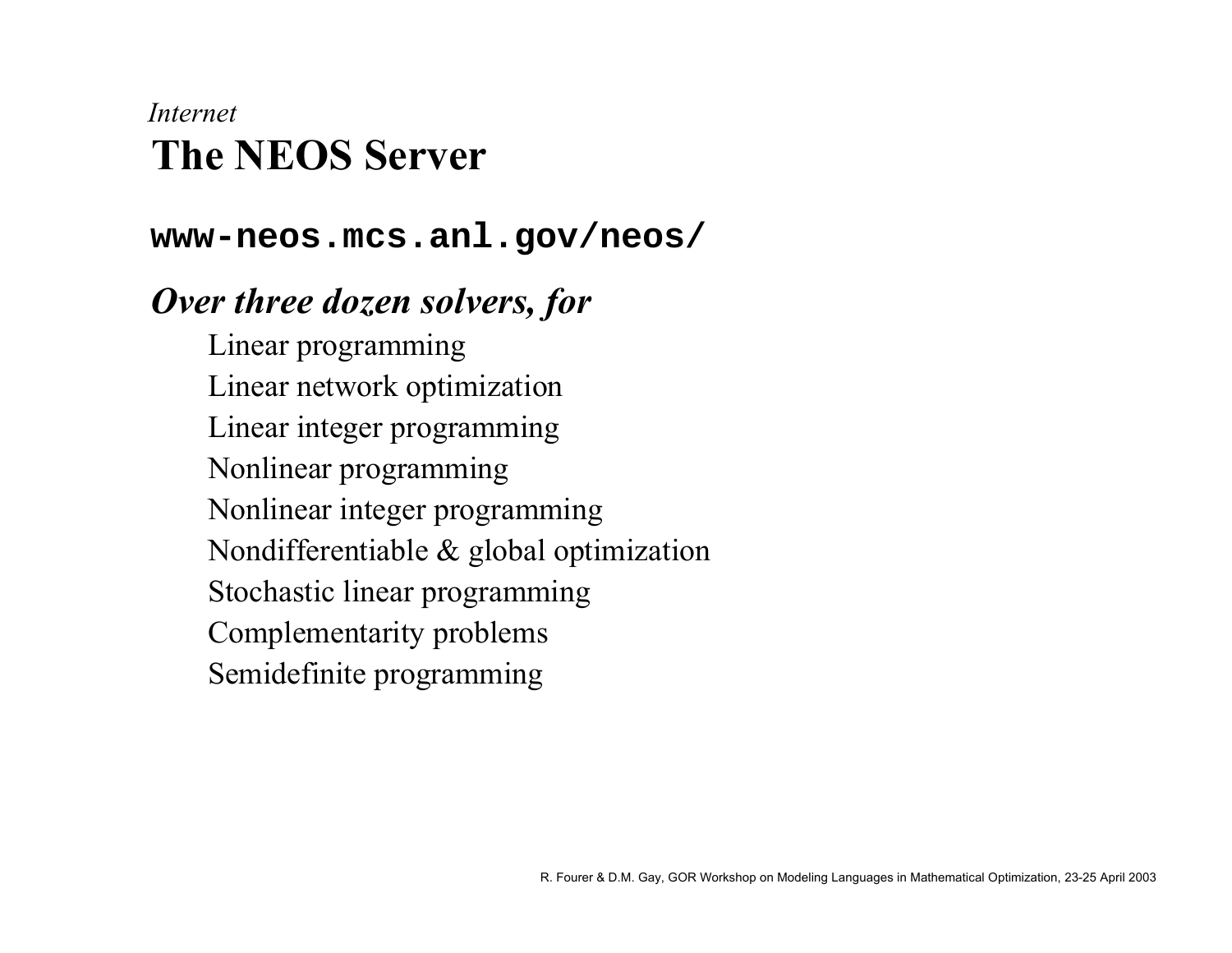## **NEOS Server Design** *Internet*

#### *Flexible architecture*

Central controller and scheduler machineDistributed solver sites

#### *Numerous formats*

Low-level formats: MPS, SIF, SDPA Programming languages: C/ADOL-C, Fortran/ADIFOR High-level modeling languages: AMPL, GAMS, MP-MODEL

## *Varied submission options*

E-mailWeb formsTCP/IP socket-based submission tool: Java or tcl/tk

# *. . . handled 3195 submissions last week. . . can accept submissions of new solvers, too*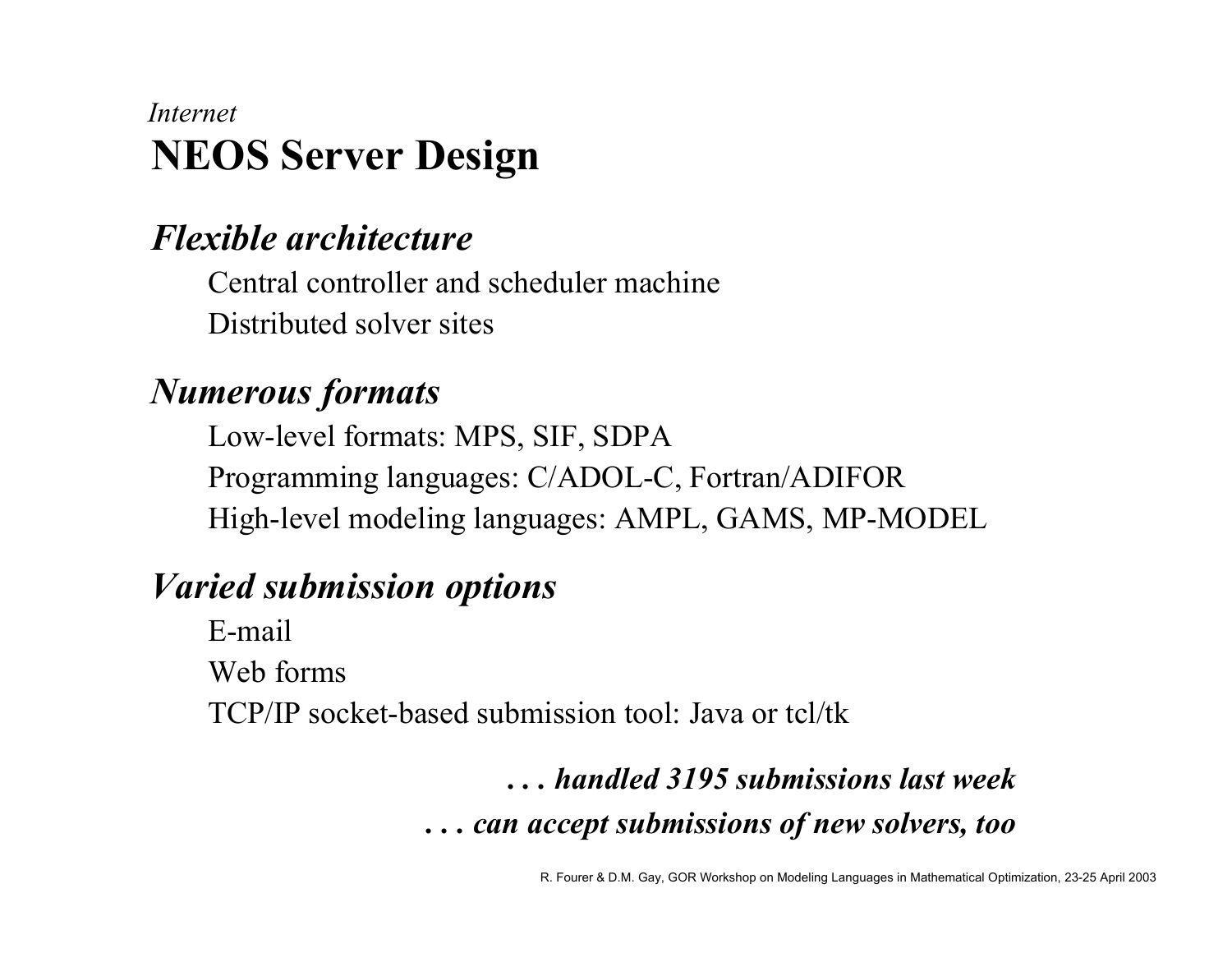#### **NEOS Solver Listing** *Internet*

| <b>NEOS Solvers - Netscape</b>                                                                                                                                                                                                                                                                                                                                                                          |   |
|---------------------------------------------------------------------------------------------------------------------------------------------------------------------------------------------------------------------------------------------------------------------------------------------------------------------------------------------------------------------------------------------------------|---|
| Communicator<br>Help<br>View<br>Go<br>Edit                                                                                                                                                                                                                                                                                                                                                              |   |
| линини: / Мин./ Мин.                                                                                                                                                                                                                                                                                                                                                                                    |   |
| <b>NEOS</b><br><b>Solvers</b>                                                                                                                                                                                                                                                                                                                                                                           |   |
| Choose a solver for the type of optimization problem that you want to solve. If you are not sure of the type of<br>optimization problem, consult the <u>Optimization Tree o</u> f the NEOS Guide for information on optimization problems.<br>The choice of solver is then dictated by the language used to define the optimization problem. You can also <u>choose</u><br>your solver by input format. |   |
| Each solver has sample problems and background information on the solver. Be sure to submit a sample problem to<br>get a feel for how to submit optimization problems to NEOS. If you encounter problems, consult the NEOS Server<br>$FAQ$ , or send mail to us by clicking on the <b>Comments and Questions</b> icon at the bottom of the page.                                                        |   |
| Mixed Integer Nonlinearly Constrained Optimization                                                                                                                                                                                                                                                                                                                                                      |   |
| <u>MINLP (AMPL input)</u><br><b>SBB</b> (GAMS input)                                                                                                                                                                                                                                                                                                                                                    |   |
| Mixed Integer Linear Programming                                                                                                                                                                                                                                                                                                                                                                        |   |
| <b>BonsaiG</b> (AMPL imput)<br><b>BonsaiG (MPS, LP)</b>                                                                                                                                                                                                                                                                                                                                                 |   |
| <b>FORTMP (AMPL, MPS)</b>                                                                                                                                                                                                                                                                                                                                                                               |   |
| <b>GLPK</b> (AMPL input)                                                                                                                                                                                                                                                                                                                                                                                |   |
| <b>GLPK (MPS, LP)</b><br><b>XPRESS (AMPL imput)</b>                                                                                                                                                                                                                                                                                                                                                     |   |
| <b>XPRESS (GAMS Imput)</b>                                                                                                                                                                                                                                                                                                                                                                              |   |
| <b>XPRESS-MP</b> (mp-model input)                                                                                                                                                                                                                                                                                                                                                                       |   |
| <b>XPRESS-MP/INTEGER</b>                                                                                                                                                                                                                                                                                                                                                                                |   |
| Nonlinearly Constrained Optimization                                                                                                                                                                                                                                                                                                                                                                    |   |
| CONOPT (GAMS input)                                                                                                                                                                                                                                                                                                                                                                                     |   |
| DONLP2 (AMPL input)                                                                                                                                                                                                                                                                                                                                                                                     |   |
| <b>FILTER</b> (AMPL input)<br><b>KNITRO</b> (AMPL input)                                                                                                                                                                                                                                                                                                                                                |   |
| LANCELOT (AMPL imput)                                                                                                                                                                                                                                                                                                                                                                                   |   |
| <b>LANCELOT</b>                                                                                                                                                                                                                                                                                                                                                                                         |   |
| LOQO (AMPL imput)<br><b>EMIAN ZERMEN</b>                                                                                                                                                                                                                                                                                                                                                                |   |
| ⊸™⊫<br>Document: Done<br>ko                                                                                                                                                                                                                                                                                                                                                                             | 國 |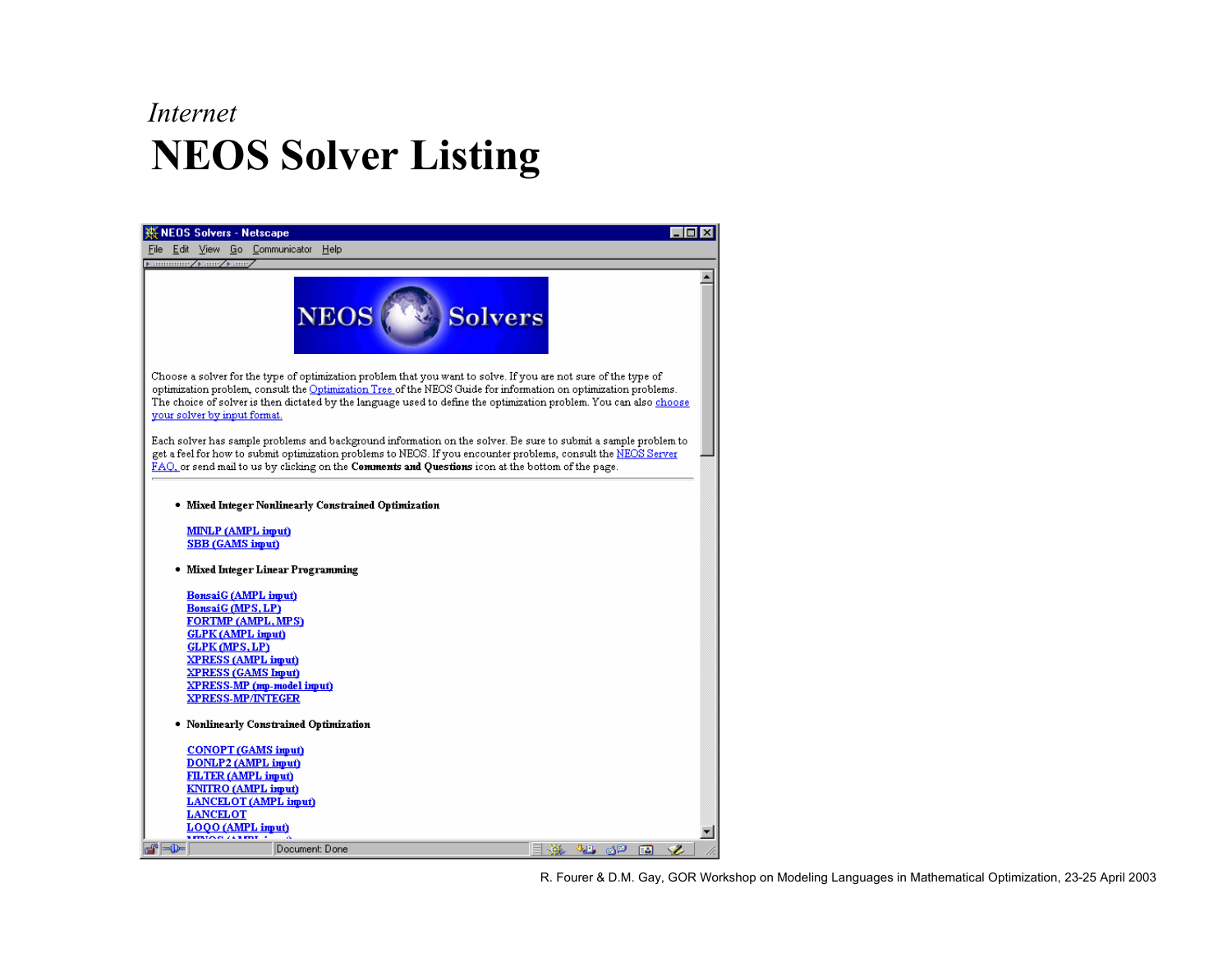## **Callable NEOS***Internet*

#### *General mechanism*

CORBA-based connection between local program and NEOS Server API under development

to support varied specialized applications

#### *Kestrel: a callable NEOS "solver" for AMPL (& GAMS)*

**www-neos.mcs.anl.gov/neos/kestrel.html www.ampl.com/ampl/REMOTE/ www.gams.com/contrib/kestrel.htm**

Installs like a solver but provides a NEOS gateway

Combines convenient local modeling environment with access to remote solvers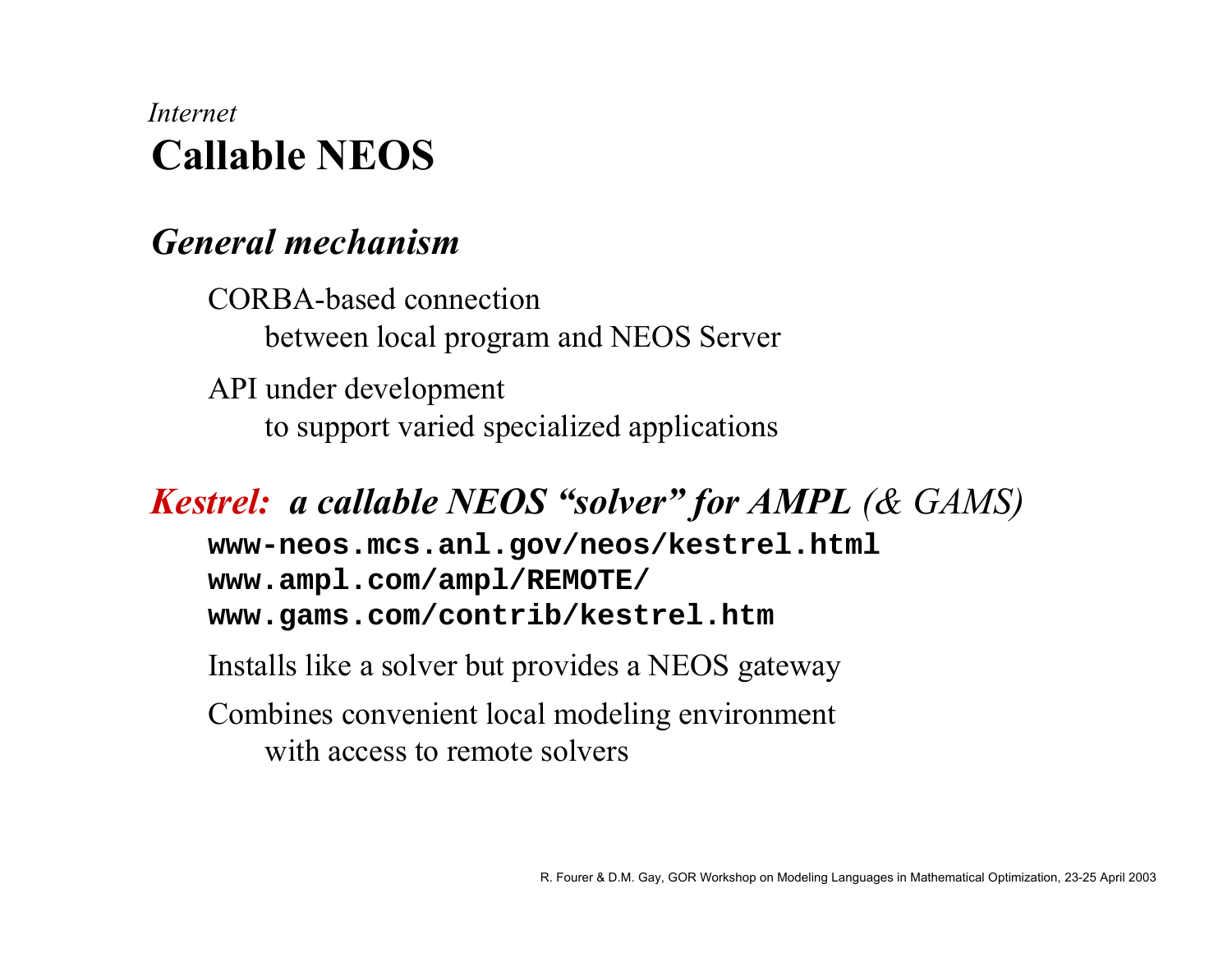#### *Internet*

# **Kestrel Example**

| sw: running ampl                                                                                                                                                                                                               | п |
|--------------------------------------------------------------------------------------------------------------------------------------------------------------------------------------------------------------------------------|---|
| File Edit Help                                                                                                                                                                                                                 |   |
| ∥sw: ampl −u<br>AMPL Version 20000516 (MS VC++ 6.0)                                                                                                                                                                            |   |
| ampl: model gs2000b.mod;<br>ampl: data gs2000b.dat;                                                                                                                                                                            |   |
| ampl: option solver kestrel;<br>ampl: option kestrel_options 'solver=loqo';<br>ampl: option logo_options 'minlocfil outlev=1';                                                                                                 |   |
| $\lambda$ ampl: option show_stats 1;<br>ampl: solve;                                                                                                                                                                           |   |
| Presolve eliminates 100 constraints.<br>Adjusted problem:<br>4290 variābles:<br>4260 binary variables<br><b>30 linear variables</b><br>733 constraints, all linear; 36340 nonzeros<br>$\vert$ 1 linear objective; 30 nonzeros. |   |
| Job has been submitted to Kestrel<br>Kestrel/NEOS Job number<br>: 115406<br> Kestrel/NEOS Job password : GKkIXgUu                                                                                                              |   |
| Check the following URL for progress report:<br>http://www-neos.mcs.anl.gov/neos/neos-cgi/check-status.cgi?job=115406&pass=GKkIXgUu                                                                                            |   |
| In case of problems, e-mail :<br>neos-comments@mcs.anl.gov                                                                                                                                                                     |   |
|                                                                                                                                                                                                                                |   |
|                                                                                                                                                                                                                                |   |
|                                                                                                                                                                                                                                |   |
|                                                                                                                                                                                                                                |   |
|                                                                                                                                                                                                                                |   |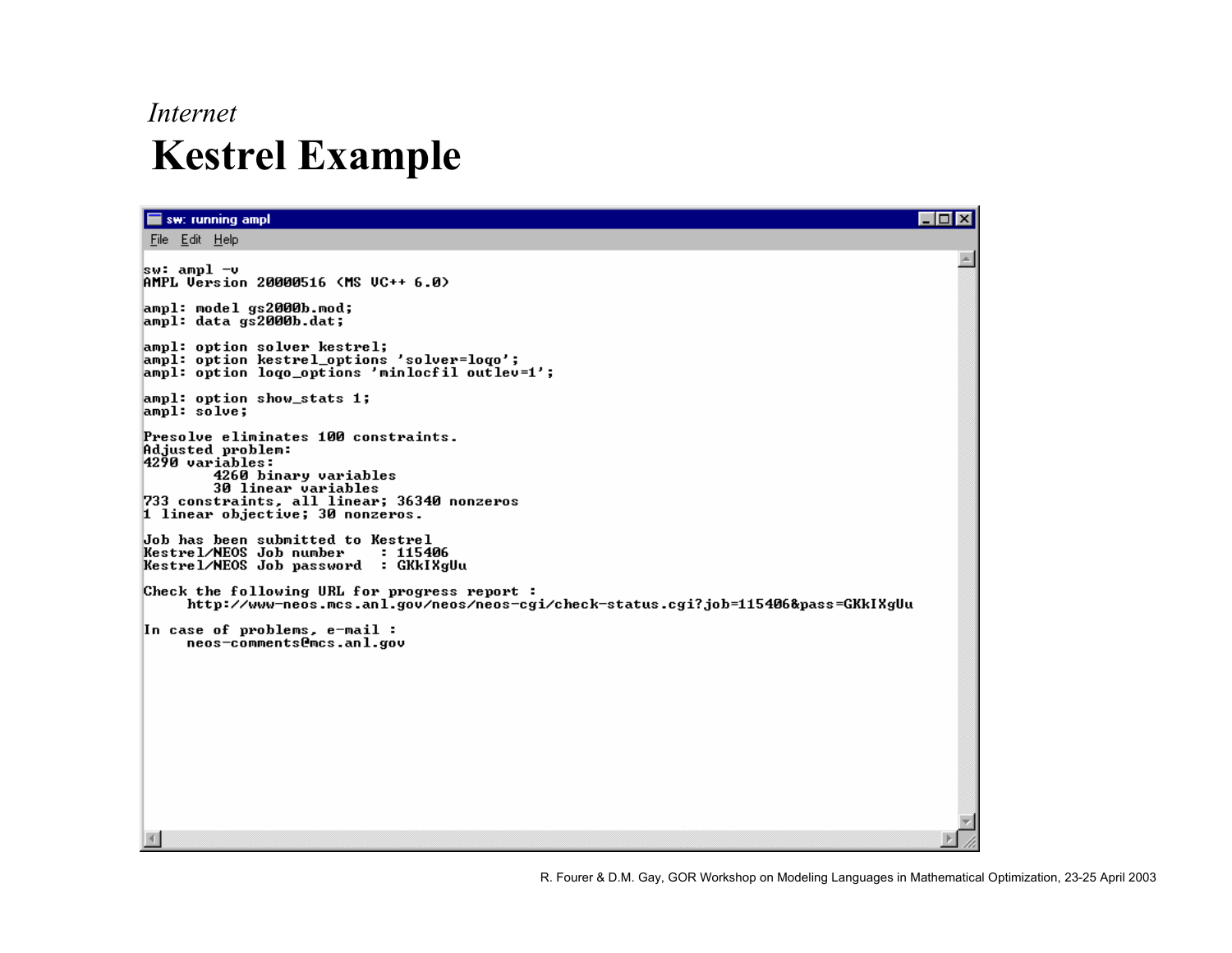#### *Internet*

# **Kestrel Example** *(cont'd)*

| sw: running ampl                                                                                                                                                                                                                                                                                                                                                                                                                                                                                                                                                                                                                                                                                                                                                                                                                                                                                                                                                                                                                                                                                                                                                                                                                                                                                      | $\Box$ DIX |
|-------------------------------------------------------------------------------------------------------------------------------------------------------------------------------------------------------------------------------------------------------------------------------------------------------------------------------------------------------------------------------------------------------------------------------------------------------------------------------------------------------------------------------------------------------------------------------------------------------------------------------------------------------------------------------------------------------------------------------------------------------------------------------------------------------------------------------------------------------------------------------------------------------------------------------------------------------------------------------------------------------------------------------------------------------------------------------------------------------------------------------------------------------------------------------------------------------------------------------------------------------------------------------------------------------|------------|
| File Edit Help                                                                                                                                                                                                                                                                                                                                                                                                                                                                                                                                                                                                                                                                                                                                                                                                                                                                                                                                                                                                                                                                                                                                                                                                                                                                                        |            |
| Check the following URL for progress report:<br>http://www-neos.mcs.anl.gov/neos/neos-cgi/check-status.cgi?job=115406&pass=GKkIXgUu                                                                                                                                                                                                                                                                                                                                                                                                                                                                                                                                                                                                                                                                                                                                                                                                                                                                                                                                                                                                                                                                                                                                                                   |            |
| In case of problems, e-mail :<br>neos-comments@mcs.anl.gov                                                                                                                                                                                                                                                                                                                                                                                                                                                                                                                                                                                                                                                                                                                                                                                                                                                                                                                                                                                                                                                                                                                                                                                                                                            |            |
| Intermediate Solver Output:<br>Checking the AMPL files<br>Executing algorithm                                                                                                                                                                                                                                                                                                                                                                                                                                                                                                                                                                                                                                                                                                                                                                                                                                                                                                                                                                                                                                                                                                                                                                                                                         |            |
| L000 6.00: minlocfil<br>lout lev=1                                                                                                                                                                                                                                                                                                                                                                                                                                                                                                                                                                                                                                                                                                                                                                                                                                                                                                                                                                                                                                                                                                                                                                                                                                                                    |            |
| It's a QP.<br>ignoring integrality of 4260 variables                                                                                                                                                                                                                                                                                                                                                                                                                                                                                                                                                                                                                                                                                                                                                                                                                                                                                                                                                                                                                                                                                                                                                                                                                                                  |            |
| 0.000000e+00<br>$-4.263593e + 05$<br>$1.7e + 03$<br>1<br>2.1e+02<br>2345678<br>$2.839512e + 03$<br>$1.1e + 01$<br>$-4.206438e + 05$<br>$8.8e + 01$<br>$2.803962e + 03$<br>$5.8e - 01$<br>$-3.084425e + 05$<br>3.7e+00<br>$-2.965997e + 04$<br>DF<br>1.804909e+03<br>7.0e-02<br>$1.4e-13$<br>DF<br>$3.154594e + 02$<br>$-3.913235e + 03$<br>$1.7e-13$<br>$1.1e-02$<br>DF<br>$3.771029e + 01$<br>$1.2e - 03$<br>$-2.201994e + 02$<br>$4.6e-14$<br>$2.235023e + 01$<br>$-1.072541e + 01$<br>DF<br>$6.4e - 04$<br>$3.6e-14$<br>DF<br>2.429905e+00<br>1.700808e+01<br>$3.1e-04$<br>$2.9e-14$<br>9<br>DF<br>$1.536949e + 01$<br>$1.4e-04$<br>$9.410120e + 00$<br>$4.6e-14$<br>10<br>DF<br>$1.446494e + 01$<br>$4.4e - 05$<br>$1.271394e + 01$<br>$3.8e-14$<br>1<br>$1.326864e + 01$<br>1<br>DF<br>11<br>$1.405838e + 01$<br>$2.4e - 06$<br>$3.0e-14$<br>12<br>PF DF<br>3<br>$1.400320e + 01$<br>$1.4e-07$<br>1.396308e+01<br>$3.5e-14$<br>13<br>4<br>$1.400016e + 01$<br>$7.3e - 09$<br>$1.399815e + 01$<br>$3.9e-14$<br>PF DF<br>14<br>5<br>PF DF<br>$1.400001e + 01$<br>$3.6e - 10$<br>$1.399991e + 01$<br>$3.5e-14$<br>6<br>15<br>PF DF<br>1.400000e+01<br>$1.8e-11$<br>1.400000e+01<br>$4.1e-14$<br>PF DF<br>16<br>$1.400000e + 01$<br>$1.400000e + 01$<br>$3.5e-14$<br>$9.1e-13$<br>8<br>Finished call |            |
| LOQO 6.00: optimal solution (16 QP iterations, 31 evaluations)<br>primal objective 14.00000002<br>dual objective 13.99999977                                                                                                                                                                                                                                                                                                                                                                                                                                                                                                                                                                                                                                                                                                                                                                                                                                                                                                                                                                                                                                                                                                                                                                          |            |
| ampl: display MinNotDom, MaxNotDom;                                                                                                                                                                                                                                                                                                                                                                                                                                                                                                                                                                                                                                                                                                                                                                                                                                                                                                                                                                                                                                                                                                                                                                                                                                                                   |            |
| MinNotDom MaxNotDom<br>$\mathbf{r} =$<br>Office Americas<br>з<br>4<br>Б                                                                                                                                                                                                                                                                                                                                                                                                                                                                                                                                                                                                                                                                                                                                                                                                                                                                                                                                                                                                                                                                                                                                                                                                                               |            |
| ampl:<br>$\left  \cdot \right $                                                                                                                                                                                                                                                                                                                                                                                                                                                                                                                                                                                                                                                                                                                                                                                                                                                                                                                                                                                                                                                                                                                                                                                                                                                                       |            |
|                                                                                                                                                                                                                                                                                                                                                                                                                                                                                                                                                                                                                                                                                                                                                                                                                                                                                                                                                                                                                                                                                                                                                                                                                                                                                                       |            |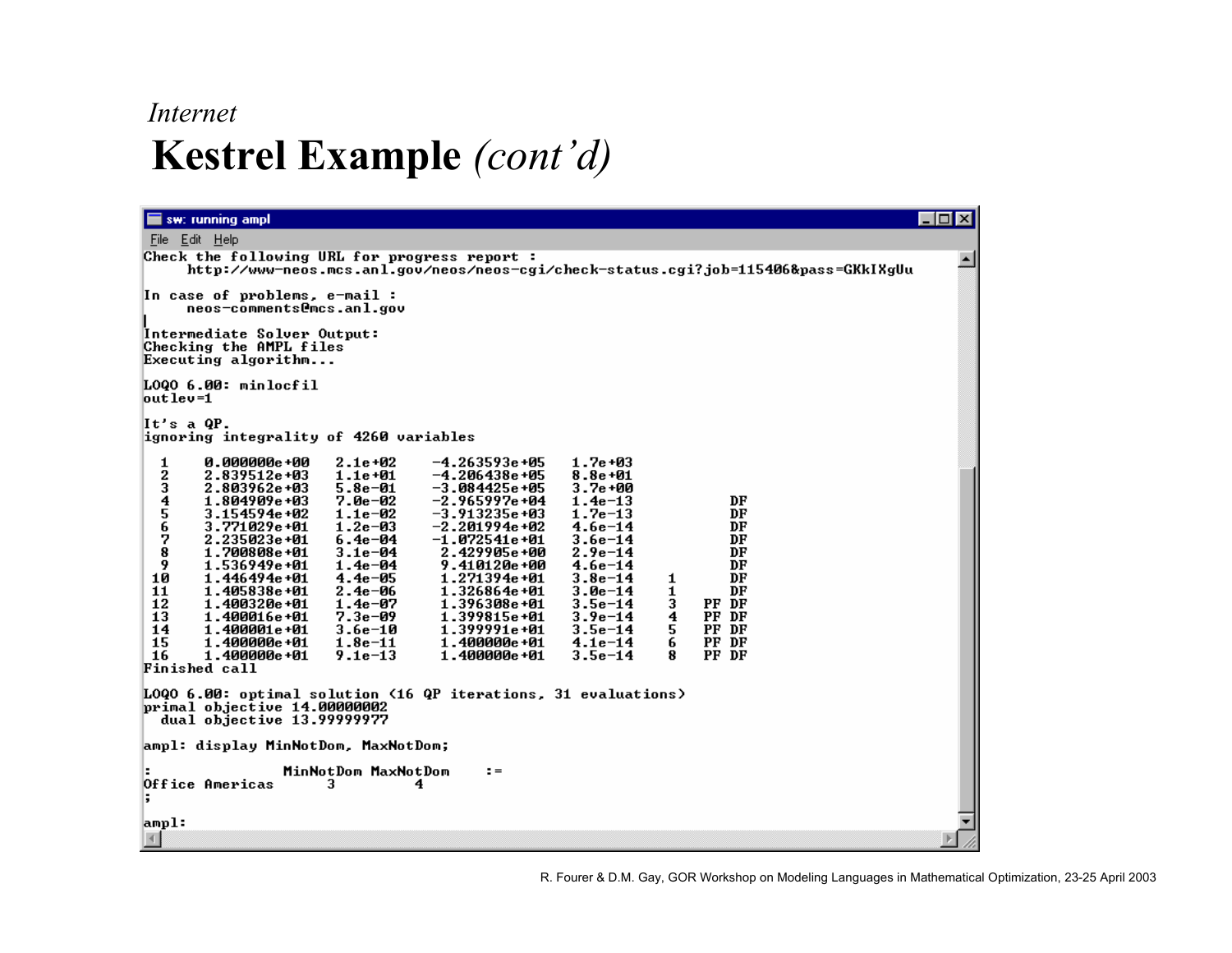#### **Outline of Kestrel Operations** *Internet*

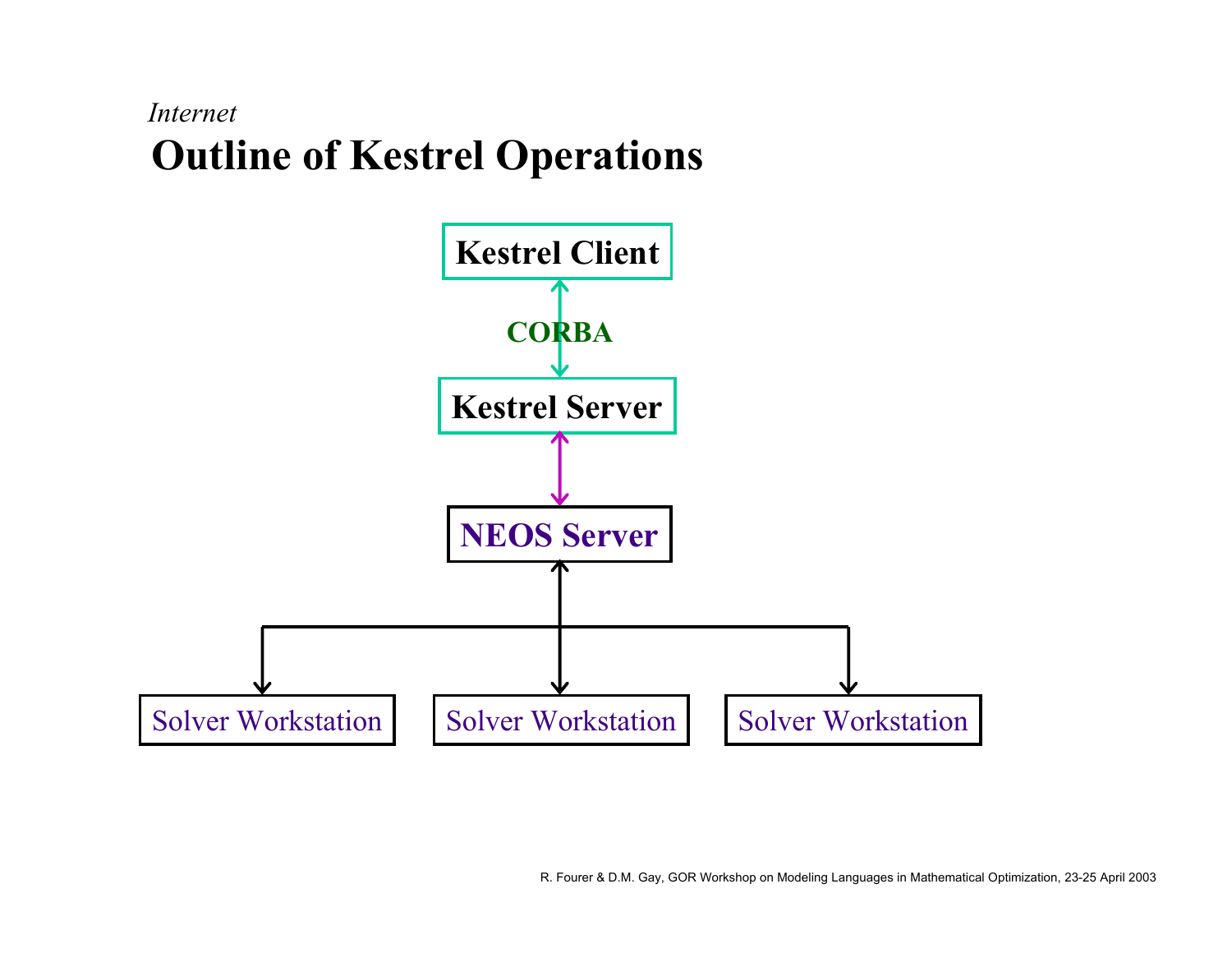## **Other Kestrel Enhancements** *Internet*

#### *Connections to results*

Web connection to intermediate results Kestrel client access to recent resultsafter connection to Kestrel server has been broken *. . . job number and password required*

# *Flexibility*

NEOS Server now accepts binary data from any input source Jobs on many solver workstations may be killed by user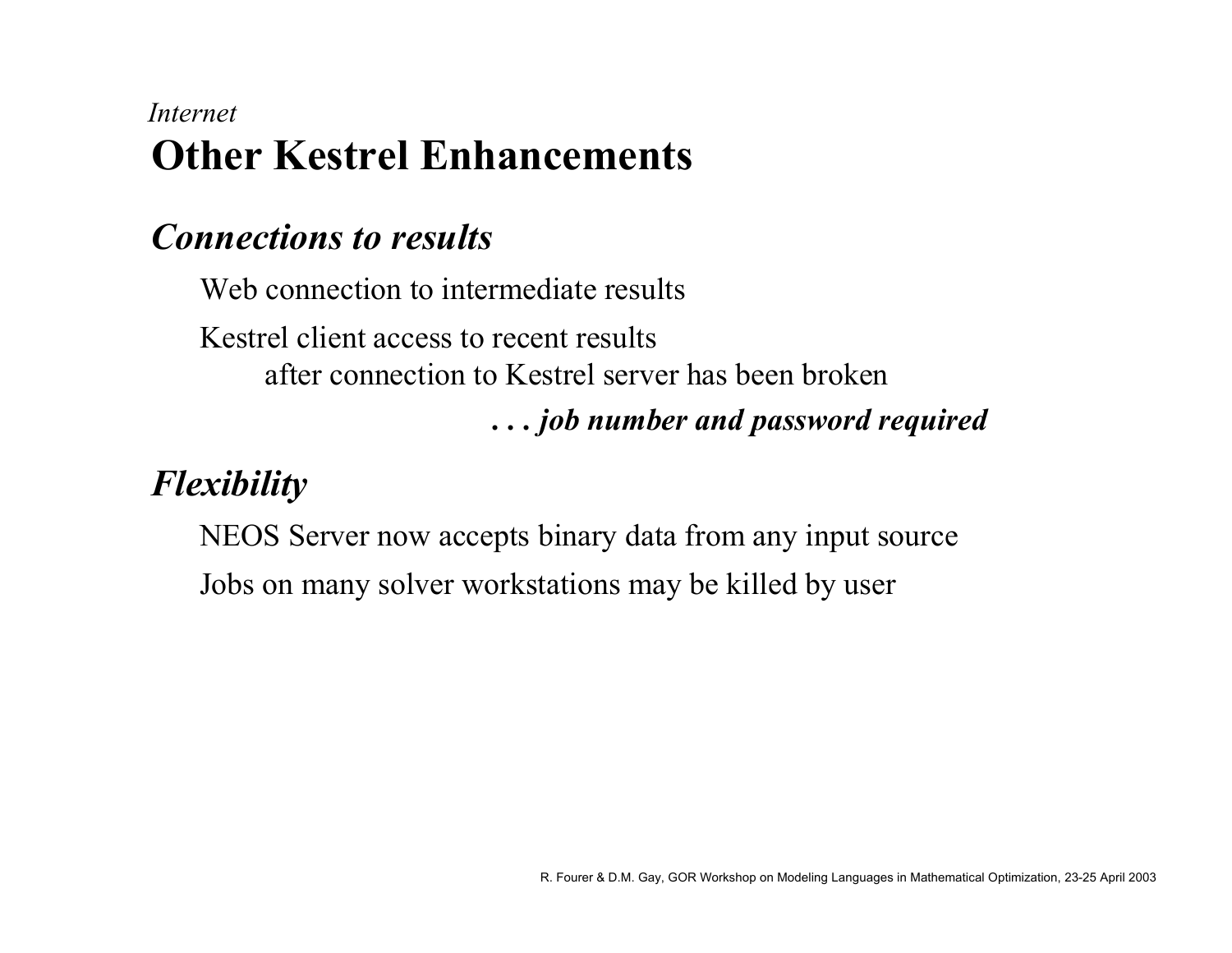#### **Kestrel "Parallel" Processing** *Internet*

# *Invoke Kestrel within a loop*

**kestrelsub** submits multiple solve requests

NEOS Server distributes requests to multiple workstations (queueing some if necessary)

**kestrelret** retrieves requests in the order they were sent

# *Example from a decomposition script*

```
for {p in PROD} {
   problem SubI[p];
   commands kestrelsub;
};
for {p in PROD} {
   problem SubI[p];
   commands kestrelret;
   display Artif_Reduced_Cost[p];
   ...};
```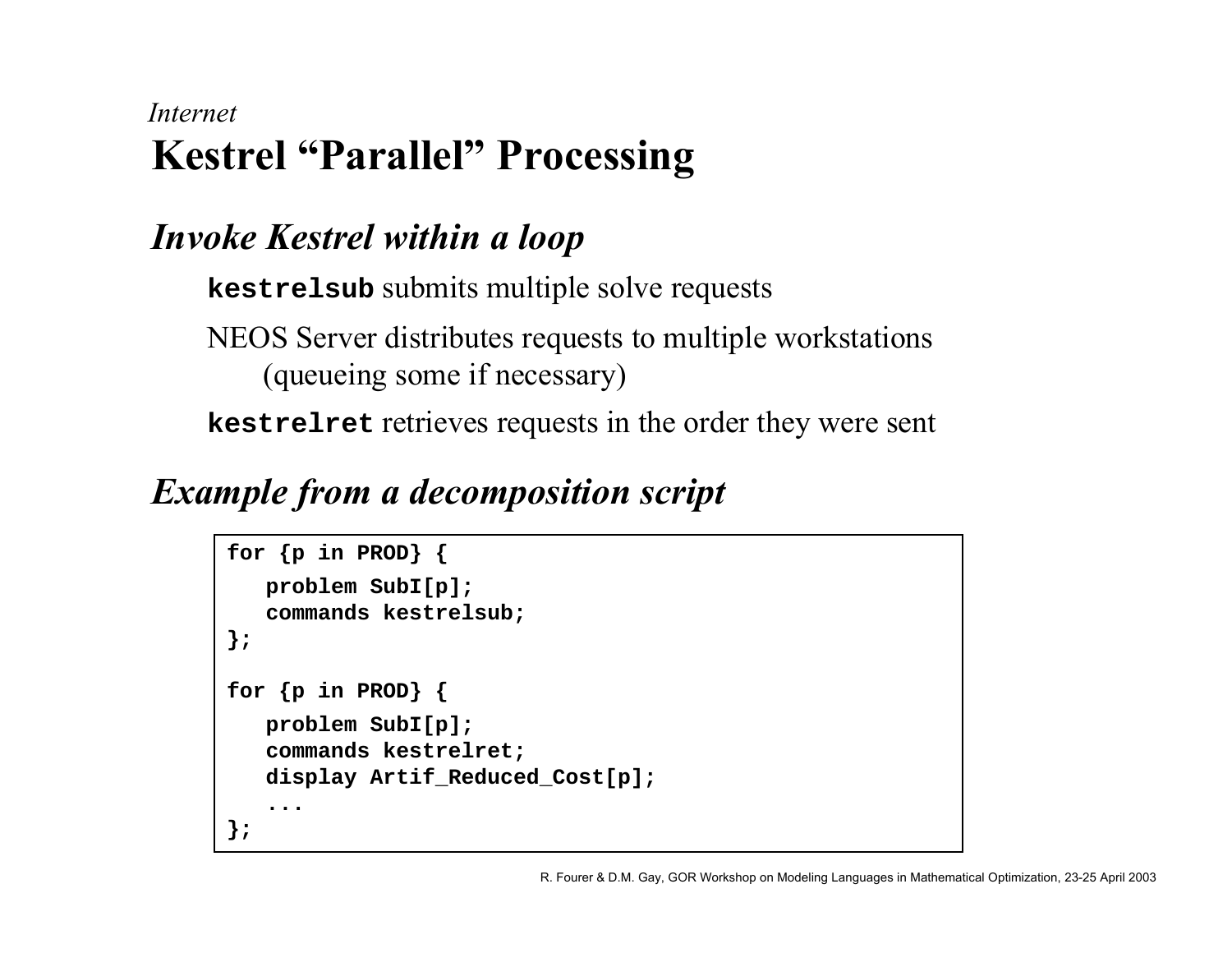# **Solver-Specific Directives & Results**

#### *System-defined "dot suffixes" (original)*

Built into AMPL: **Trans.ub**, **Balance.slack**, etc.

#### *User-defined suffixes*

Define your own suffixes for use in AMPL scripts

Define solver-specific suffixes to send directives relating to individual variables, constraints, objectives

#### *Solver-defined suffixes*

Define new suffixesto return additional, solver-specific values

*. . . support post-solution analyses*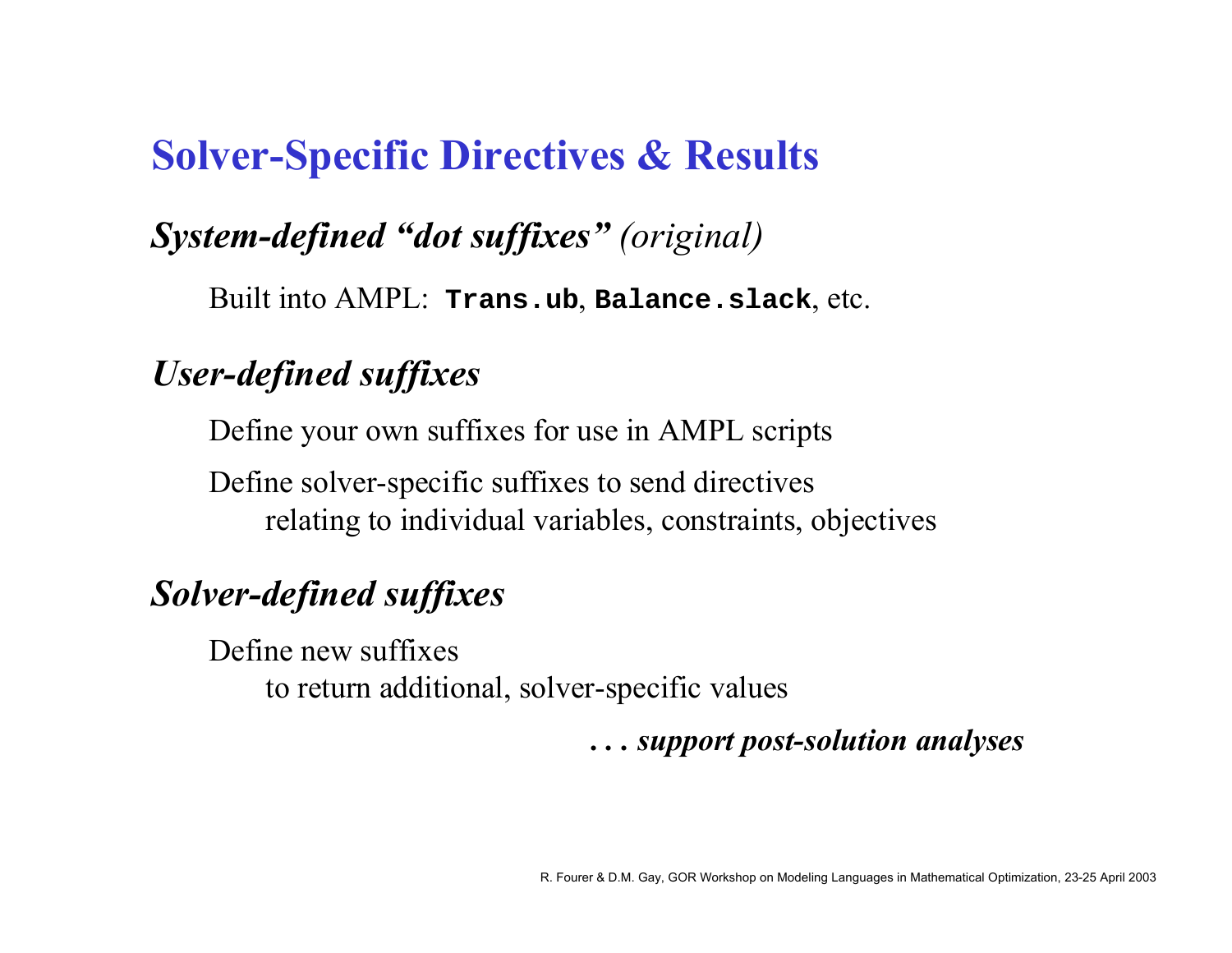## **User-Defined***Suffixes*

**ampl: model multmip1.mod; WITHOUT ampl: data multmip1.dat; ampl: solve; CPLEX 5.0: optimal integer solution; objective 229850 470 simplex iterations 112 branch-and-bound nodes**

```
ampl: model multmip1.mod; WITH
ampl: data multmip1.dat;
ampl: suffix priority integer, > 0, < 5000;
ampl: let {i in ORIG, j in DEST}
ampl? Use[i,j].priority := sum {p in PROD} demand[j,p];
ampl: solve;
CPLEX 5.0: optimal integer solution; 
 objective 229850
253 simplex iterations
49 branch-and-bound nodes
```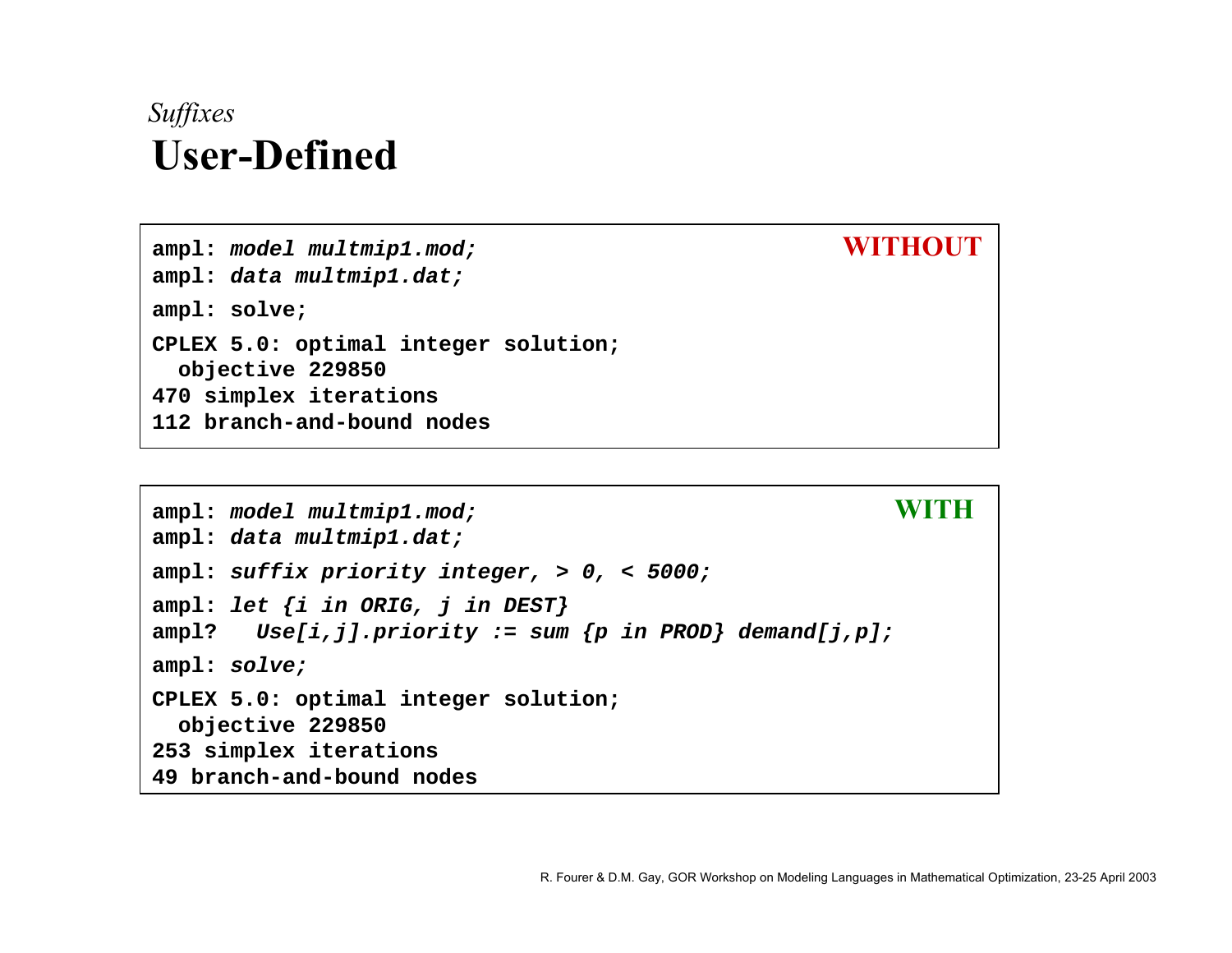#### **Definition Command***Suffixes*

**suffix** *suffix-name*  type-phrase<sub>opt</sub> restriction-phrase<sub>opt</sub> ... inout-phrase<sub>opt</sub> **;** 

#### *type-phrase, restriction-phrase*

Similar to **param** declarations

#### *inout-phrase*

Specifies treatment of suffix when a solver is invoked (by **solve**) . . .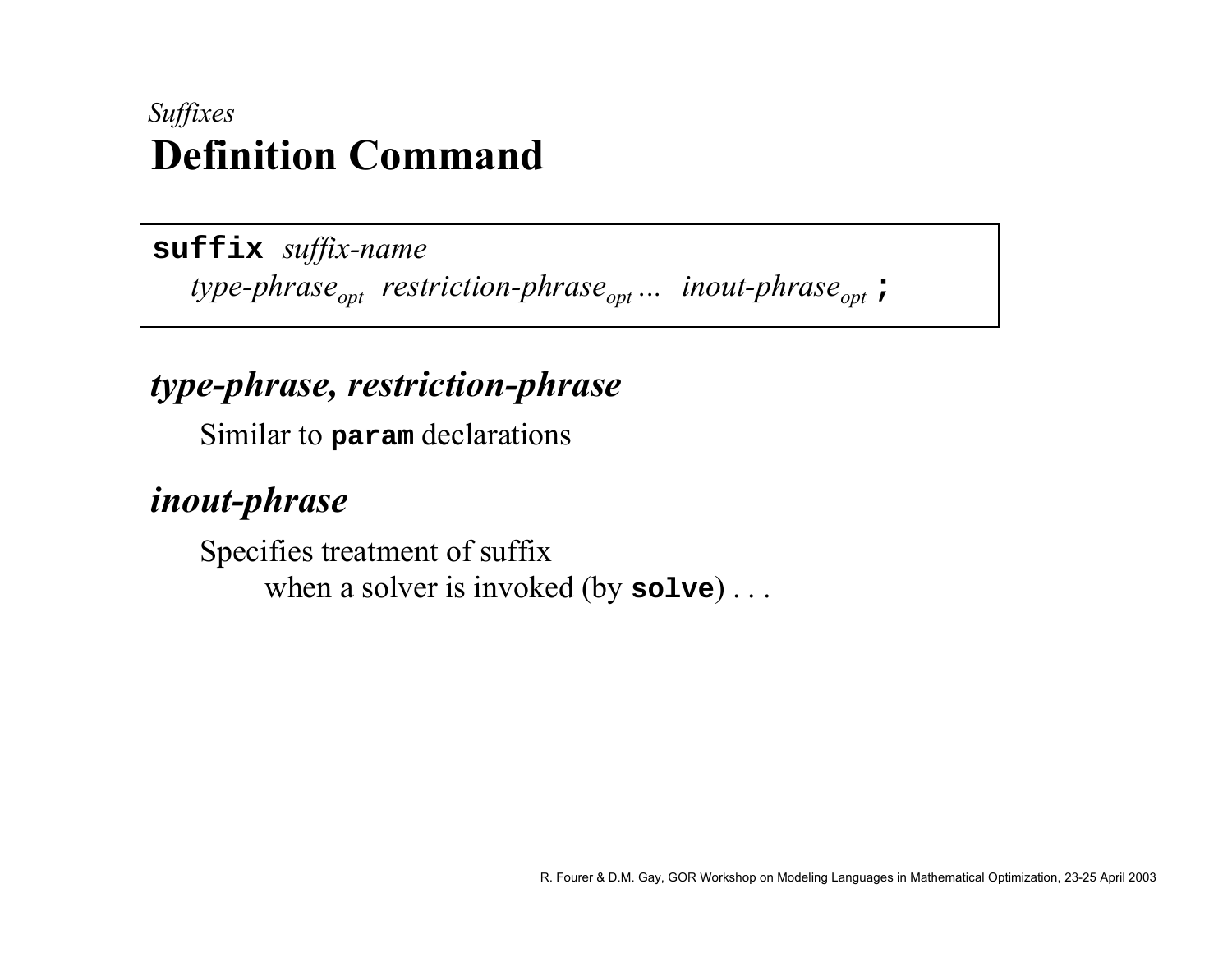# **Input-Output Options** *Suffixes*

|              | Pass values<br>to solver from solver | Read values                   |  |
|--------------|--------------------------------------|-------------------------------|--|
|              |                                      | when invoked? on termination? |  |
| <b>DUC</b>   | yes                                  | no                            |  |
| ΙN           | no                                   | yes                           |  |
| <b>INOUT</b> | yes                                  | yes                           |  |
| <b>LOCAL</b> | no                                   | no                            |  |
|              |                                      |                               |  |

#### *Examples*

**OUT**: integer variable priorities, time periods

**IN**: sensitivity, infeasibility information

**INOUT** *(default):* simplex basis statuses

**LOCAL**: values special to your application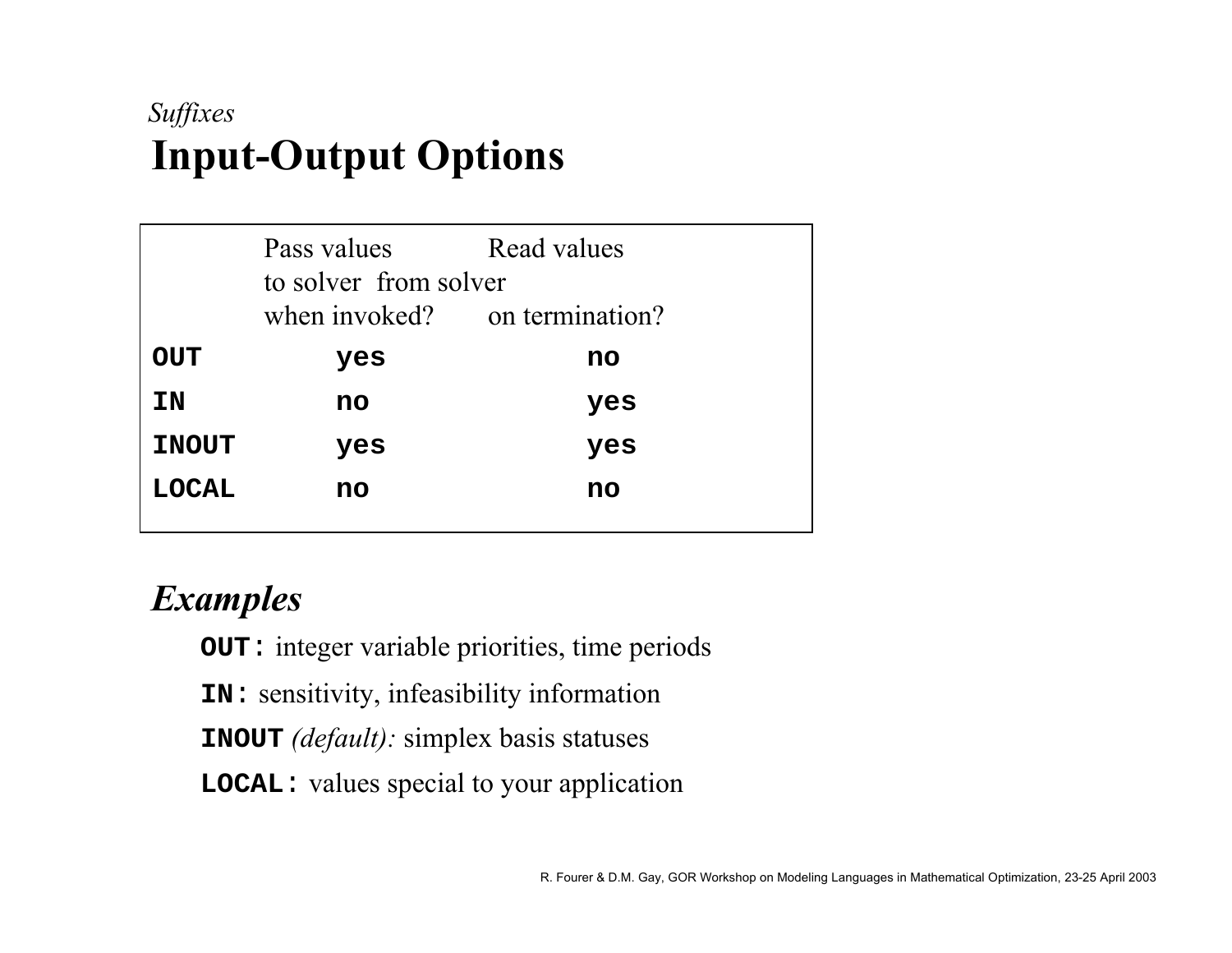## **Solver-Defined***Suffixes*

```
ampl: model diet.mod;
ampl: data diet2.dat;
ampl: option solver cplex;
ampl: solve;
CPLEX 5.0: infeasible problem
7 iterations (7 in phase I)
ampl: option cplex_options 'iisfind=1';
ampl: solve;
CPLEX 5.0: iisfind=1CPLEX 5.0: infeasible problem
0 iterationsReturning iis of 7 variables and 2 constraints.
suffix iis symbolic OUT;
option iis_table '\
0 non not in the iis\
1 low at lower bound\
2 fix fixed\
3 upp at upper bound\
'; (continued)
```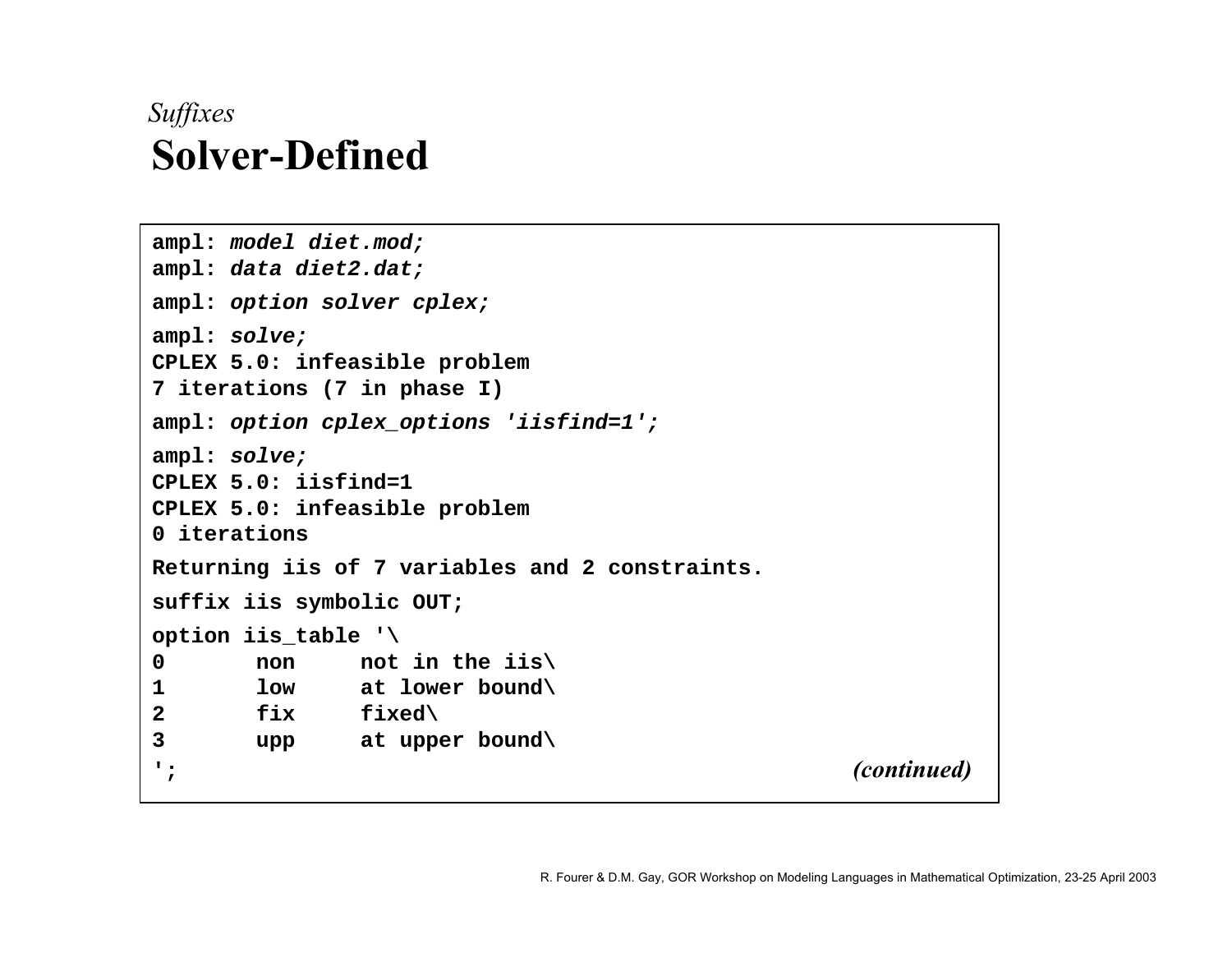## **Solver-Defined Key Tables** *Suffixes*

*Infeasibility analysis (cont'd)* **suffix** *suff* **symbolic** induces AMPL option *suff***\_table** Solver returns integers, but strings from table are used and displayed

```
ampl: option iis_table;
option iis_table '\
0 non not in the iis\
1 low at lower bound\
2 fix fixed\
3 upp at upper bound\
';
ampl: display {i in 1.._ncons: _con[i].iis <> "non"}
ampl? (_conname[i],_con[i].iis);
: _conname[i] _con[i].iis :=
3 "diet['B2']" low
5 "diet['NA']" upp
```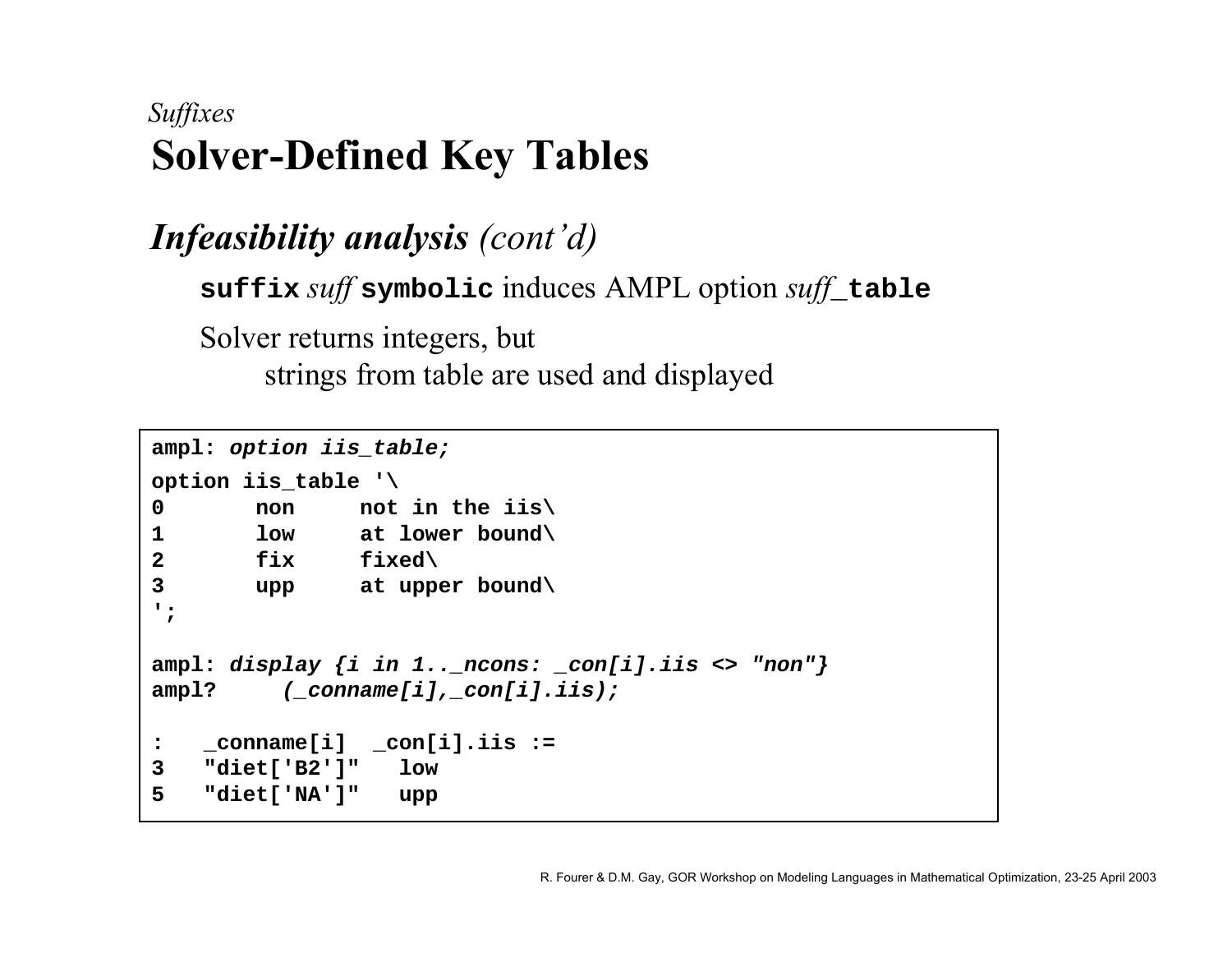## **Solver-Defined***Suffixes*

#### *Example: Sensitivity ranges*

```
ampl: model net3.mod;
ampl: data net3.dat;
ampl: option solver cplex;
ampl: option cplex_options 'sensitivity';
ampl: solve;
CPLEX 5.0: optimal solution; objective 1819
3 iterations (2 in phase I)
suffix up OUT;
suffix down OUT;
suffix current OUT;
ampl: display _varname, _var.down, _var.current, _var.up;
: _varname _var.down _var.current _var.up :=
1 "PD_Ship['NE']" -1e+20 2.5 3
2 "PD_Ship['SE']" 3 3.5 1e+20
3 "DW_Ship['NE','BOS']" -1e+20 1.7 1e+20
4 "DW_Ship['NE','EWR']" -1e+20 0.7 1.8
5 "DW_Ship['NE','BWI']" 0.2 1.3 1.8
...
```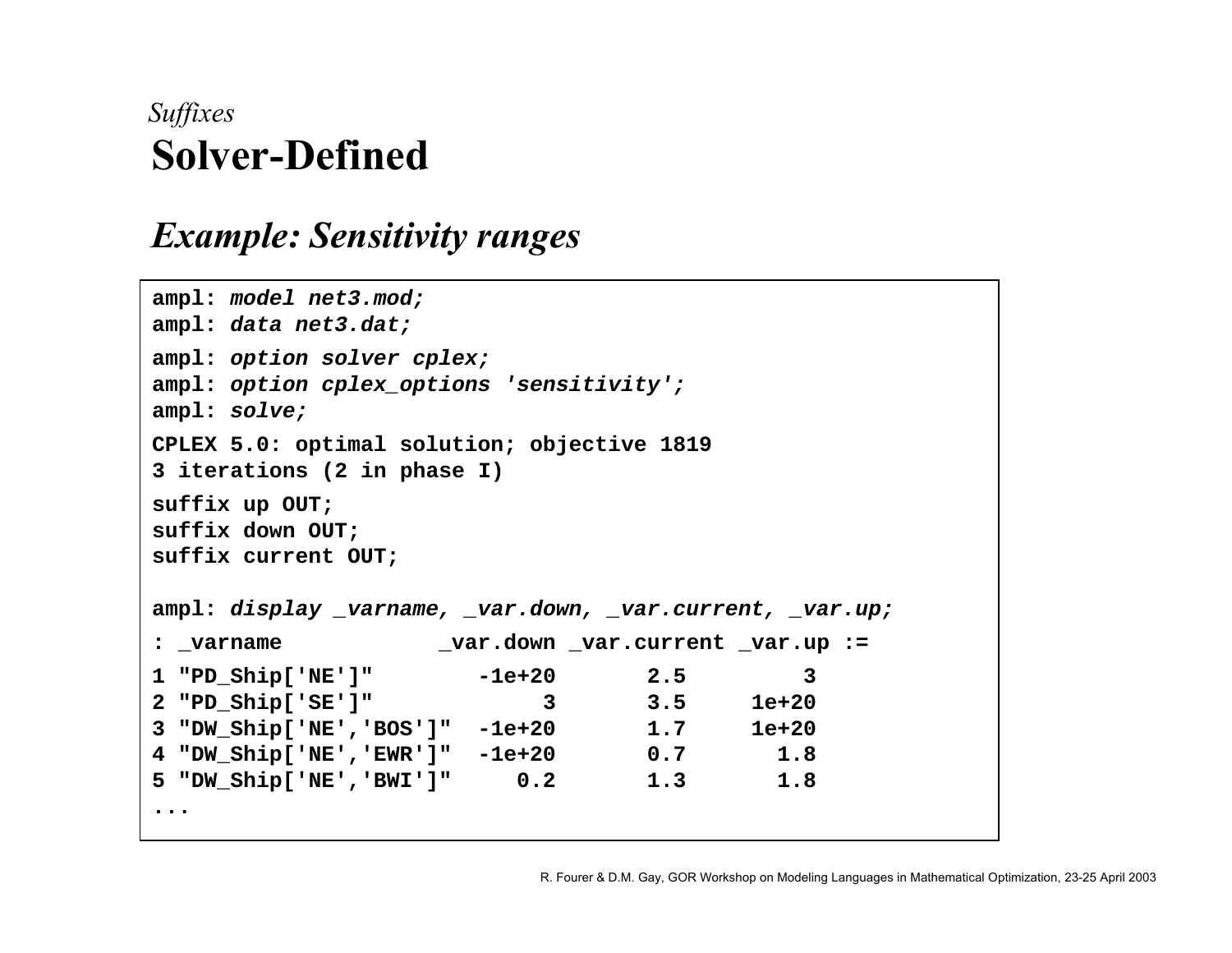### **Solver-Defined***Suffixes*

### *Example: Ray of unboundedness*

From Benders decomposition of a location-transportation problem

```
problem Master: Build, Max_Ship_Cost, Total_Cost, Cut_Defn;
problem Sub: Supply_Price, Demand_Price, Dual_Ship_Cost, Dual_Ship;
suffix unbdd OUT;
let nCUT := 0;
let Max_Ship_Cost := 0;
let {i in ORIG} build[i] := 1;
param GAP default Infinity;
repeat {
   solve Sub;
   if Dual_Ship_Cost <= Max_Ship_Cost + 0.00001 
      then break;
   if Sub.result = "unbounded" then { ...
                                                           (continued)
```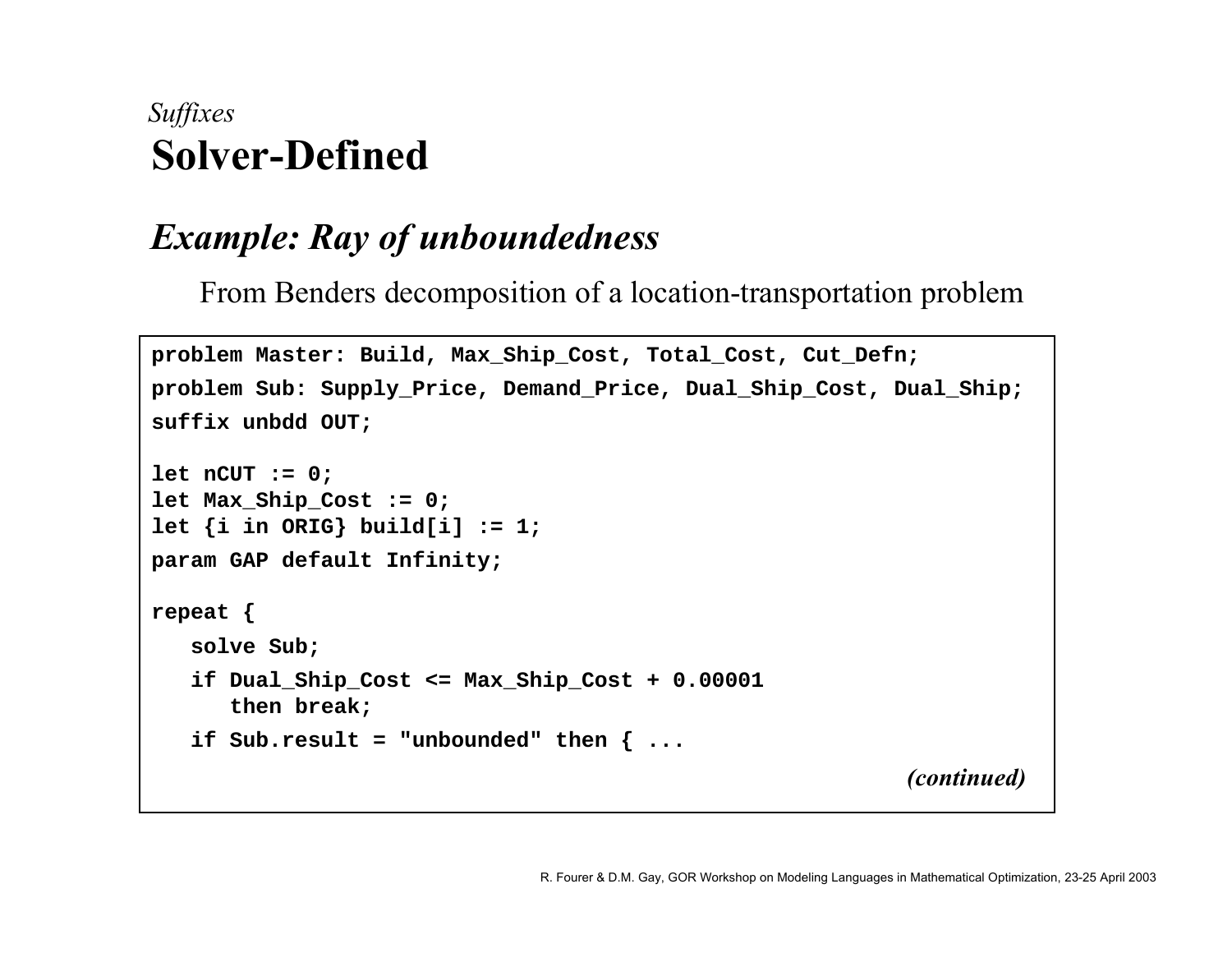### **Solver-Defined** *Suffixes*

#### *Example: Ray of unboundedness (cont'd)*

```
if Sub.result = "unbounded" then {
      let nCUT := nCUT + 1;
      let cut_type[nCUT] := "ray";
      let {i in ORIG} supply_price[i,nCUT] := Supply_Price[i].unbdd;
      let {j in DEST} demand_price[j,nCUT] := Demand_Price[j].unbdd;
      }
  else { ...
      }
  solve Master;
   let {i in ORIG} build[i] := Build[i]; 
};
```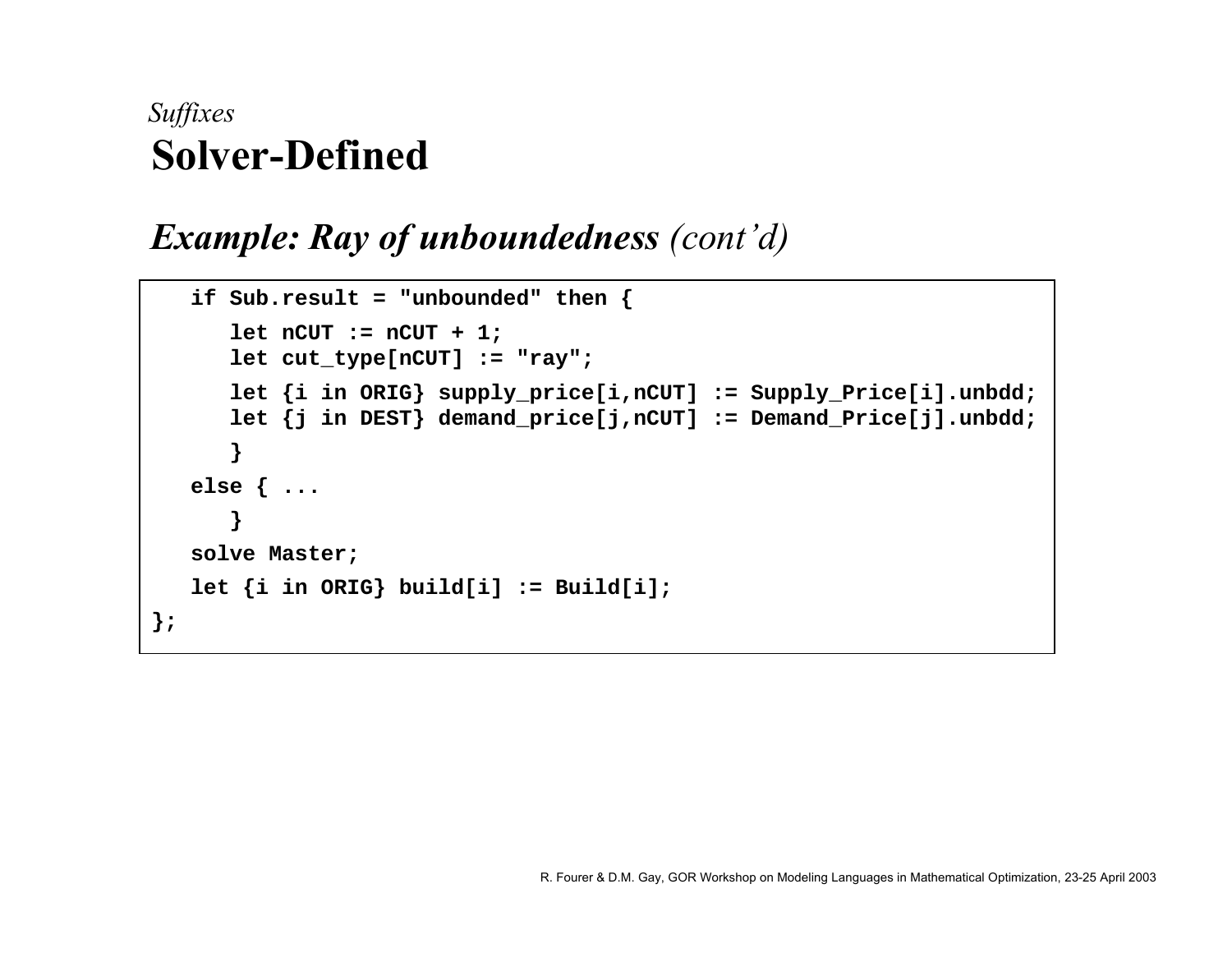## **AMPL Book 2nd Edition Now Available**